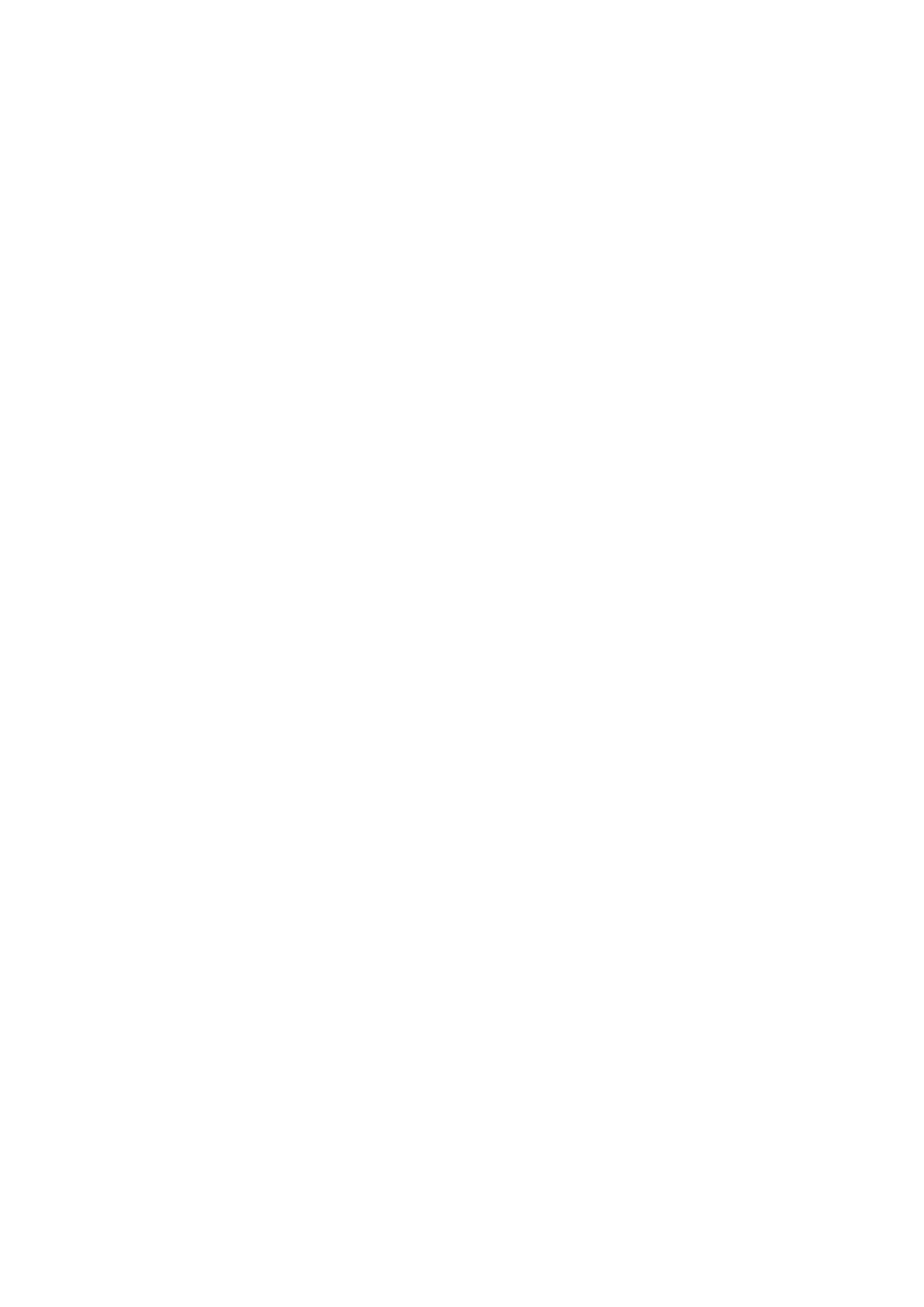# **Sustainable Mediterranean**

Special Issue No 74

## First year's progress of the MSESD Action Plan Proceedings οf the 1st Meeting of the Mediterranean ESD Committee

*22 -24 November 2017*

This issue of Sustainable Mediterranean is co-produced by the Mediterranean Information Office for Environment, Culture and Sustainable Development (MIO-ECSDE) and the Pedagogical Institute of Cyprus / Ministry of Education and Culture



The views and opinions expressed in Sustainable Mediterranean by individual contributors do not necessarily reflect those of EU, MIO-ECSDE nor those of any other sponsor of Meeting.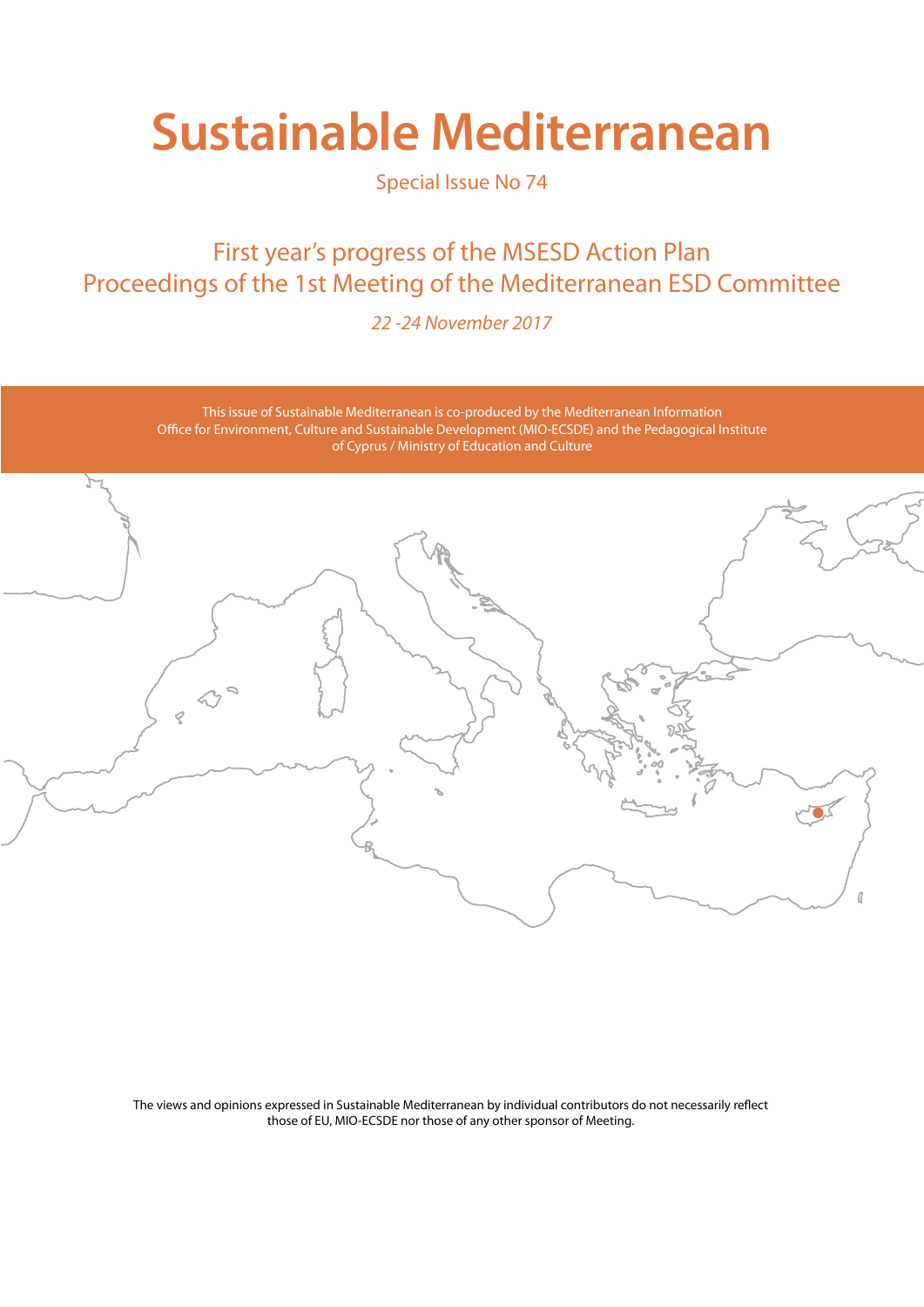#### Address of the Rector of the National and Kapodistrian University of Athens EDITORIAL

This special issue of the Sustainable Mediterranean Newsletter is devoted to the "1st Meeting of the Mediterranean ESD Committee/Regional Training on ESD" that took place on 22-24 November 2017 in Nicosia, Cyprus and was co-organised and co-supported by the Ministry of Education and Culture and the Pedagogical Institute of Cyprus, the SWIM-H2020 SM Programme and the GWP-Med (first day) with the technical support and the provision of secretariat by the UNESCO Chair on Sustainable Development Management and Education in the Mediterranean (of the University of Athens) and the MEdIES of MIO-ECSDE. It was actually a direct a follow-up on the outcomes and implementation of the decision of the Ministerial Conference in Cyprus (Nicosia, 8-9 December 2016) in which the Action Plan of the Mediterranean Strategy on ESD (MSESD) was endorsed. The meeting brought together representatives from all major Intergovernmental Organisations active in the region (UNESCO and UNESCO Office in Venice, UN Environment/MAP, UNECE, UfM and League of Arab States) with those from Ministries of Education and Environment and the Civil Society from 18 countries namely, Albania, Algeria, Bosnia and Herzegovina, Bulgaria, Croatia, Cyprus, Egypt, Greece, Israel, Italy, Jordan, Lebanon, Malta, Mauritania, Montenegro, Morocco, Palestine, Tunisia. The events aimed on one hand, to review and discuss how the Action Plan of the MSESD has been used, integrated and valued within the existing Programmes and Initiatives of the countries and the associated International and Regional Organisations, one year after its adoption. On the other hand, the meeting informed in depth the decision-makers and, in particular, Mediterranean Parliamentarians in the challenges, opportunities and efforts for further and effective ESD promotion, while it served as an advanced training on issues related to the ESD theory and practice.

In the first day (on 22 November 2017) more than 110 participants were hosted by the House of the Representatives (Parliament) of the Republic of Cyprus and chaired by Mr Adamos Adamou, Chairman of the Parliamentary Committee for the Environment of Cyprusand co-chaired by Mr Kyriacos Xadjigiannis, Chairman of the Parliamentary Committee of Education. The participants discussed potential synergies in the fields of Education and Sustainable Development and reconfirmed their commitment in advancing ESD in their countries and in the region (see paragraph on the Outcomes, on page 46).

The second day exclusively reserved for the ESD community (60 participants) was officially opened by the Minister of Education & Culture of Cyprus (at that time), Prof Costas Kadis, Chairman of the Mediterranean Committee on ESD, who expressed the appreciation and commitment of the countries and the Secretariat to the work of the Committee, and by the President of COMPSUD, Prof Mohamed Rejdali, from the Moroccan Parliament who stressed the importance of the MSESD for the society and the work on sustainable development, particularly today, in the framework of the SDGs. During the sessions all participants were engaged in sessions about experiences on ESD plans, programmes and initiatives related to the implementation of the MSESD and its AP, the links to the strategies and action plans for implementing the SDGs at national level (either in the formal or in the non-formal education), highlighting lessons learnt, challenges and opportunities. The sessions were co-chaired/ facilitated by Dr Aravella Zachariou, Pedagogical Institute of Cyprus and Chair of the UNECE ESD Steering Committee and the undersigned (M.S.).

The meeting was concluded by identifying common challenges in the application of ESD by the countries' representatives and concrete suggestions for overcoming them as well as on the way forward in the region about the promotion and application of the AP/MSESD. The important role and need for further strengthening of the Mediterranean Committee on ESD was emphasised by all participants as a major facilitator of their work and as an asset for this unique region.

The present Issue includes the interventions and presentations made during the event in order to capitalise on the efforts for promoting and scaling up SDG4 and ESD in the region using the AP of the MSESD as our main available regional tool in place.

 $102$  control

Prof. Michael Scoullos, *Chaiman, MIO-ECSDE MEdIES Coordinator Director, UNESCO Chair on ESD in the Mediterranean, University of Athens*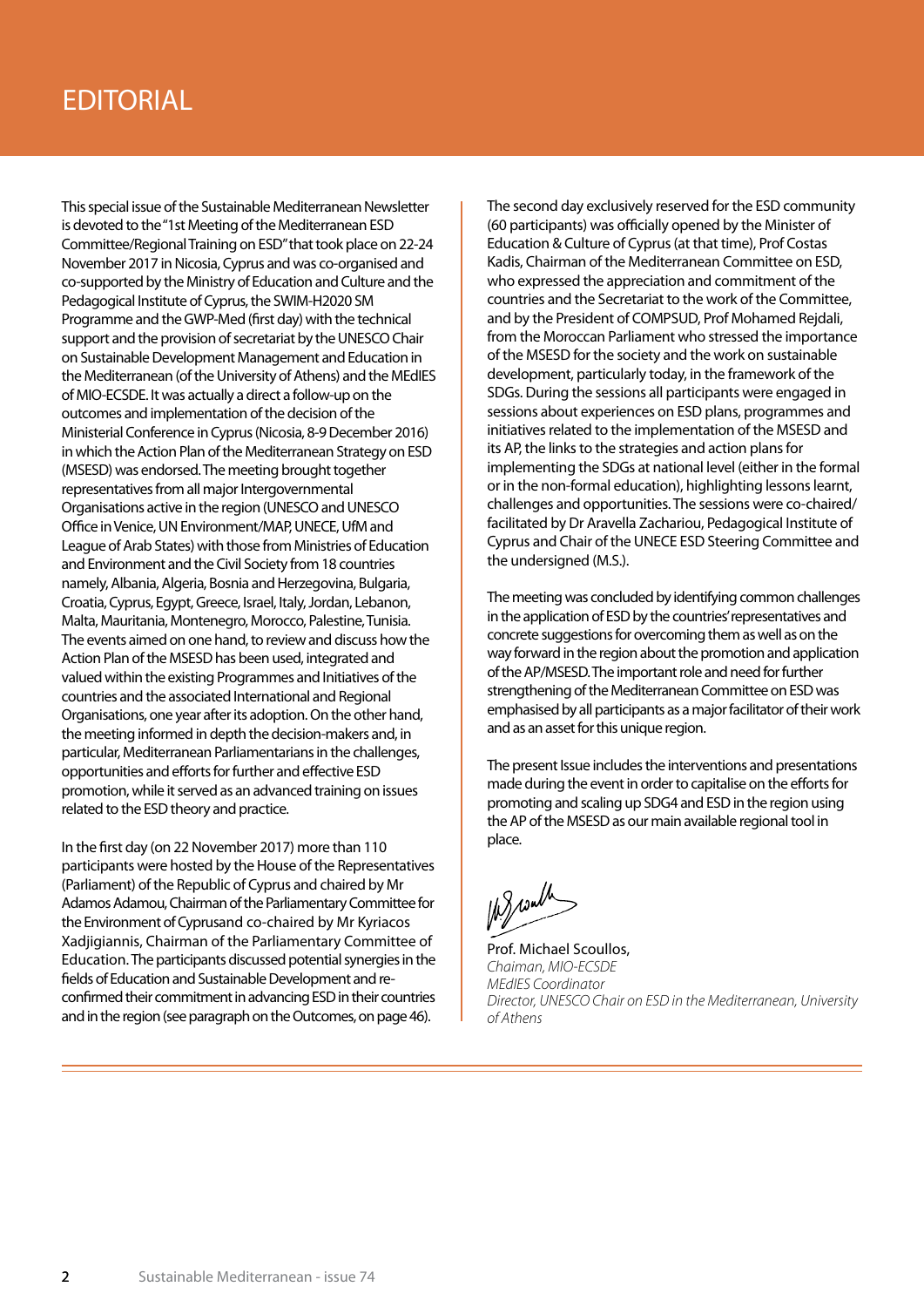

This publication is the culmination of an effort that began two years ago in Cyprus. Following an initiative of the Ministry of Education and Culture of the Republic of Cyprus, the Education for Sustainable Development (ESD) became the starting point for the cooperation of peoples, governments, organizations, scientists and every citizen of the Mediterranean, with a view to shaping a more creative, productive, fair, solidarity-based world based on the principles of sustainable development.

The adoption of the Mediterranean Strategy for ESD, in Cyprus (December 2016) brought together the Mediterranean Countries in order to share a common vision and work jointly for a better future in the Mediterranean, leading to the establishment of the Mediterranean ESD Steering Committee. The first meeting of the Committee, hosted in Cyprus (November 2017), apart from monitoring its implementation, also aimed to contribute to the exchange of good practices on ESD in the field of formal and non-formal education and to further promote dialogue between countries.

Our purpose is to co-address common environmental and sustainable development challenges in the educational process, as well as to seek common fields of cooperation, actions and initiatives that can contribute both to the mitigation of the environmental degradation phenomena, as well as to the formation of societies, which will ensure a better perspective for our citizens in terms of their personal, social, economic and cultural sustainability.

This publication is a first overview of the ESD actions implemented by the Mediterranean countries at formal and non-formal education level, while evaluating the results of its first year of implementation. Through countries' references and examples, it is intended to further define the priorities, the common issues of interest and the challenges for education and sustainability that are important to tackle together.

As the presiding country of the Mediterranean Commission for ESD, Cyprus reiterates, through this publication, that the Sustainable Development Initiative for the Mediterranean is not just the medium but it is the springboard for collective and individual understanding of our role, our responsibilities and our rights. Above all, it is the vehicle that empowers citizens to shape a world that is more sustainable, a world based on dignity, prosperity, protection and conservation of natural ecosystems. At the same time, it demonstrates the obligation and the responsibility of our states and governments to implement these policies, particularly in the field of education, in order to ensure that every citizen lives in sustainable conditions.

With these few words, I would like to reconfirm that Cyprus remains dedicated to this ambitious and important Mediterranean initiative. I am sure that this release will be a useful tool at all levels and it will open new prospects for future releases of a similar type.

I would like to take this opportunity to thank all those who contributed to making this publication possible. My special thanks are also extended to the Cyprus Pedagogical Institute and the Unit for Environmental Education and Education for Sustainable Development, which is leading this effort, as well as to the Mediterranean Information Office (MIO), which provides the scientific and secretarial support to the Commission so that the Mediterranean Strategy for ESD becomes a reality.

In conclusion, it has to be said that the message of the Strategy, "The Planet is for all and the Mediterranean is our House", highlights the importance and the urgency of taking joint action in the direction of the Strategy's basic principles and aspirations.

Xapadunovpus

Kostas Champiaouris, *Minister of Education and Culture Republic of Cyprus*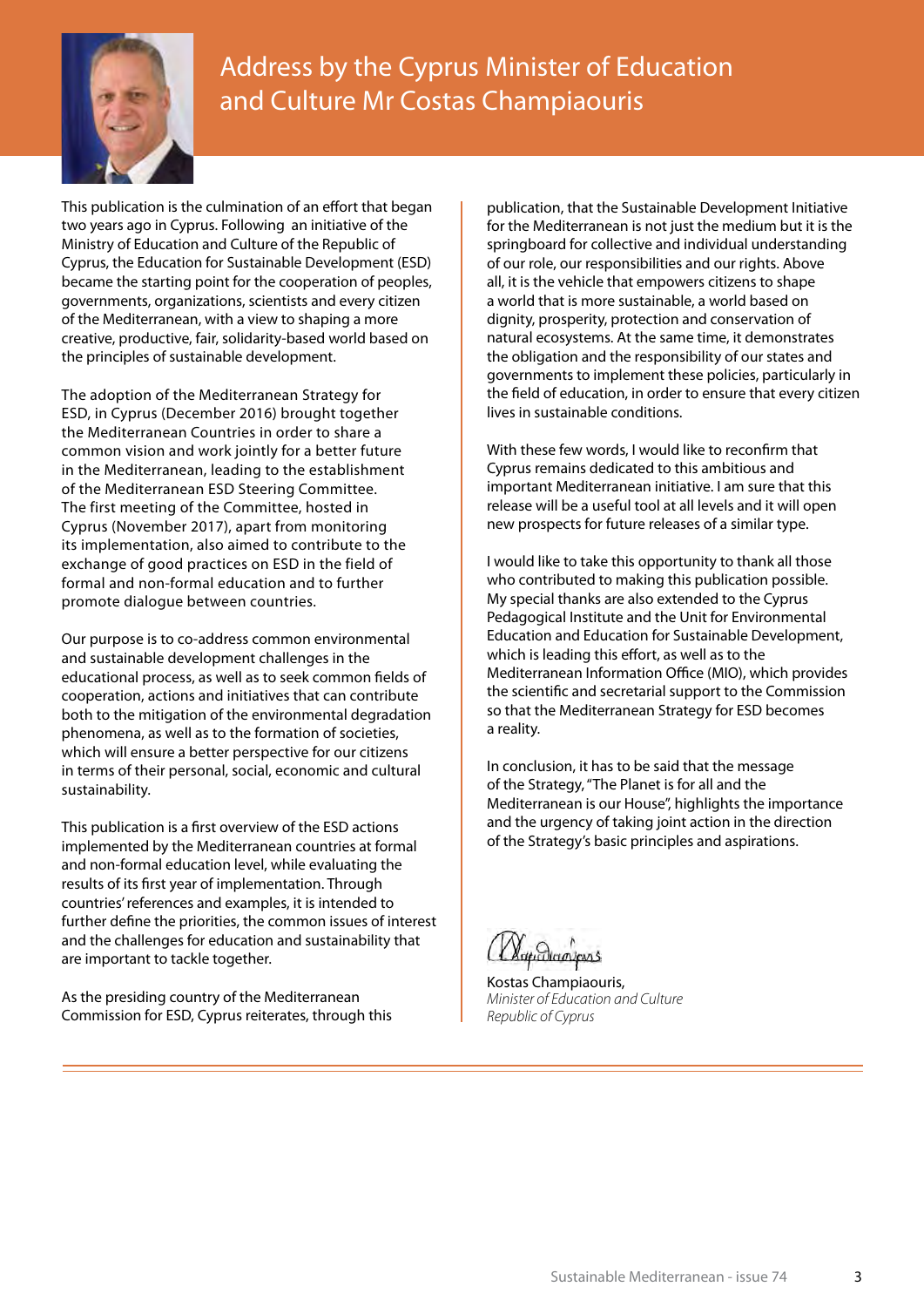# Table Of Contents

| Opening of the 1st Meeting of the Mediterranean ESD Committee<br>Prof. Kostas Cadis, Minister of Agriculture, Rural Development and Environment (former Minister of Education and Culture                                                                | 5  |
|----------------------------------------------------------------------------------------------------------------------------------------------------------------------------------------------------------------------------------------------------------|----|
| Review of developments of the Mediterranean Strategy on ESD & its Action Plan. Progress made and the way forward<br>Prof. Michael J. Scoullos, UNESCO Chair & Network on Sustainable Development Management and Education in the Mediterranean           | 6  |
| UNESCO Global Action Programme on ESD: work at policy-level-Progress and the Way Forward<br>Miriam Tereick, UNESCO                                                                                                                                       | 8  |
| Education for Sustainable Development in the Mediterranean: Regional Perspectives and Monitoring Challenges<br>Igor Kitaev, UNESCO Regional Bureau for Science and Culture in Europe                                                                     | 9  |
| The Mediterranean Strategy on Education for Sustainable Development (MSESD), an integral part of the Mediterranean<br>Strategy for Sustainable Development (MSSD) Julien Le Tellier, Mediterranean Action Plan (MAP) Barcelona Convention<br>Secretariat | 11 |
| UNECE Strategy for Education for Sustainable Development<br>Zaal Lomtadze, United Nations Economic Commission for Europe - UNECE                                                                                                                         | 13 |
| The UfM and the Mediterranean Strategy on Education for Sustainable Development<br>Giuseppe Provenzano, Secretariat of the Union for the Mediterranean                                                                                                   | 15 |
| ESD & the League of Arab States<br>Doaa Khalifa, League of Arab States                                                                                                                                                                                   | 18 |
| ESD in the Formal Education System of Malta<br>Alan Pulis, Ministry of Education and Employment of Malta                                                                                                                                                 | 19 |
| Education for Sustainable Development in Cyprus<br>Aravella Zachariou, Cyprus Pedagogical Institute, Chair of the UNECE ESD Steering Committee                                                                                                           | 21 |
| Aperçu sur l'Education pour le Développement au Maroc<br>Prof. Mohamed Ftouhi, University of Mohamed V Souissi / CMEPE, Morocco                                                                                                                          | 23 |
| Mise en œuvre de l'Education au Développement Durable en Algérie<br>Mustapha Medjahdi, Ministry of Education, Algeria                                                                                                                                    | 26 |
| ESD in Egypt - Experience drawn from the Non-Formal Education System<br>Sabry Abdel Azisz, Egyptian Environmental Affairs Agency, Egypt                                                                                                                  | 28 |
| An ESD example from the Non-Formal Education System of Lebanon<br>Sallama Namani, Makhzoumi Foundation, Lebanon                                                                                                                                          | 31 |
| Education for Sustainable Development – the Case of Jordan<br>Hanadi Marie, Ministry of Environment, Jordan                                                                                                                                              | 33 |
| Education for Sustainable Development in Greece<br>Vera Dilari, Ministry of Education Research and Religious Affairs, Greece                                                                                                                             | 34 |
| Implementing ESD in Montenegro<br>Nevena Cabrilo & Ms. Milena Roganovic, Ministry of Education, Montenegro                                                                                                                                               | 37 |
| ESD in Bosnia and Herzegovina<br>Sanela Turković, Ministry of Civil Affairs, Bosnia and Herzegovina                                                                                                                                                      | 39 |
| The commitment of the Italian Institutions to update the Strategy for ESD<br>Patricia Bonelli, Scholé Futuro, Italy                                                                                                                                      | 41 |
| <b>Empowerment of Egyptian Youth</b><br>Ghada Ahmadein, Arab Office for Youth and Environment (AOYE) /Egyptian Sustainable Development Forum (ESDF)                                                                                                      | 43 |
| Conclusions of the 1st Meeting of the Mediterranean ESD Committee /SWIM-H2020 Regional Training on Education<br>for Sustainable Development (ESD) Nicosia, 22-24 November 2017                                                                           | 45 |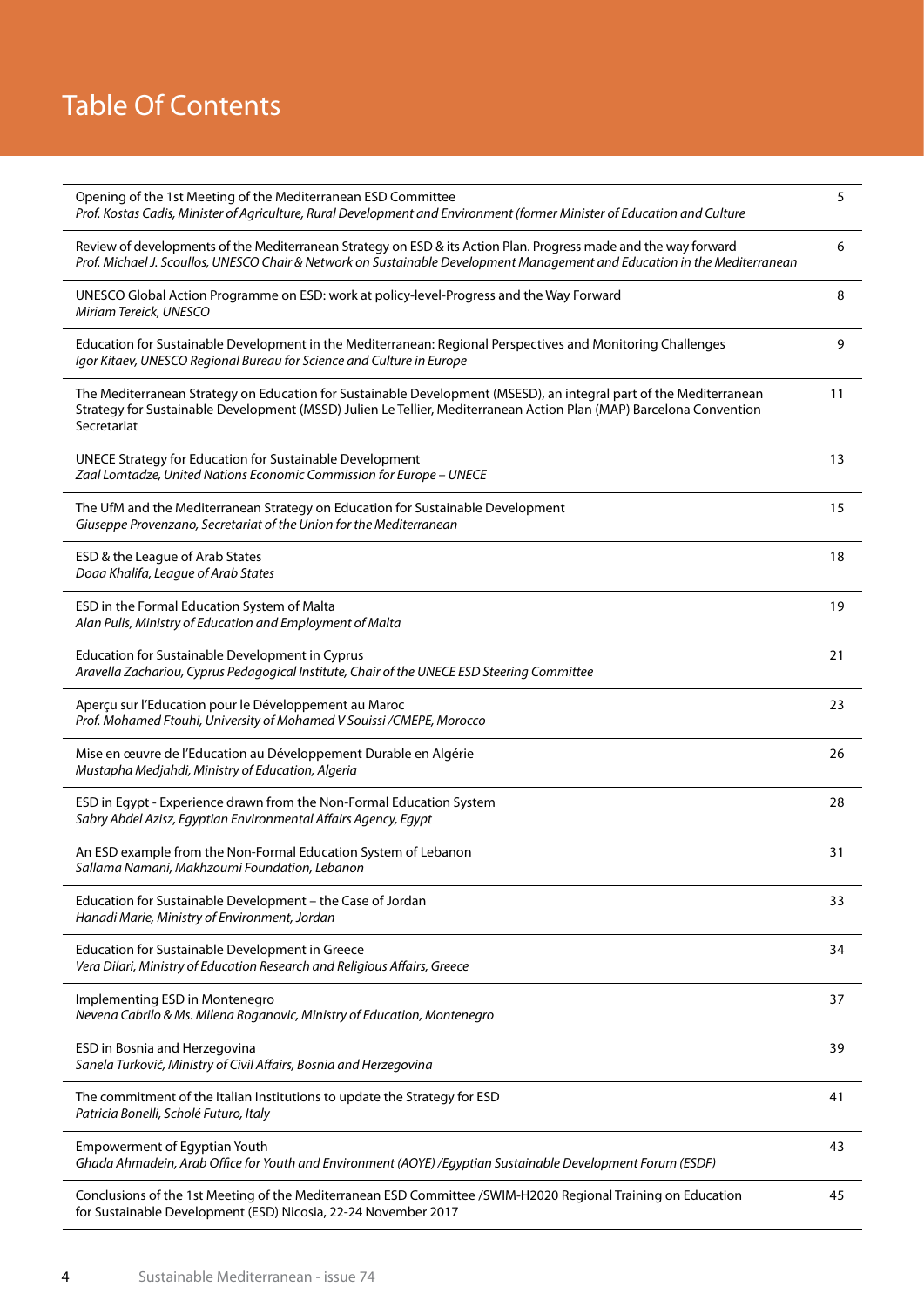# Opening of the 1st Meeting of the Mediterranean ESD Committee



#### **Prof. Kostas Cadis**

*Minister of Agriculture, Rural Development and Environment (former Minister of Education and Culture)*

It is with great pleasure that for the second consecutive year I am welcoming you to Cyprus. I am pleased that the efforts and initiatives that each and every one of us began in Cyprus last December with the Ministerial Meeting on the adoption of the Action Plan of the Mediterranean Strategy on Education for Sustainable Development, which is now taking 'flesh'. It is particularly promising that all Mediterranean countries, as well as the International and Regional Organizations have responded positively to this call for the first Meeting of the Mediterranean Committee for Education for Sustainable Development the launch of which, as you may remember, was unanimously agreed at our meeting last December.

The Action Plan is an important tool for all of us, both in our national contexts and in the context of a broader Mediterranean Partnership, in order to meet the challenges that our region faces. One year after the Ministerial Meeting, despite the progress that has been made at the regional level, as well as in all countries, we continue to face enormous pressure, challenges and problems, inhibiting the efforts made to achieve peace, social cohesion, security, justice, to institute human rights and the right of each of us to be creative and productive in societies based on the principles of sustainable development.

The fact that this Committee is made up of all the parties concerned makes it particularly important in terms of both function and scope. Moreover, the actions that we all collectively and individually take on concerning Education for Sustainable Development will truly serve and contribute to the international community's demand for social, economic, ecological and political sustainability.

The goals of Sustainable Development at the top of the Agenda 2030, adopted by all UN states and governments show the direction that our policies should follow. Education for Sustainable Development as an education of quality underpins all the goals of sustainability. The agreement and adoption of the Action Plan gives

the Mediterranean a powerful means of achieving a more effective approach towards the objectives of sustainability, focusing of course on the special circumstances and peculiarities of our region. Henceforth we wield in our hands this powerful tool allowing us to take the necessary actions and to face the challenges we must confront.

I would also like to note that the promotion and application of this Action Plan can make a major contribution not only to achieving the goals of the Mediterranean Strategy on ESD but also to the relevant international policies. Building on the UNECE Strategy for Education for Sustainable Development, the UNESCO Global Action Plan on Education for Sustainable Development, the UN Environment Programme, the UN Conventions on Biodiversity and Desertification, and the UNFCCC decisions on climate change, it is, in essence, a comprehensive policy document which implies a joint commitment to its implementation.

Yesterday your presence and your participation in the discussion at the House of Representatives on the Mediterranean Strategy, the positions and references to the good examples of practice in your countries and the support of the international and regional organizations can only be seen as the beginning of this effort.

For Cyprus and its government, Education for Sustainable Development is a key priority, recognizing that education at all levels and in all forms is the only option for shaping mindsets and developing citizenship competences compatible to sustainability. I will not expand on the policies adopted by Cyprus in the field of ESD because you will have the opportunity to be informed about them during the meeting. However, I would like to note that I am very proud of the efforts made by Cyprus in this field, as well as of the initiatives you are taking in this field.

Thank you.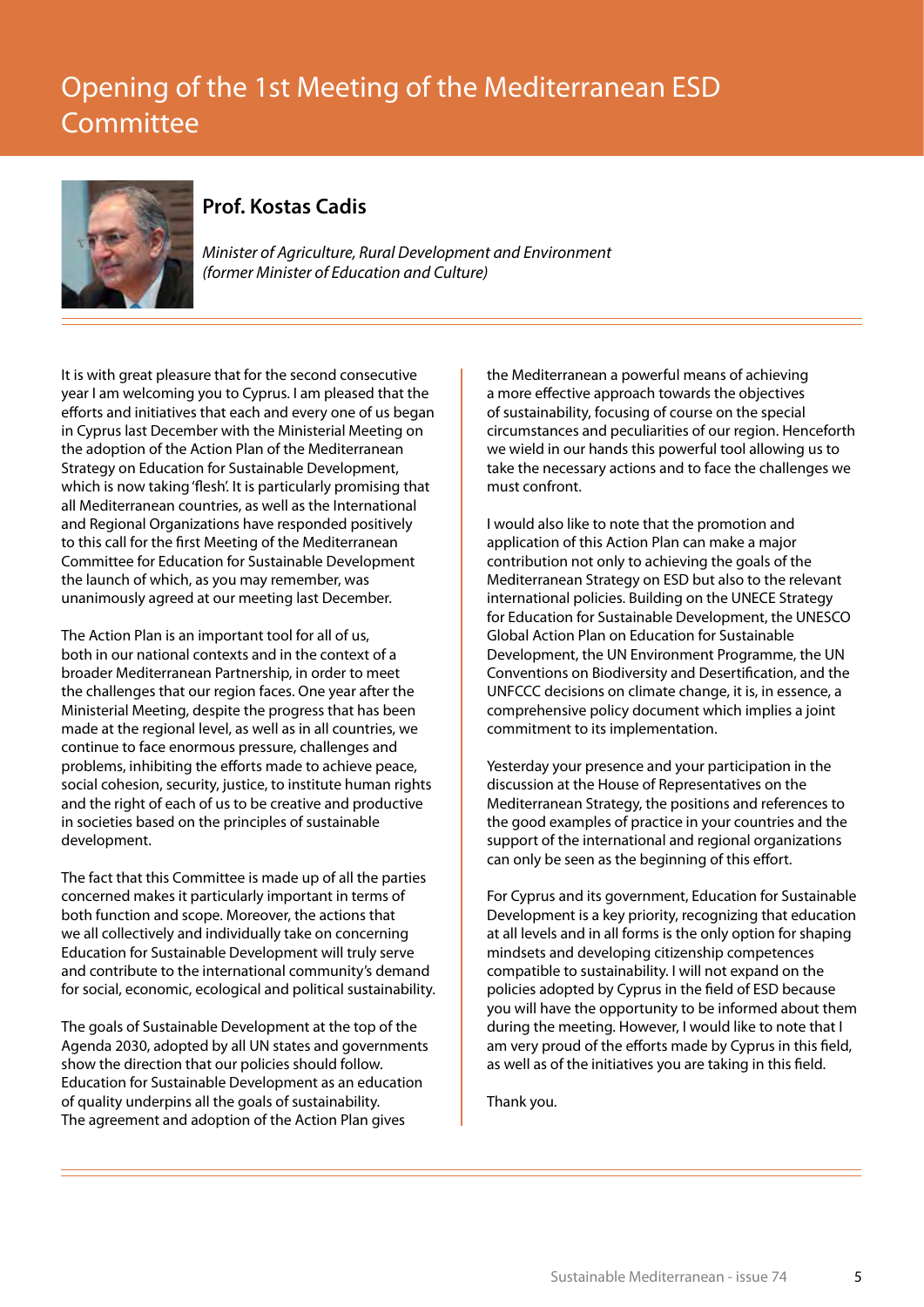# Review of developments of the Mediterranean Strategy on ESD & its Action Plan. Progress made and the way forward



#### **Prof. Michael J. Scoullos**

*UNESCO Chair and Network on Sustainable Development Management and Education in the Mediterranean University of Athens, scoullos@chem.uoa.gr* 

The process of the development of the Action Plan of the Mediterranean Strategy on ESD (2014-2016) took into account the realities of the region, trying to bring together all competent components to help Governments and the Education Community of the region to create solid foundations for ESD and enhance a peaceful, environmentally sound and prosperous society in the region and beyond. One year after the Action Plan's (AP) adoption (Nicosia Ministerial Conference, 2016) where the AP was endorsed, the countries have formed the 'Mediterranean ESD Committee', with the participation also of the International Organisations active in the region and namely, the League of the Arab States (LAS), the GAP of UNESCO, the UN Environment/ MAP, UNECE and the Union for the Mediterranean (UfM). The Chair is undertaken by the Ministry of Education and Culture of Cyprus, while MEdIES /MIO-ECSDE and the UNESCO Chair and Network on Sustainable Development Management and Education in the Mediterranean (University of Athens) were entrusted with the technical and scientific Secretariat, under the guidance of the Committee.

During the last year (2017) the international organizations that liaised with the AP, also committed to promote and streamline it. At the 17<sup>th</sup> Meeting of the Mediterranean Commission for Sustainable Development (MCSD, under UN Environment/MAP) (Athens, 2017) the MSESD / AP process was presented as an initiative and good practice fully in line with and advancing the implementation of the Mediterranean Strategy on Sustainable Development (MSSD). Actually, the MSESD is an integral part of the MSSD. Additionally, the 1<sup>st</sup> meeting of the UfM Working Group on Environment and Climate Change (Barcelona, 2017), under "Increased Awareness and Education" mentioned: *"Stress the importance of working to increase awareness and education on environmental and climate change issues, including by supporting the implementation of the Action Plan of the Mediterranean Strategy on Education for Sustainable Development".* Last but not least, the AP is one of the Flagship Projects of the UNESCO Global Action Programme (GAP) on ESD (2015-2019) under the thematic area of "Advancing Policy on ESD". UNESCO also acknowledged the importance of the AP/ MSESD during the Review Forum of the GAP (Canada, March 2017) and commended it as an example for inspiration for other regions.

During 2017, five 'Trainings of Trainers' were held in Jordan, Palestine, Tunisia and Algeria, organised in the framework of the EU funded Programme SWIM-H2020 Support Mechanism and MEdIES/MIO-ECSDE. The trainings aimed to serve as a 'demonstration' on how the MSESD and its Action Plan can be put into force in the counties by state and non-state actors, as well as to build a critical mass of educators and other professionals with advanced ESD capacities. The seminars were combined with inter-institutional consultation meetings to better coordinate the ESD initiatives and the stakeholders of the countries. 250 educators and professionals engaged in SD/ESD were trained and gained a solid understanding of the MSESD and its AP.

#### **Review of developments of the MSESD & its Action Plan**

Findings based on the communication of the Secretariat with the countries (during missions, trainings and via e-communication) show that at policy level, progress has been attained: most of the countries have or are elaborating National Plans on ESD in accordance to the provisions of the AP/MSESD. Significant changes in several countries have taken place after the adoption of the MSESD (2014). In most cases, further opportunities to adapt and to better fine-tune the National Plans with the AP/MSESD have been identified. In doing so, it was suggested that the AP/MSESD should be utilised as a framework to complement, adapt, place in context and improve (through an adaptive management approach) the wealth of frameworks, experiences, initiatives and projects, existing on EE and ESD, given that the majority still focuses primarily on environmental aspects. Despite the gradual progress achieved, there are some common challenges identified by most of the countries. More specifically, the strengthening of the much needed interdepartmental and cross-sectoral collaboration and the effective coordination of the various initiatives on ESD (often supervised by different Ministries and Agencies) is highlighted by all countries. In some countries interministerial committees have been established for the promotion of the SDGs where promotion of ESD has been included. Last but not least, the urgently needed human and financial resources for the promotion of ESD are still lacking at all levels. What is stressed by all countries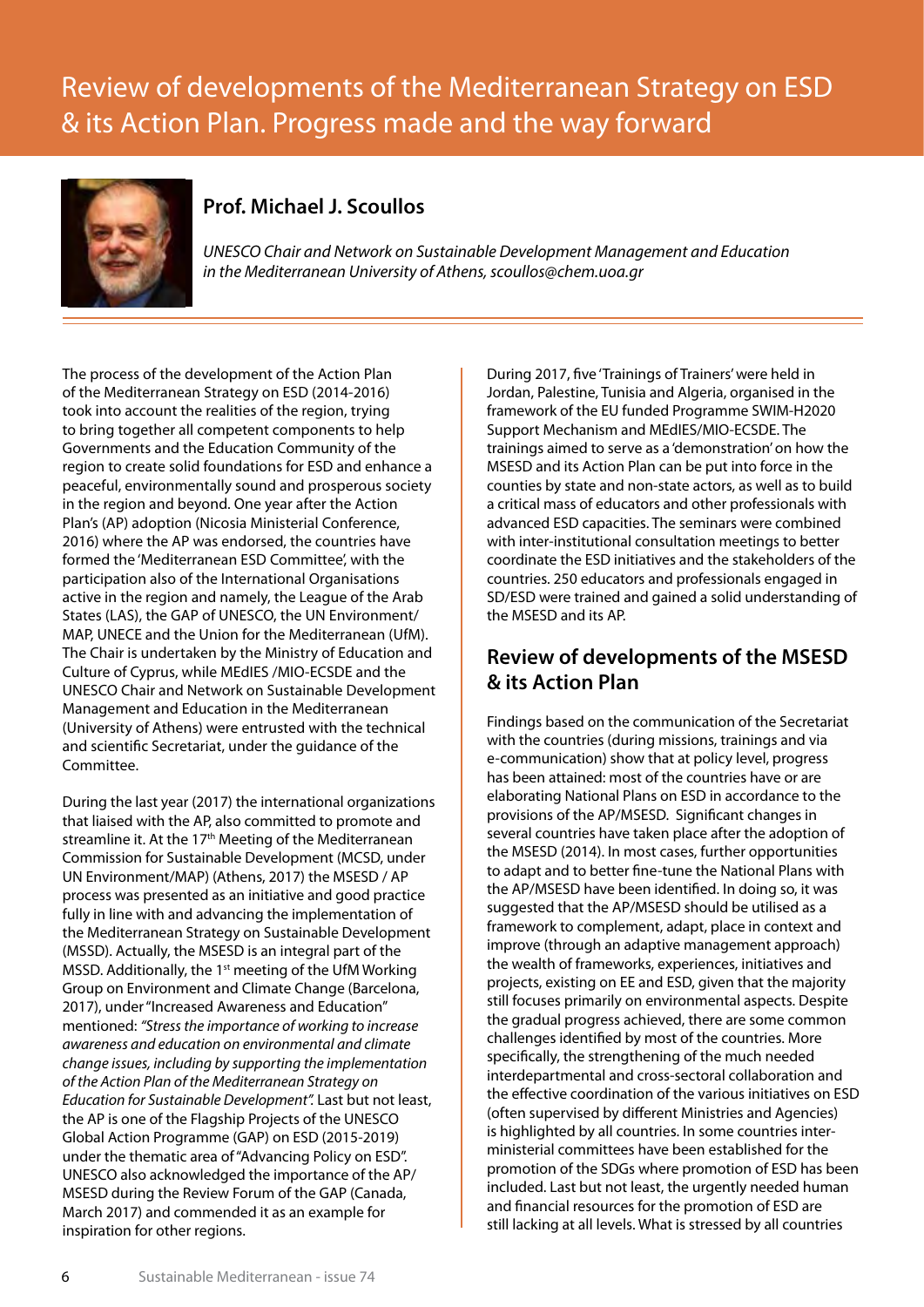### **Table 1**

| A.        | Enhancing conditions for the proper implementation of the MSESD                                                                                        |         |
|-----------|--------------------------------------------------------------------------------------------------------------------------------------------------------|---------|
| 1         | Translate the MSESD into the national language.                                                                                                        | ☺       |
| 2         | Distribute it to the relevant authorities.                                                                                                             | ⊙       |
| 3         | Designate a focal point for regular contact and coordination.                                                                                          | ☺       |
| 4         | Draft/review/revise/amend, if needed, the National Plan on ESD.                                                                                        | $\odot$ |
| 5         | Promote a "Whole Institution Approach".                                                                                                                | $\odot$ |
| 6         | Support community-based SD awareness raising activities, involving local authorities, media, CSOs/NGOs, as<br>well as formal educational institutions. | ⊕       |
| 7         | Familiarize educators with the pedagogical approaches of ESD.                                                                                          | $\odot$ |
| 8         | Synergize with international and regional processes (e.g. UNESCO/GAP, MSSD, SDGs), that could enhance the<br>implementation of the MSESD.              | ☺       |
| 9         | Involve the Mediterranean region in contributing to the ESD agenda at global level.                                                                    | ⊕       |
| <b>B.</b> | <b>Objectives of the Action Plan</b>                                                                                                                   |         |
| 1         | Facilitate, through regional cooperation, the Min. of Education in their national ESD priorities.                                                      | ☺       |
| 2         | Raise awareness & recognition of the fundamental role of Education & ESD throughout the region.                                                        | ☺       |
| 3         | Ensure further support, mobilizing resources.                                                                                                          | ☺       |
| 4         | Support the educational community in content development for ESD and in increasing human and material<br>resources.                                    | ☺       |
| 5         | Assist Ministries in mainstreaming awareness/education campaigns and initiatives related to the SDGs.                                                  | ☺       |
| 6         | Provide identified priority areas to donors and supporters in ESD key themes for the region.                                                           | $\odot$ |
| 7         | Help the countries to fulfill their international commitments related to ESD.                                                                          | $\odot$ |
| 8         | Promote regional research projects.                                                                                                                    | ☺       |
| 9         | Enhance international cooperation among Educational Institutions & stakeholders on SDGs/SD in the region.                                              | ☺       |
| 10        | Contribute in addressing, through regional educational activities, the economic and humanitarian crises.                                               | ☺       |
| 11        | Facilitate better synergy between educational initiatives and the private sector.                                                                      | $\odot$ |

is the continuation of efforts in a more systematic and intensifying manner to secure continuity and adequate funding from i.e. national resources, bilateral donors, EU and international Programmes, etc.

This qualitative review is summarized in the following tables, where the symbol  $\odot$  indicates very satisfactory progress;  $\oplus$ : satisfactory progress; while  $\otimes$ : indicates areas with very little progress.

#### **The way forward**

It is critical for MSESD and its AP to receive more political support and to become better known among political decision makers, particularly as a prerequisite for the promotion of sustainable development and the Sustainable Development Goals (SDGs). Towards this

direction it is very important that the processes related to the AP / MSESD be strengthened and become part of the countries' SD and their general, educational agendas. Additionally, the efforts to raise funds and to organise more capacity building activities (seminars, summer schools, e-courses, etc.) for more countries in the region will continue, at least on the part of the Secretariat. To this end, it is highly recommended to capitalize on previous experiences/projects and utilize the existing funding mechanisms (i.e. H2020, ERASMUS, UNESCO PP, etc.). Also, the Secretariat will continue to work in close collaboration with UNESCO within the GAP, with the UN Environment/ MAP - in the framework of the MSSD, with the UfM within the labeled Blue Green Med SC, etc. It is also, highly recommended for the countries to utilize the existing regional and international partnerships and networks (see MEdIES, MIO-ECSDE, UNESCO networks, Eco-schools, etc.) for exchange and advancing/scaling up activities.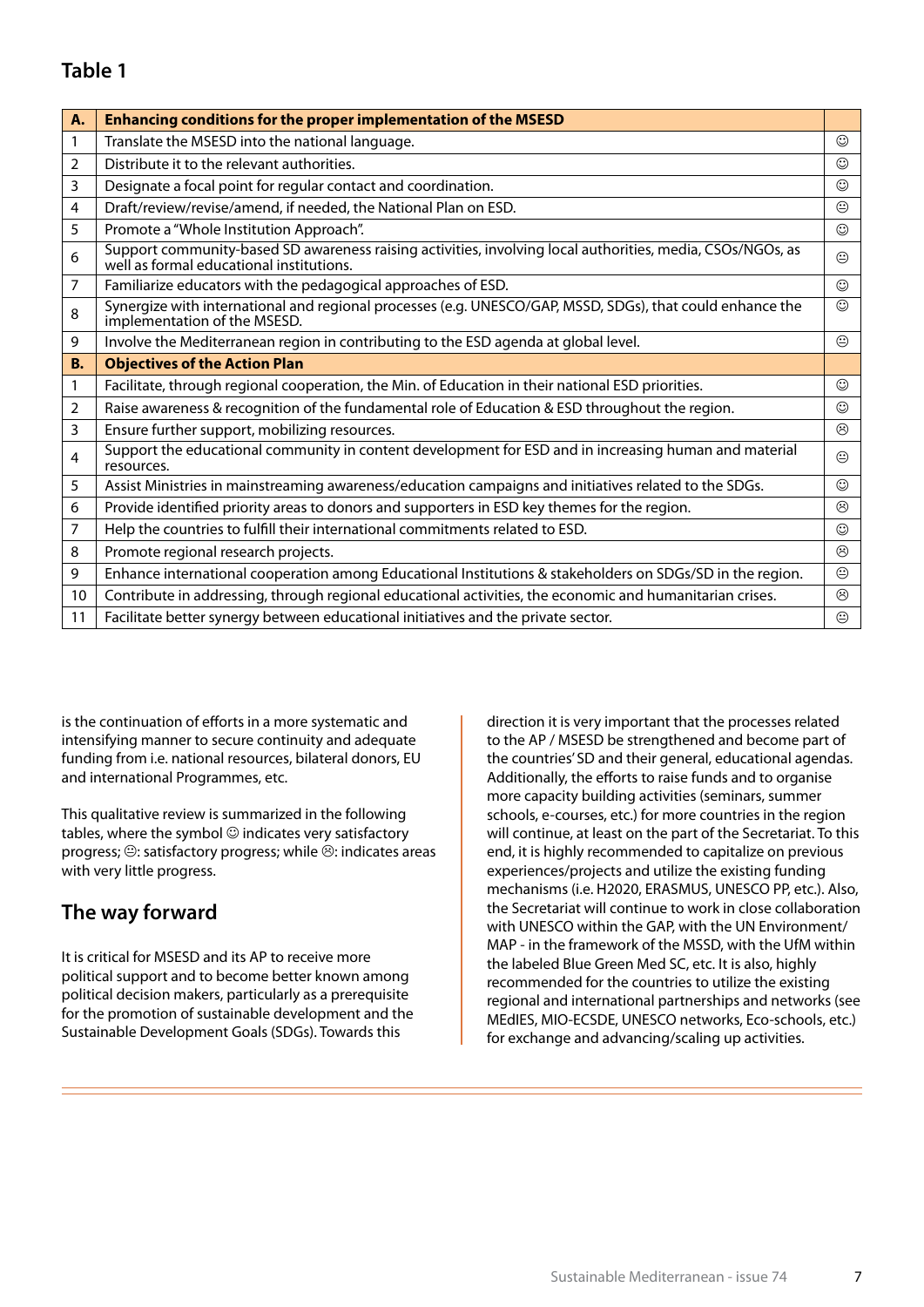# UNESCO Global Action Programme on ESD: work at policy-level - Progress and the way forward



#### **Miriam Tereick**

*UNESCO, m.tereick@unesco.org*

The Global Action Programme (GAP) on Education for Sustainable Development (ESD) is actually the follow-up to the UN Decade of ESD (2005-2014), acknowledged by the UN General Assembly. The overall objective of GAP is to generate and scale up ESD action to accelerate progress towards SD by, on one hand, the reorientation of education and learning and on the other, by enhancing the role of education in all relevant agendas and programmes that promote sustainable development.

Particularly in the framework of the Sustainable Development Goals (SDGs) the presence and role of ESD is continually increasing internationally and nationally. ESD and the GAP support the implementation of all 17 SDGs. "Education" is mentioned in 5 targets of the SDGs and in the SDG Target 4.7 which explicitly mentions about ESD: *"By 2030, ensure that all learners acquire the knowledge and skills needed to promote sustainable development, including, among others, through education for sustainable development and sustainable lifestyles."* 

The GAP focuses on the following five Priority Areas of action:

- Advancing policy
- Transforming learning and training environments
- Building capacity of educators and trainers
- Empowering and mobilizing youth
- Accelerating sustainable solutions at local level.

At the same time, five Partner Networks (PNs) have been set up corresponding to each of the priority areas, including also the implementation of Flagship Projects.

#### **Priority Action Area 1 (PAA1) Advancing Policy**

The achievements at the policy-level, within the Priority Area 1 include actions related to COPs, guidance documents, monitoring SDG 4.7, as well as policy support at the country and regional level. Through PAA1, 432 strategic policy documents are supported and 701 programmes providing technical support for policy development are implemented at the country level. As an example, in Costa Rica, Vietnam and Kenya we follow the development of ESD policy as pilot countries, while the Mediterranean region has been identified as a good-practice regional example in advancing ESD policy, through the activities related to the Mediterranean Strategy on ESD and its respective Action Plan. Moreover, the GAP is working on developing and providing guidance documents for policy-makers. Three main publications are currently available (also at the GAP website https://en.unesco.org/gap):

- Roadmap for GAP implementation (2014)
- Guidelines on climate change education (2016)
- Guide to address all 17 SDGs through education (2017)

The latter publication provides concise guidance on learning content and methodologies for teaching key sustainable development challenges. It is structured along the SDGs, providing age-specific learning content for each SDG. It addresses key competences needed to implement the SDGs, as well as transformative pedagogies in order to teach them, addressing the three main categories of learning objectives: cognitive, socio-emotional and behavioural. More precisely, the material focuses on the following ESD competences: Systems thinking, Anticipatory competency, Normative competency, Strategic competency, Collaboration skills, Critical thinking, Self-awareness, and Integrated problem-solving. The publication is available at http://unesdoc.unesco.org/ images/0024/002474/247444e.pdf)

#### **Monitoring SDG Target 4.7**

Regarding the monitoring of the SDG 4.7 that actually corresponds to the monitoring of ESD related processes, a global indicator has been agreed upon as follows: "The extent to which Global Citizenship Education (GCED) and ESD, including gender equality and human rights, are mainstreamed in (i) National education policies (ii) Curricula (iii) Teacher education (iv) Student assessment". In order to collect feedback for the global indicator the GAP Secretariat is using the following tools and methods:

- Partnerships to collect and analyze data;
- Analysis of Member State surveys;
- Dedicated website to publish trends, studies and reports.

Detailed information for the counties and interested organizations regarding the monitoring of the GAP and the SDG 4.7 is available at: https://en.unesco.org/gced/ sdg47progress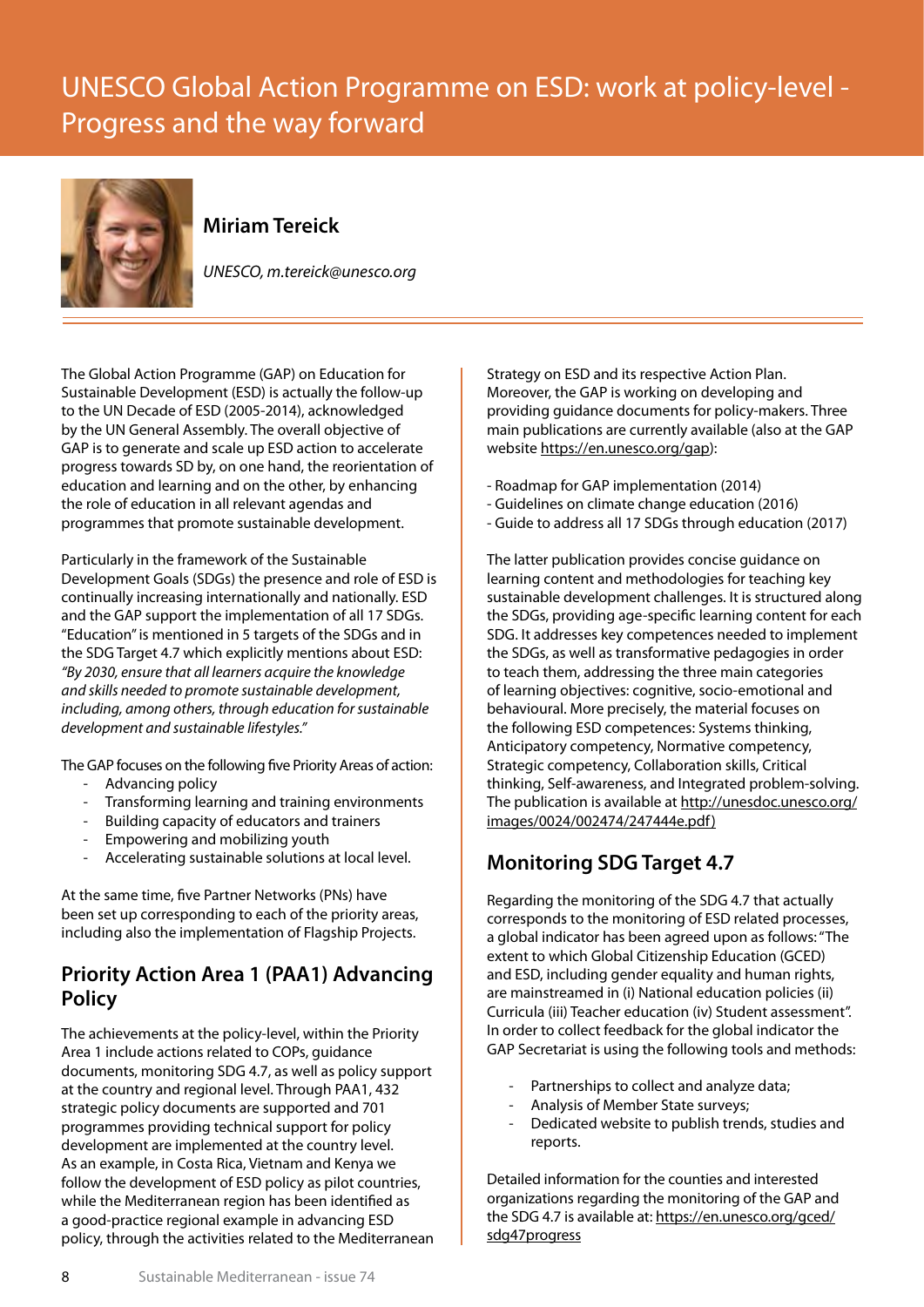### **The way ahead**

The first phase of implementation of the GAP ends in 2019 with the final report to be aligned with SDG 4.7 monitoring. In the meantime, UNESCO aims to further strategically enhance ESD capacity and to finalize the GAP Flagship Projects. Initiatives that strengthen the regional

dimension are of great importance and will be continued. It is foreseen that the UNESCO Member States will be engaged in consultations during 2018 to discuss the future of ESD and of course, the Mediterranean region will have a particular role to play in these discussions.

# Education for Sustainable Development in the Mediterranean: Regional Perspectives and Monitoring Challenges



#### **Igor Kitaev**

*UNESCO Regional Bureau for Science and Culture in Europe, i.kitaev@unesco.org* 

The Mediterranean is a unique region because historically it is and was the crossroads of continents, civilizations, multiple ethnic groups, and their respective cultures and religions.

The SDG Target 4.7 calls, by 2030, *"to ensure that all learners acquire the knowledge and skills needed to promote sustainable development, including, among others, through education for sustainable development and sustainable lifestyles"*. Education for Sustainable development (ESD) empowers learners to take informed decisions and responsible actions for environmental integrity, economic viability and a just society, for present and future generations, while respecting cultural diversity. It is about lifelong learning, and it is an integral part of quality education. ESD is holistic and transformational education which addresses learning content and outcomes, pedagogy and the learning environment. It achieves its purpose by transforming society. It requires changes in the learning content, e.g. integrating critical issues, such as climate change, biodiversity, disaster risk reduction (DRR) and sustainable consumption and production (SCP) in the curriculum.

The latter should be achieved through policies and strategies, reforms of curricula, textbooks, teacher training and adequate monitoring. At the regional level, UNESCO recommends support of "Peer Learning", whereby the role of universities is paramount for research and capacity-development. While the Education Agenda 2030 is global, progress in many areas is more

likely to happen at the regional level, particularly where qualitative and system-related information is needed. Countries are increasingly collecting better and more systematic information through quantitative indicators. This is insufficient, however. Comparative information is needed to understand how countries in similar situations have responded and to guide the governments in their next steps. The role of regional organizations is critical. Where such organizations include education among their concerns, this can help make the global education agenda more specific to national contexts. The UNESCO GEM Report highlights the experience of bodies (regional) such as the European Union. The European Union's Education Strategy is supported by a Network that regularly provides policy information on key issues to member states, which exchange information voluntarily, and take part in forums to learn from peers.

Countries in a given region tend to have common education contexts. Their comparative reviews often reflect shared values, objectives and challenges. Regional organizations should help make the global education agenda more specific and relevant to the contexts of their members. Members of regional entities are therefore more likely to express deeper political commitment to, and national ownership of undertaking peer reviews. And the results of regional monitoring are much more likely to be used in policy-making and sustained over time, not least because governments have an interest in the performance of neighboring countries.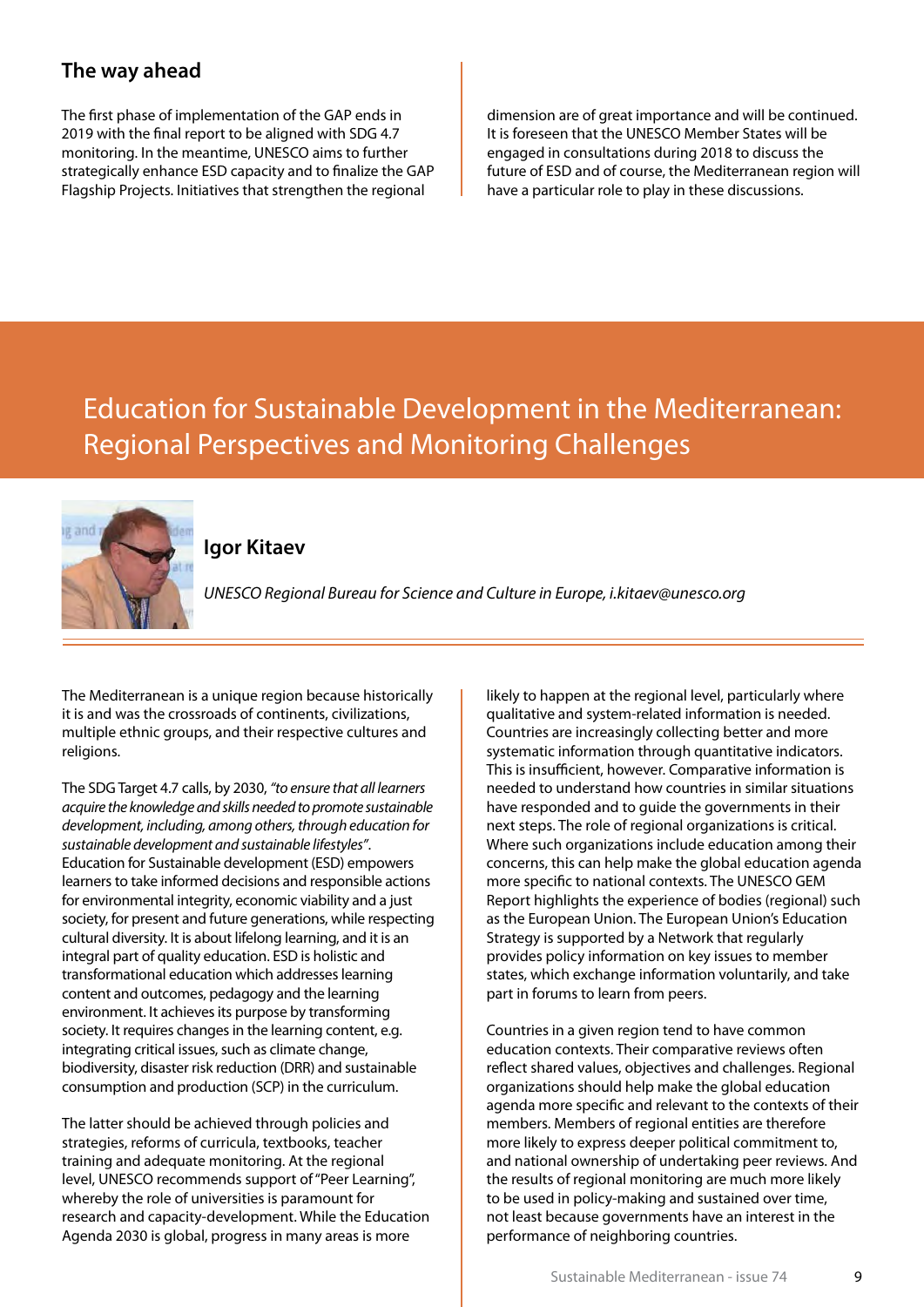Universities and lifelong learning can support the SDG 4.7 in the Mediterranean with at least two different approaches. The first tends to focus on literacy acquisition and retention or on specific knowledge to generate behavioral change, demonstrating that education can facilitate changes in values, world views and behavior at the level of the individual, the community and society as a whole. The recent regional examples are the MAB Youth Forum, the annual UNESCO Summer Schools on ESD, and open-ended meetings of UNESCO Chairs specializing on ESD in the Balkans. Such activities are particularly successful when there is agreement on common values and on the best and most desirable behaviors, e.g. the idea that reducing food waste and energy consumption is important for sustainability and that people can reduce food waste and conserve energy at home.

The second approach focuses on the development of agency, competences and participation, demonstrating that education can facilitate reflective and critical learning, the acquisition of knowledge and skills, and greater agency in order to address complex sustainability issues, e.g. how to create a sustainable school or a carbon-neutral city. This is particularly important where uncertainty exists about what needs to be done or when context-specific solutions need to be identified through collaborative and iterative processes. Both educational approaches are complementary in generating critical learning and sustainability outcomes.

The transformation needed for a cleaner, greener Mediterranean requires integrative, innovative and creative thinking, developed jointly by educational institutions, governments, civil society organizations and the private sector. This collaboration calls for education that goes beyond the transfer of knowledge and desirable behaviors, by focusing on multiple perspectives – economic, ecological, environmental and socio-cultural, and by targeting empowered, critical, mindful and competent citizens. Such education can contribute to the realization of new forms of citizenship, entrepreneurship and governance that focus on the current and future wellbeing of the Mediterranean.

As agents of change in the educational response towards sustainable development, educators and trainers must first acquire the necessary knowledge, skills, values, motivation and commitment to introduce ESD into teaching and institutions, offering an education that is relevant and responsive to today's global challenges and which will help society in the necessary transition to sustainability. UNESCO supports the integration of ESD into pre-service and in-service teacher education with the emphasis on the sustainability of professional development programmes.

The Global SDG Indicator 4.7.1 measures the extent to which ESD is mainstreamed at all levels in: (a) national education policies, (b) curricula, (c) teacher education and (d) student assessment. The Thematic Indicator 26 measures the percentage of students by age group (or education level) showing adequate understanding of issues relating to sustainable development. At present only a few Mediterranean, or South-East European countries collect this data. For those available it is assessed between Low and Medium (compared to High, for example in Sweden). The Thematic Indicator 27 measures the percentage of 15-year-old students showing proficiency in knowledge of environmental science and geo-science (also known as science literacy). In Slovenia it is estimated at 87%, in Italy at 81%, in Greece at 74%, in Cyprus at 62%, in Serbia at 65%, in Montenegro at 49%. This data is disaggregated by gender, usually showing better results for female students.

UNESCO has initiated consultations, asking the Member States to assess the monitoring of target 4.7. The Member States in particular are asked to report whether the above topics are included in their curricula and if so, at which levels of education and in which subjects, including human survival and well-being. Additional questions monitor the inclusion of these topics in textbooks, teacher education, student assessment/examinations, and programmes outside the school system, including nonformal education, informal education, adult education and media-based education. To increase response rates, the 2016 questionnaire included many more multiplechoice questions than ever before.

Nevertheless, as past low response rates showed, many national ministries are limited in their capacity to respond to such surveys, as they are in the resources needed to prepare high quality national reports. Gathering the information to be included is hampered by the need to coordinate responses across relevant ministries and departments. It is difficult to assure the objectivity and validity of self-reported information, which can lower its monitoring value. Therefore, more systematic and rigorous methodologies for monitoring country progress towards Target 4.7 are needed to improve country reports.

Overall, the SDG4.7 makes explicit the need for "all learners to acquire the knowledge and skills to promote sustainable development". Currently, the proposed indicators refer only to the school-age youth population. Future data collection efforts should strengthen the knowledge base on out-of-school youth and all adults.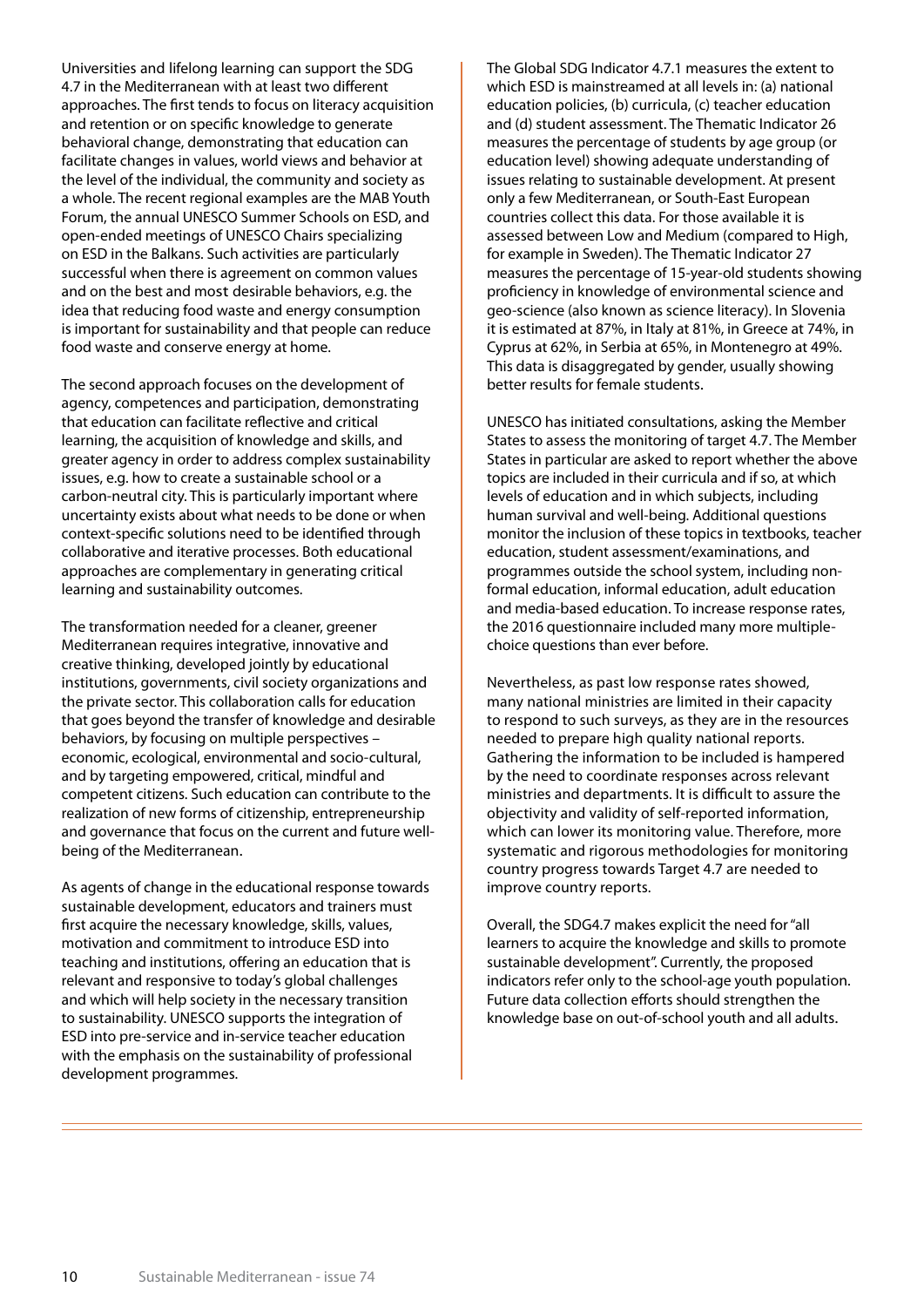The Mediterranean Strategy on Education for Sustainable<br>Development of the Hellen of the Mediterrane Commission Developme<br>Controlled The Mediterranean Strategy on Education for Sustainable Development, an integral part of the Mediterranean Strategy for Sustainable Development (MSSD)



### **Julien Le Tellier**

*UN Environment / Mediterranean Action Plan (MAP) Barcelona Convention Secretariat, Julien. Letellier@un.org* 

### **Background**

At their 19<sup>th</sup> Ordinary Meeting (COP 19) held in Athens, Greece, in February 2016, the Contracting Parties to the Convention for the Protection of the Marine Environment and the Coastal Region of the Mediterranean – Barcelona Convention<sup>1</sup> – adopted the Mediterranean Strategy for Sustainable Development<sup>2</sup> (MSSD) 2016-2025. The MSSD is a strategic policy framework, for all stakeholders and partners to transcribe the 2030 Agenda for Sustainable Development at the regional, sub-regional and national levels. Built upon a broad consultation process for securing a sustainable future for the Mediterranean region consistent with Sustainable Development Goals (SDGs), the MSSD is underpinned by the conviction that investment in the environment is the best way to secure long-term sustainable job creation and socio-economic development<sup>3</sup>.

After its official adoption, the challenge is now the MSSD implementation with the participation of all stakeholders, beyond the field of the environment, from national and local governments to civil society, academia, the private sector, and the support of regional institutions. Although facilitated by the UN Environment / Mediterranean Action Plan (MAP) – Barcelona Convention Secretariat<sup>4</sup>, the full delivery of the MSSD relies on coordinated, collective efforts, with the involvement of all Mediterranean decision-makers and stakeholders.

The Mediterranean Strategy on Education for Sustainable Development (MSESD) responds to these provisions. While the MSESD represents an integral part of the MSSD implementation under its Objective 6 "Governance in support to sustainable development", its ownership, implementation and follow-up are ensured by national governments, supported by various stakeholders, and coordinated at the regional level by the recently established Mediterranean ESD Committee.

### **Rationale**

Rendering compatible economic development, social inclusion and the preservation of natural resources, sustainable development relies on the education of current and future generations as a key prerequisite. *"Obtaining quality education is a foundation of sustainable development to improve people's lives."* The international community recognized the importance of education to achieve sustainable development through the adoption of the SDG4 *"Ensure inclusive and quality education for all and promote lifelong learning* ...*"*. Under the SDG4 focusing on Education for All, Target 4.7 refers explicitly to ESD: *"By 2030, ensure that all learners acquire the knowledge and skills needed to promote sustainable development, including, among others, through education for sustainable development and sustainable lifestyles, human rights, gender equality, promotion of a culture of peace and nonviolence, global citizenship and appreciation of cultural diversity and of culture's contribution to sustainable development."*

Education is a pillar of social development. It is one of the most important criteria taken into account by the Human Development Index (HDI). Education is also of primary importance to foster citizenship, to move towards more sustainable consumption patterns, and to prepare citizens of today and tomorrow to adopt behaviours respectful of our fragile environment. As principles of sustainable development must be at the heart of all public policies, in an integrated manner, sustainable development and eco-responsibility must be at the core of citizenship and hence, it must be the cornerstone of education programmes as well. In other words, the public policies promoting ESD have a fundamental role to play in educating and forming eco-responsible citizens.

We are in a circumstance of urgency because 25% of the global population is less than 14 years old, and thus

4. http://web.unep.org/unepmap/

<sup>1.</sup> The 21 riparian countries and the European Union are the Contracting Parties to the Barcelona Convention.

<sup>2.</sup> https://wedocs.unep.org/rest/bitstreams/9737/retrieve

<sup>3.</sup> The MSSD subtitle is "Investing in environmental sustainability to achieve social and economic development".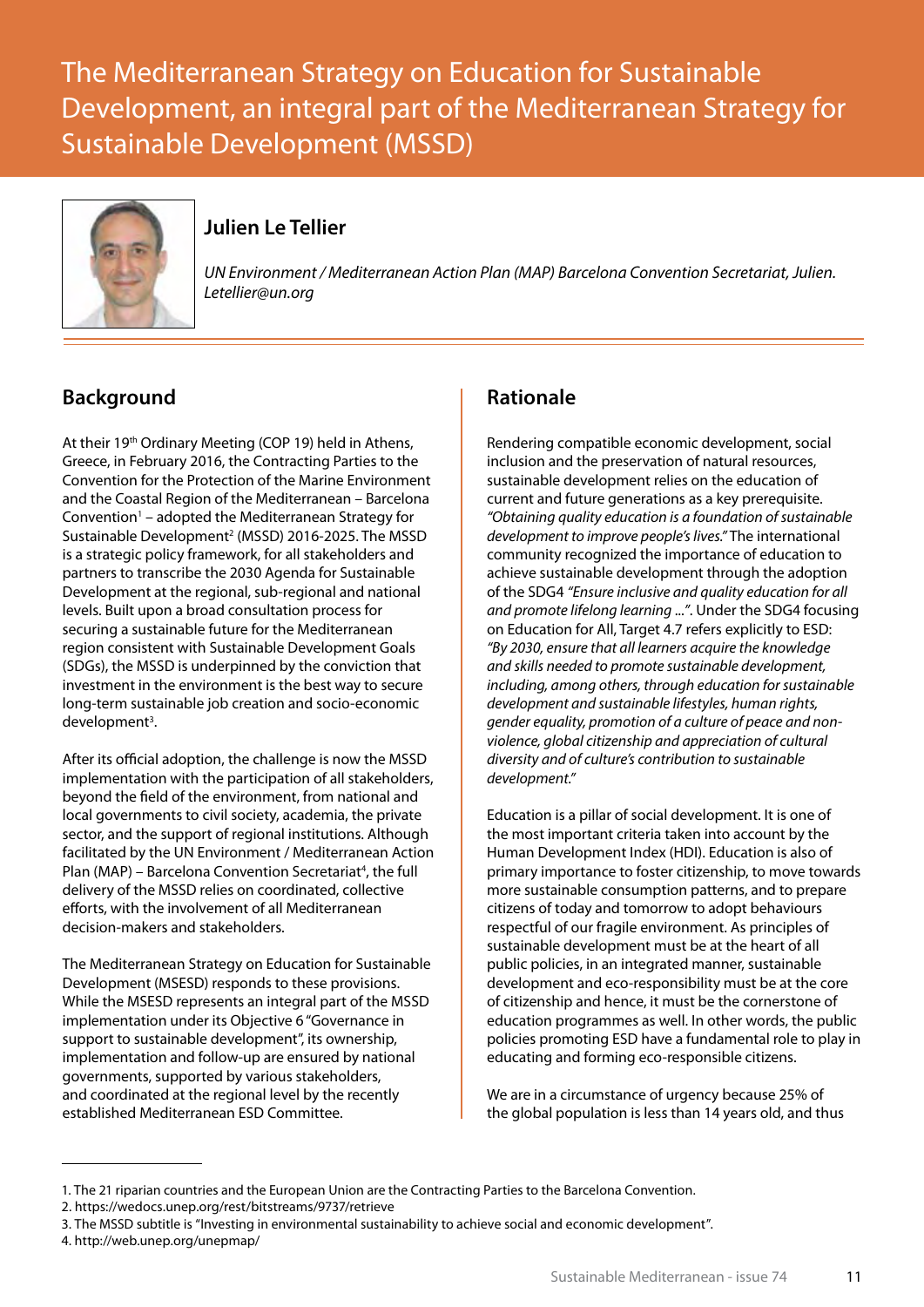we must consider the youth as a partner for building a sustainable world. Education and gender equality are crucial concerns in the 2030 Agenda. The Education 2030 Framework for Action, agreed by the global education community in November 2015, recognizes that gender equality is inextricably linked to the right to education for all. Achieving gender equality requires an approach that "ensures that girls and boys, women and men, not only gain access to and complete education cycles, but are empowered equally in education and because of education". The MSSD has taken up the objective of *Education for All*, notably for all the young adults, insisting on its importance in rural areas and especially for girls, in order to reduce the existing substantial disparities in the Mediterranean.

ESD is especially crucial in such a demographic context, since parents have been recently made aware, have become sensitized, and alerted about sustainable development issues. Therefore, the challenge is immense and actions from national governments are in need. Public policies should address both training of educators, who have an important role to play and a huge responsibility towards our children. Policies should also promote ESD at the University level with specific research programs. The amount of national public expenditures on Research and Development expressed as a percentage of Gross Domestic Product (GDP) is increasing in all Mediterranean countries – except in Croatia and Tunisia – but remains low overall. "Except in Israel where national public expenditures on R&D is about 4% of its GDP, the percentages are between 1 and 2,3% in France, Slovenia, Spain, Italy, and Turkey, and less than 1% in other Mediterranean countries" (Source: http://obs.planbleu.org).

#### **Promotion of ESD: the Mediterranean/ regional dimension as a bridge between global processes and implementation at national level**

The MSSD promotes education, awareness raising and research for sustainable development (Strategic Direction 6.4), in particular through the implementation of the MSESD. The latter is also referred to in the Athens Ministerial Declaration (COP19), which explicitly acknowledges the MSESD for enhancing public awareness and the role of education for promoting sustainability and the implementation of the SDGs in the Mediterranean.

The MSESD encourages the Mediterranean countries to develop and incorporate ESD into their formal education systems and in non-formal and informal education. This will equip people with knowledge and skills pertaining to sustainable development, giving them more competences and confidence, increasing their opportunities for actions towards a healthy and productive life, in harmony with nature and with concern for social values, gender equity and cultural diversity.

The MSSD addresses the issue of inadequate awareness, education, and research and innovation, regarding

sustainable development by means of the Strategic direction 6.4 "Promote education and research for sustainable development" and the recommendations of the following actions:

- 6.4.1: Implement the MSESD, which promotes the integration of the principles, values and practices of sustainable development in all aspects of education and learning;
- 6.4.2: Strengthen knowledge and research capacity at the national level, through long-term provision of training opportunities, particularly in the specialised professions, the transfer of knowledge and research infrastructure development.
- 6.4.3: Strengthen the science-policy interface, to support decision-making on the basis of scientific analysis and data, research *fora*, seminars, and other opportunities for exchange.
- 6.4.4: Provide professional and vocational training for the management of protected areas.
- 6.4.5: Promote research and innovation by ensuring that large-scale programmes (e.g. European Union Horizon 2020) take into account Mediterranean priorities for sustainable development.
- 6.4.6: Encourage and support partnerships amongst countries and the exchange of good practices and knowledge in all aspects of education and learning for sustainable development.

In addition, the two following MSSD Strategic directions should be mentioned:

- Strategic direction 2.2 "Promote conservation and use of indigenous or traditional plant varieties and domestic animal breeds, value traditional knowledge and practices in rural management decisions", with the following Action 2.2.2: Support the integration of traditional knowledge in education and training for rural and agricultural practices at national level; and,
- Strategic direction 4.1 "Increase scientific knowledge, raise awareness, and develop technical capacities to deal with climate change and ensure informed decision-making at all levels, recognizing and protecting the climate adaptation and mitigation services of natural ecosystems", with the following Action 4.1.4: Raise public awareness through environmental education campaigns and ensure climate change is mainstreamed in the formal educational curricula.

Furthermore, the MAP system is producing Science Policy Interfaces for bridging the gap between scientists and decision-makers and for facilitating the definition of science based policies. These initiatives are aligned with the promotion of ESD and they demonstrate how Education and Science are of paramount importance for the achievement of sustainable development in our region.

### **Challenges**

The Mediterranean countries face the following challenges in terms of ESD: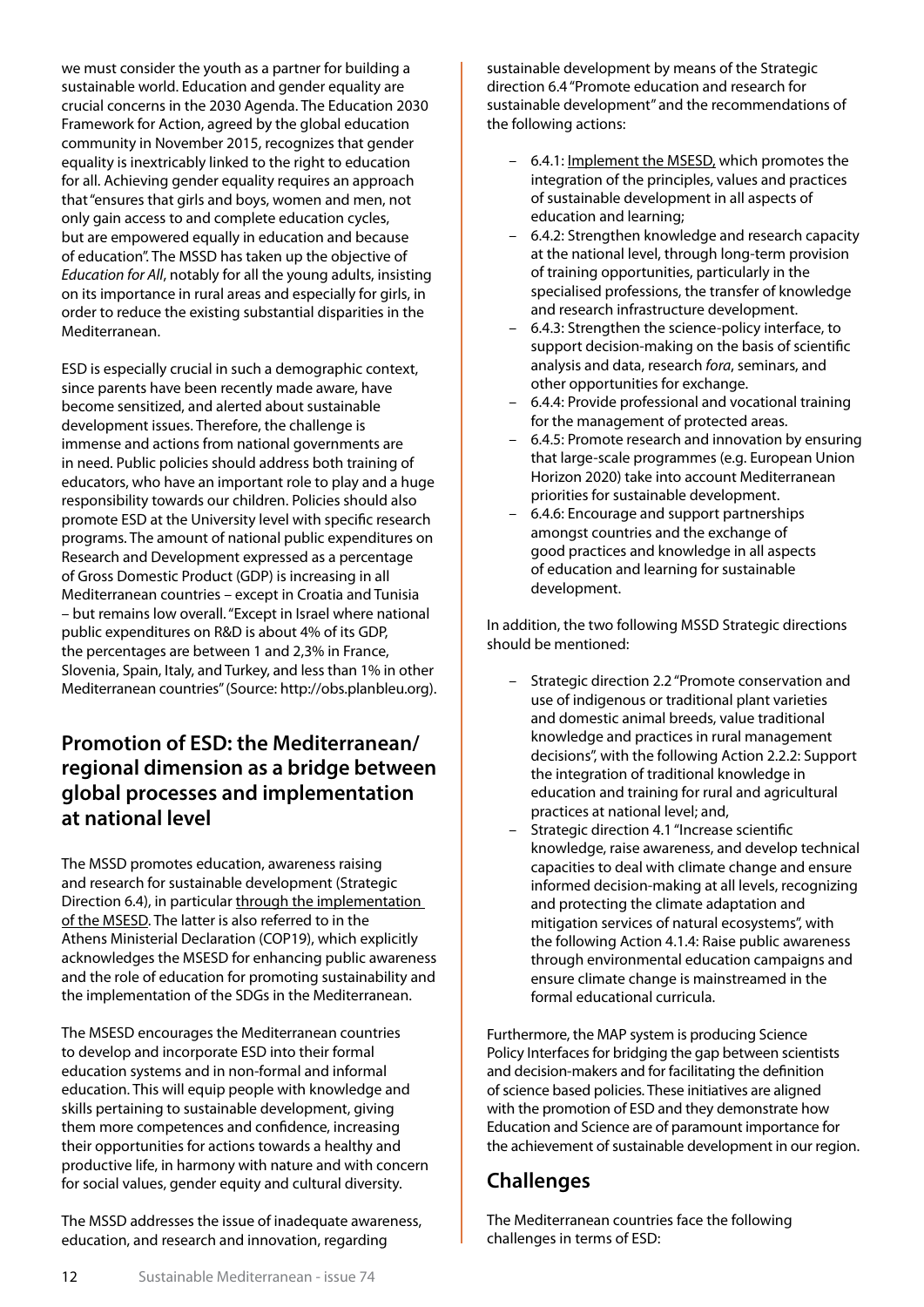- Monitoring: There are many relevant Mediterranean experiences, but there is a lack of follow-up and reporting to measure their impacts and to capitalize on lessons learnt in order to replicate best available practices.
- Integration: The integration of sustainable development in all education programs is critical, from primary school to the highest levels of University, taking also into account non-formal and informal education.
- Adaptation: The promotion of ESD must be innovative and at the forefront of scientific discovery, relying on innovation for sustainable development, including all new technologies of information and communication, plus media and social networks.
- Promoting plurality: The recognition of all national and local specificities by default implies a strong

coordination of the various initiatives so they can move in the same direction and towards the same goals. There are various paths to reach the ultimate, common objective of promoting ESD. In this regard, the 1<sup>st</sup> Meeting of the Mediterranean Committee on ESD should be acknowledged because it gave visibility to a wide range of practices, which represent sources of inspiration for all participants.

It is fundamental that, individually and collectively, the Organizations gathered in the Mediterranean Committee on ESD facilitate the promotion of the MSESD and its Action Plan, so that national policy-makers are able to make the best use of these regional policies that represent incentives for strengthening and adapting their respective national strategies and programmes of education at all levels.

# UNECE Strategy for Education for Sustainable Development



#### **Mr. Zaal Lomtadze**

*United Nations Economic Commission for Europe – UNECE, zaal.lomtadze@unece.org*

The United Nations Economic Commission for Europe (UNECE), the oldest of the UN Regional Commissions was established in 1947. At present, 56 countries from Europe, Central Asia, and North America are members of UNECE. With its broad geographical coverage and sectoral mandate this intergovernmental structure is wellpositioned to produce regional and global public goods, statistics, data and information, and to provide platforms and forums for establishing regional partnerships. UNECE serves as the Secretariat to many international agreements regulating transport, chemicals, environment, trade facilitation, electronic business, agricultural quality standards, public-private partnerships (PPP), energy and minerals (UNFC), statistical standards, etc.

Education has become the focal point of the interest of the Member States of UNECE relatively recently, and formally in 2005, when the UNECE Strategy on Education for Sustainable Development (UNECE ESD Strategy) was

adopted at the High level Meeting of Environment and Education Ministers in Vilnius, Lithuania. The relevance of the UNECE ESD Strategy and the continuing interest of the Member States in its implementation were reaffirmed in 2016 at the High level Meeting of Environment and Education Ministers in Batumi, Georgia.

The UNECE ESD Strategy is closely linked to the Mediterranean Strategy on ESD; several Member States take part in the implementation of both Strategies. The objectives of the UNECE ESD Strategy are much the same as for the Mediterranean Strategy on ESD. Therefore, there's a significant potential for cooperation, exchange of experience, and cross-enrichment between these two international platforms.

Through periodic national reporting to the UNECE ESD Steering Committee (the intergovernmental governing body at the high-level meetings) the Member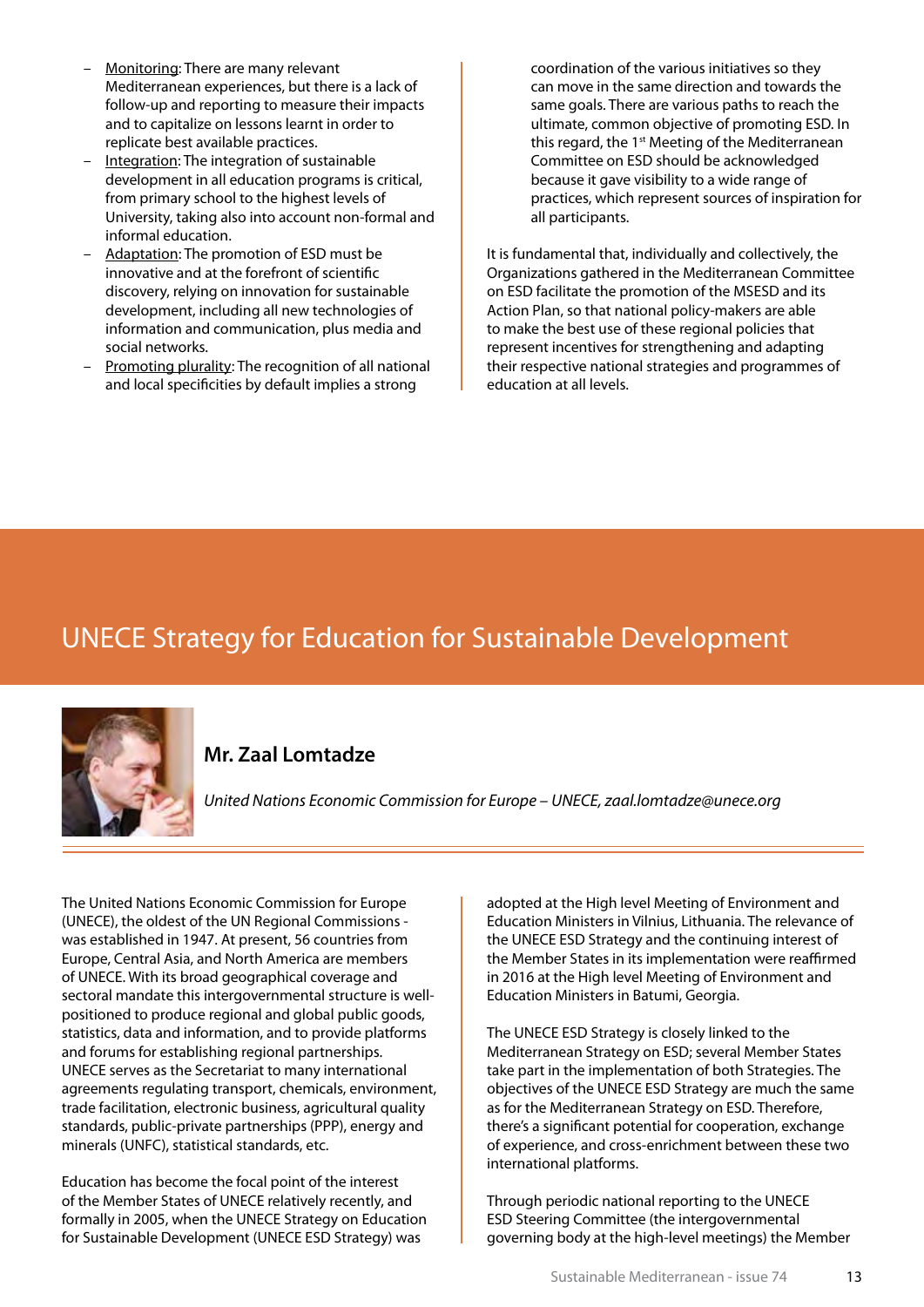States regularly assess the progress in the Strategy's implementation. The latest exercise was concluded in 2016, at the Batumi High-Level meeting. The third evaluation report<sup>1</sup> is based on national reports received from 38 out of the 56 Member States of the UNECE. It demonstrates the solid progress accomplished by the Member States through cooperation, using the UNECE ESD Strategy format. Below are some highlights from the Report, demonstrating the progress, as well as the challenges in regard to the achievement of six objectives of the Strategy:

#### *"Ensure that policy, regulatory and operational frameworks support ESD"*

- Throughout the Strategy's original 10-year period, 74% of the Member States have laid the foundation necessary to advance ESD in national education legislation and regulatory instruments.
- ESD is now reflected in national education policy documents by over 90% in the reporting of member States.

#### *"Promote sustainable development through formal, nonformal and informal learning"*

- Reporting Member States still "in progress" or "still developing" towards a comprehensive implementation of ESD, mostly for the earliest levels of early childhood learning, and primary and secondary levels of formal education.
- Less is known about ESD in higher education, although Member States report that higher education institutions in the region are increasingly engaged in ESD.
- Progress on non-formal and informal learning varies. Non-governmental organizations appear to be playing a significant leadership role in the promotion of ESD in non-formal and informal settings.

#### "*Equip educators with the competence to include sustainable development in their teaching"*

- The Steering Committee established the ECE Expert Group on Competences to define more clearly the ESD competences educators need across the education system resulting in the Expert Group Report "Learning for the Future: Competences in ESD".
- Most Member States report that ESD is now in the stage of initial training (33% or 87%) and in-service training (34% or 89%), with over half also addressing ESD competences in training programmes for education leaders and administrators.
- Information available suggests that ESD in initial training is not systemic but rather made available through elective courses meaning that ESD is being promoted in teacher education, but that in many jurisdictions it is not yet fully integrated.

"*Ensure that adequate tools and materials for ESD are accessible"*

- 84% of Member States report that ESD has been included in the national curriculum framework.
- Government, academic and civil society stakeholders in all reporting Member States are involved in the development and production of ESD materials.
- Many Member States report the existence of national strategies, institutions and mechanisms to produce and make available ESD-related materials, particularly for primary, lower and upper secondary levels. However fewer Member States have given attention to quality criteria and approval of those materials.
- In some Member States, ESD resources and materials are generally lacking except for those provided by NGOs which are often project based.

"*Promote research on ESD and the development of ESD"*

- Support for the promotion of ESD research is at just under 70% in the Member States.
- Challenges in advancing ESD research are more evident in some parts of the ECE than in others.
- Areas of research include analysis of educational goals supporting sustainability, processes for the reorientation of education systems, development of active learning methods and evaluation of the outcomes, and the effectiveness of ESD.
- There is no designated database tracking ESD research, neither regionally nor at the Member State level.

"*Strengthen cooperation on ESD at all levels within the ECE region"*

- Across the UNECE region, the UNECE ESD secretariat has played a central role in promoting ESD among Member States and maintaining the focus on the Strategy beyond the original 10-year implementation period.
- Other regional forums and agreements across the ECE region have also proven to be important arenas for advancing ESD interests. For example, ESD assumes a central focus in the Nordic Sustainable Development Strategy of the Nordic Council of Ministers; and ministers of the environment of the Union for the Mediterranean has endorsed the Mediterranean Strategy on ESD.
- With regard to cooperation and networking, 95% of the Member States report that ESD implementation is a multi-stakeholder process.

Acknowledging that the Strategy has been an important contribution to the United Nations Decade of Education for Sustainable Development (2005-2014), the report identifies five key findings:

<sup>1.</sup> http://www.unece.org/fileadmin/DAM/env/esd/ESD\_Publications/10\_years\_UNECE\_Strategy\_for\_ESD.pdf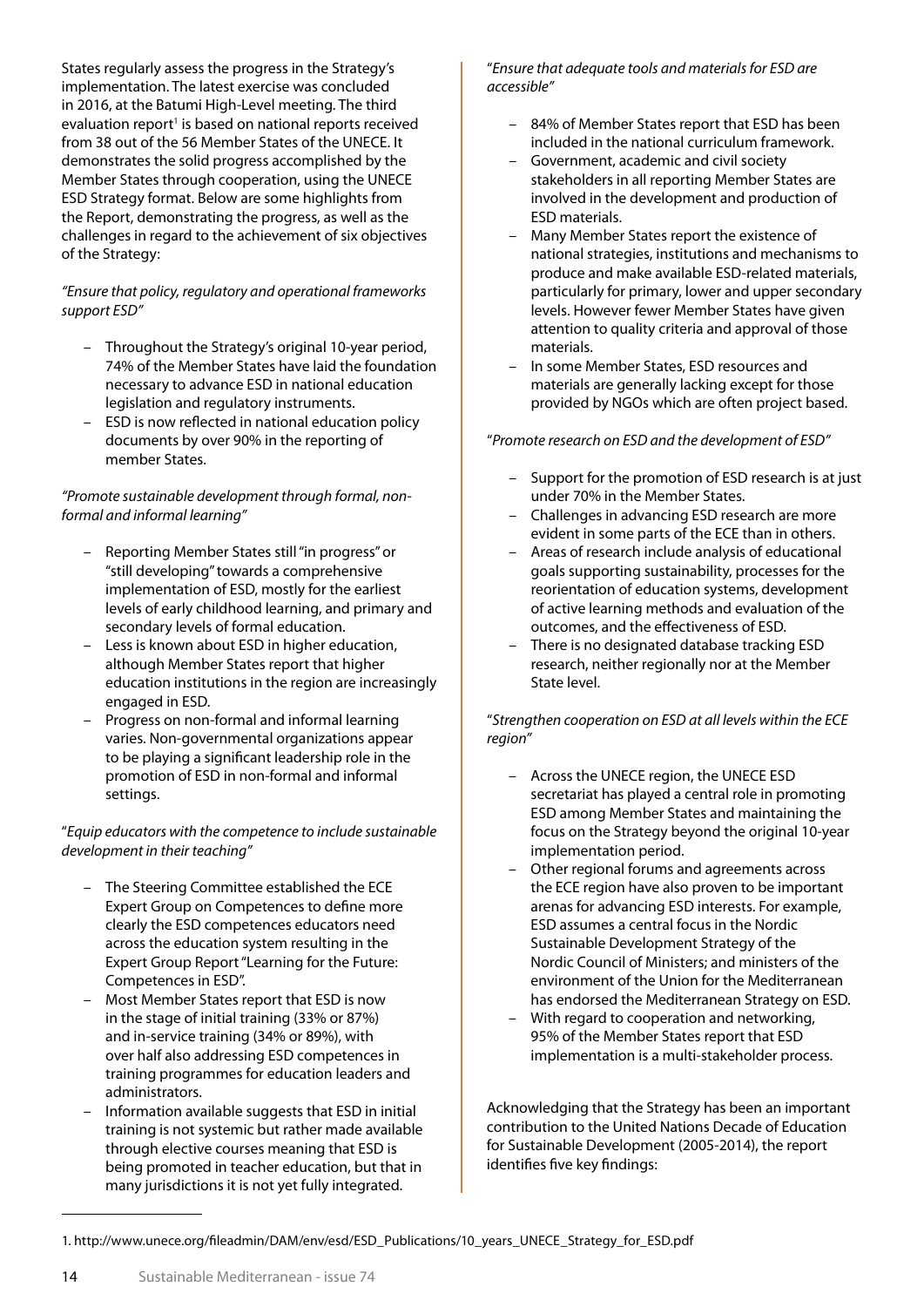- a. Securing leadership and political will has been a critical factor in the Strategy's success.
- b. Under the Strategy, important advancements were made on policy integration, curricula, tools, resources and networking.
- c. Full integration of sustainable development knowledge, abilities and values, while well in progress, has yet to come into effect across all levels and types of education.
- d. The three priorities for phase III of the Strategy are proving to be challenging but they are necessary leverage points in a complete-system change.
- e. Recognition that ESD lies at the core of the purpose of education has increased, but it must be applied fully across all Member States.

The Batumi Ministerial Statement on ESD (2016), recognizing the necessity to use ESD in implementing the 2030 Agenda for Sustainable Development, in particular to achieve Goal 4, but also recognizing ESD as a crosscutting theme that serves as an efficient tool for the achievement of the other SDGs, strongly supported the continuation of the implementation of the UNECE ESD Strategy and it called for the alignment of the work under the Strategy with the SDGs.

Parties to the Mediterranean Strategy on ESD could draw useful conclusions from the 12-year long experience of implementing the UNECE ESD Strategy. The opportunity for mutually beneficial collaboration between the two sister Strategies is already here; both instruments are fortunate to enjoy a motivated and competent leadership, supported by the political willingness of interested countries and partners. Hopefully this potential may be fully applied to the advantage of achieving the common objectives of both Strategies, and by extension, those of the Agenda 2030.

# The UfM and the Mediterranean Strategy on Education for Sustainable Development



## **Giuseppe Provenzano**

*Secretariat of the Union for the Mediterranean, giuseppe.provenzano@ufmsecretariat.org*

#### **Introduction**

The Union for the Mediterranean (UfM) is an intergovernmental institution composed of 43 member countries from the Euro-Mediterranean region. Its mission is to enhance regional cooperation, dialogue and the implementation of concrete projects and initiatives with a tangible impact on Mediterranean citizens.

The Secretariat of the UfM had the pleasure to participate in the 1<sup>st</sup> Meeting of the Mediterranean ESD Committee / Regional Training on Education for Sustainable Development (ESD), given its strong focus on youth and sustainable development which are necessary to reach its strategic objectives and namely, human development, stability and integration.

The UfM has long recognized the valuable links existing between the UfM Positive Agenda and the Mediterranean Strategy on Education for Sustainable Development (MSESD). The formal endorsement of the MSESD took place on the occasion of the adoption of the UfM **Ministerial Declaration on Environment and Climate**  Change in Athens, Greece, on 13 May 2014.<sup>1</sup> The UfM Secretariat facilitates its promotion, monitoring and reporting as specified in the MSESD and the role of the UfM has been additionally specified in the ESD Action Plan. In particular, the Priority Area 8, calls on stakeholders to support cooperation on ESD at the regional level, to review and facilitate the implementation of the Strategy and the active involvement of the Mediterranean region in contributing to the ESD agenda at global level; the Priority Area 11 calls for the strengthening of sub-regional

<sup>1.</sup> Declaration of the UfM Ministerial Meeting on Environment and Climate Change, Athens, 2014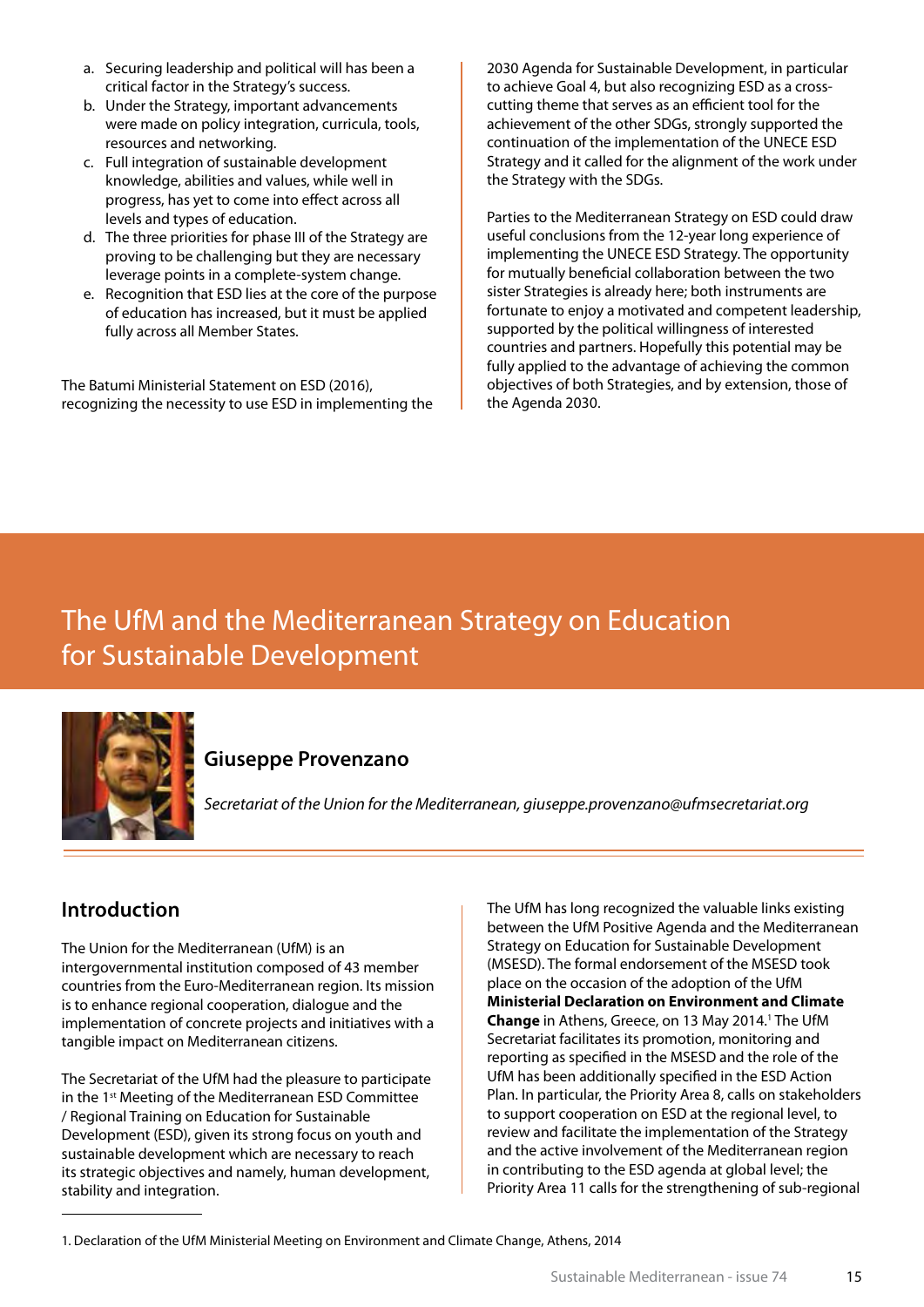cooperation. Programmes and fora relevant to the UfM, such as 5+5 for the Western Mediterranean sub-region on Water and the Ionian-Adriatic initiative are called upon to develop educational components through synergies.

The UfM is involved in different priority thematic issues related to the content of the Action Plan of the MSESD, such as Climate Change Adaptation and Mitigation; Alternative Energy Sources; Cultural Diversity and Heritage; Empowerment of Women and Youth; Integrated Water Resources Management; Non-Conventional Water Resources (NCWRs); Marine Resources; Blue/Green Economy; Fisheries; Marine litter; Migration and Refugee Crisis; Sustainable cities; Urban environment; Sustainable Consumption and Production patterns; Sustainable Tourism; Private Sector and Public Private Synergies for SD.

#### **Progress and Achievements of the Union for the Mediterranean on ESD in 2017**

The UfM operates through three main pillars: political fora, regional policy, and projects with regional impact. By this operational methodology, many achievements in 2017 could be connected to the Action Plan of the MSESD. Firstly, the UfM has promoted the goals of ESD through its regional meetings of the UfM Ministers, such as the second meeting of UfM Ministers of Foreign Affairs (2nd Regional Forum, Barcelona, Spain, in January 2017), and the sectorial Ministerial Meetings on Water (April 2017, Malta), on Sustainable Urban Development (May 2017, Egypt) and on Strengthening the Role of Women in Society (November 2017, Egypt).

During the 2nd Regional Forum, the new UfM Roadmap for Action was launched, highlighting the Euro-Mediterranean region's contributions to the global agenda and the interlinking of Mediterranean regional action with the Sustainable Development Goals. The UfM is also closely associated with the *"Euro-Mediterranean Declaration on Strengthening Cooperation on Research and Innovation"* (Valletta, Malta, 2017), whose main pillars are PRIMA (Partnership for Research and Innovation in the Mediterranean Area), an initiative to develop solutions for a more sustainable management of water and agrofood systems, and the BLUEMED *Initiative - Research and Innovation Initiative for Blue Jobs and Growth in the Mediterranean Area*", specifically cited in the Ministerial Declaration on Blue Economy, which offers a shared strategic framework for working towards a healthy, productive and resilient Mediterranean Sea that is better understood and more valued. It is designed to tap the full potential of the marine and maritime sectors, structuring transnational cooperation to create new 'blue' jobs and to promote and improve social wellbeing, sustainable prosperity and the status of the environment of the region and its surroundings.

Concerning regional policy dialogue, the UfM organised and/or participated in different regional platforms open to a multistakeholder approach. Among the most connected to the topics addressed by the MSESD, is the

1<sup>st</sup> Meeting of the UfM Working Group on Environment and Climate Change, held in Barcelona on 14-15 March 2017, open to representatives of governments, agencies, civil society, the private sector, as well as environment and climate change experts. The aim of the meeting was to advance the regional agenda on environment and climate change for the next years. Back-to-back, the 5th meeting of the UfM Climate Change Expert Group took place in Barcelona on 16 March 2017. This group of experts aims to support all UfM Member States in the implementation of the Paris Agreement and to prepare for their nationally determined contributions. The UfM Expert Group provides an accurate understanding of the regional context and of possible synergies and complementarities among the national policies and measures in the region.

Focusing on Higher Education, the UfM participated in the 23<sup>rd</sup> Euro-Mediterranean Group of Senior Officials on Research and Innovation (Brussels, 28 November 2017). The Group of Senior Officials ensures the follow-up to the Valletta Declaration on Research and Innovation and the promotion of joint research initiatives on ESD topics such as PRIMA and BLUEMED. On the latter point, the European Commission and participating Member States are in close coordination with the UfM to extend the initiative to willing Southern and Eastern Mediterranean Countries.

Finally, the UfM contributed to the implementation of the Action Plan of MSESD through its projects with a regional impact. To date, the UfM has endorsed through its labelling more than 50 projects within the 2 pillars of Regional Human Development and Regional Sustainable Development. Some examples of projects closely connected to ESD include:

- The **Euro-Med University of Fes**, currently celebrating its 4th academic year. Sustainable development is a horizontal topic, focusing on topics such as Renewable energy & Energy Efficiency or Environmental Engineering & Water Management. In 2017, the student enrollment was close to 700, while the **Euro-Med University of Fes** launched new programmes in partnership with renowned higher education institutions.
- The UfM-labelled project **Eastern Mediterranean International School** (EMIS) offers students aged 16-18 a two-year innovative educational programme preparing them for the International Baccalaureate Diploma. EMIS intends to provide an educational programme focused on intellectual stimulation and transversal skills development and it has developed a "green team", a student-led initiative which looks at how to make schools more sustainable. In 2017, the UfM supported the organization of its 3<sup>rd</sup> annual conference (YOCOPAS).
- The project "**Higher Education on Food Security and Rural Development**" aims to enhance cooperation between Mediterranean countries in the fields of food security and rural development through the improvement of postgraduate programmes offered by the International Centre for Advanced Mediterranean Agronomic Studies (CIHEAM). It has offered scholarships on topics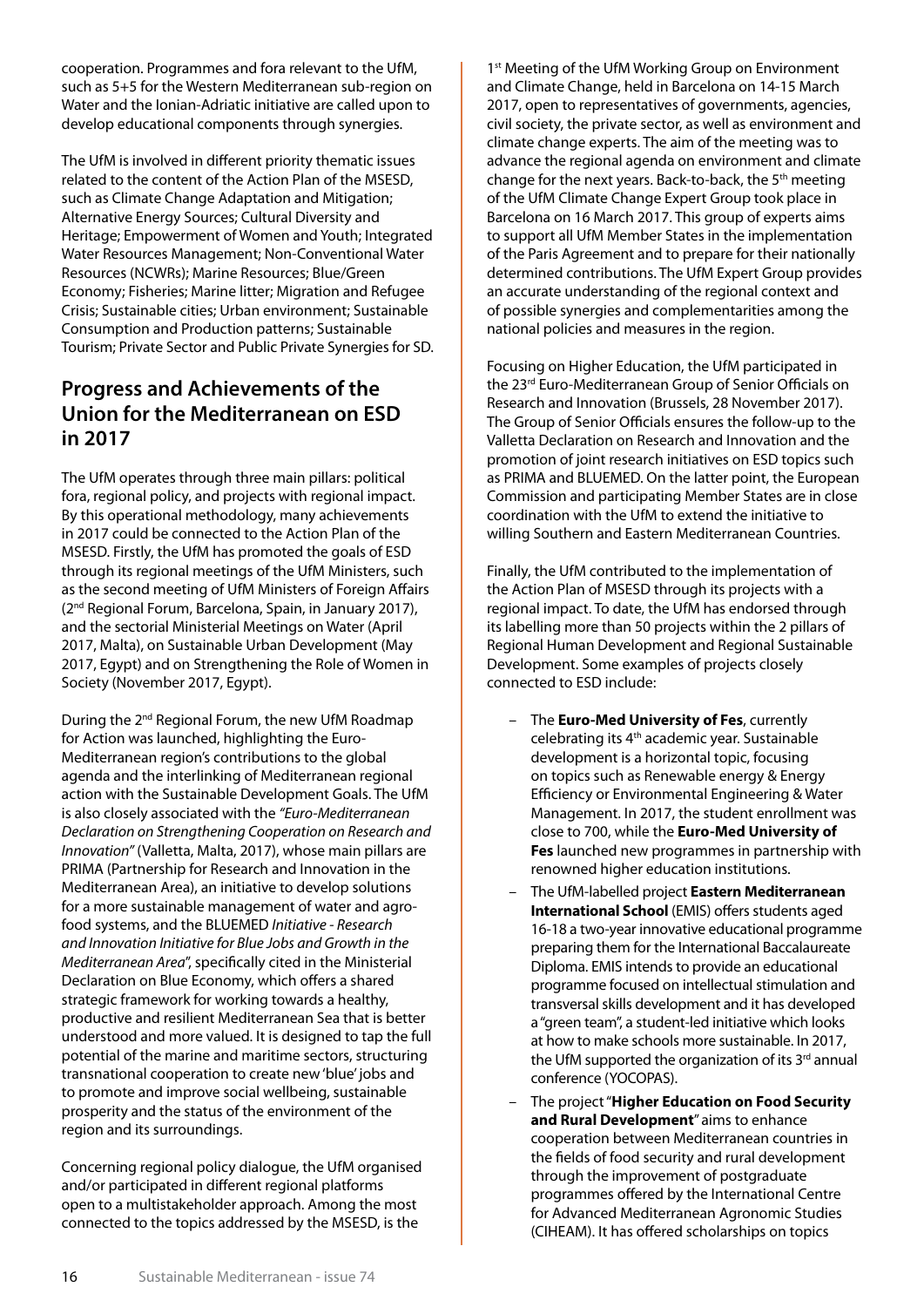connected to food security in the Mediterranean to highly qualified female candidates from the Southern Mediterranean and the UfM supports its Mediterranean Doctoral Platform providing training and financial support to PhD students.

- The "**BlueGreen Med-CS**", project mentioned in the Action Plan of MSESD, has set as its goal to strengthen existing and to promote new cooperation and financial opportunities among Euro-Mediterranean Civil Society Organisations (CSOs) dedicated to water and environment. Through a capacity building programme and a small grants scheme, the project will enable NGOs to acquire skills in various areas of sustainable development. The project will be implemented in Albania, Algeria, Lebanon, Morocco and Tunisia.
- As a last example, it is possible to cite the UfM-**labelled** project "**Plastic busters for a Mediterranean free from litter"**. The UfM supports it as a multi-partner effort to address the root causes of marine pollution. Beyond the development of concrete prevention and mitigation actions to be tested in several pilot areas, the project aims to enhance the awareness of stakeholders and catalyze change in their perceptions and attitudes towards waste.

Through its day-to-day work, the UfM employs a multistakeholder approach to ESD by mainstreaming sustainable development inputs among our partners, such as higher education networks and processes, which include UNIMED, EMUNI, the AECHE process, the Association of Arab Universities (AArU), the European University Association (EUA), the Global University Network for Innovation (GUNi),

the Mediterranean Experts on Climate and Environmental Change (MEDECC), and so on.

#### **Conclusion**

As a final point, all UfM activities contribute to the core of the Sustainable Development Goals (SDGs) and are at the 'heart' of the MSESD:

- Achieve gender equality and empower women and girls (SDG5);
- Ensure availability and sustainable management of water and sanitation for all (SDG 6);
- Ensure Inclusive and Quality Education for All and Promote Lifelong Learning (SDG4);
- Promote Inclusive and Sustainable Economic Growth, Employment and Decent Work for All (SDG8);
- Take Urgent Action to Combat Climate Change and Its Impacts (SDG 13);
- Conserve and Sustainably Use the Oceans, Seas and Marine Resources (SDG 14);
- Protect, restore and promote sustainable use of terrestrial ecosystems, sustainably manage forests, combat desertification, and halt and reverse land degradation and halt biodiversity loss (SDG 15); and
- Promote Just, Peaceful and Inclusive Societies (SDG16).

In conclusion, the UfM follows a horizontal approach to ESD and supports the implementation of the Action Plan of MSESD by promoting capacity building, training and education concerning Sustainable Development.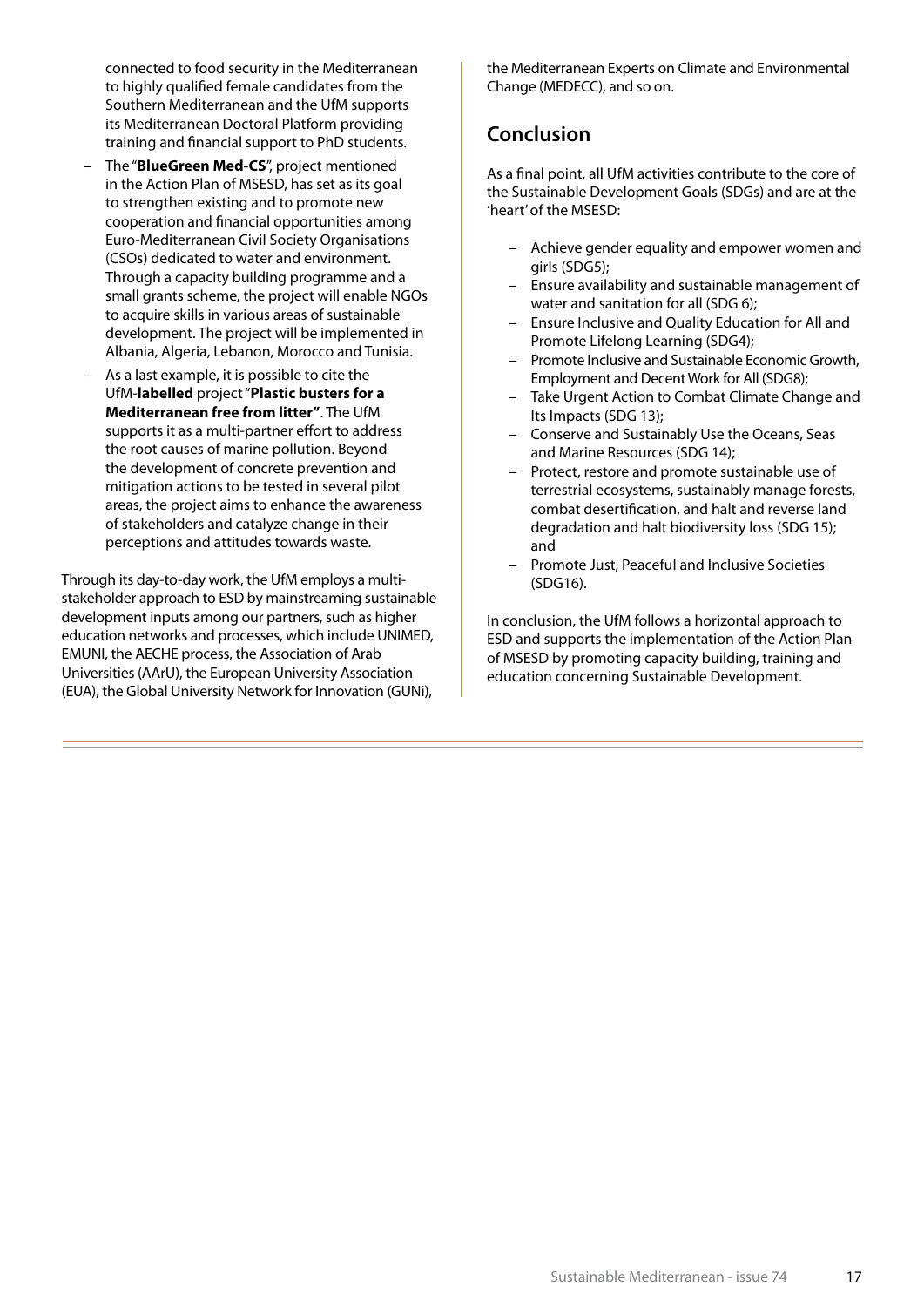# ESD & the League of Arab States



#### **Doaa Khalifa**

*League of Arab States, Doaa.khalifa@las.int ,Nourseen20101@hotmail.com* 

#### **Introduction: Efforts & initiatives in the field of education and scientific research in the light of the SDGs**

The General Secretariat of the League of Arab States (LAS) participated in the 2nd Arab Regional Meeting on the Implementation of the SDGs / Education 2030 (Dubai, United Arab Emirates: 6-7/3/2017) followed by another meeting of the partners on 8/3/2017 organized jointly by UNESCO and the Regional Center for Educational Planning, based in the United Arab Emirates, in order to follow up on the progress in the implementation of the 2016 Regional Roadmap, and to agree on the road map for the next two years 2017-2018, as well as exchange of experiences and learning from other countries. The meeting also informed the Member States about the global and regional actions taken to implement the Education Agenda 2030. The Dubai Road Map (2017- 2018) was adopted for implementation by Arab member states and specialized Arab organizations.

LAS participated in the 4<sup>th</sup> Regional SDG4 Education Partners Meeting on 17-18 October 2017 in Tunis to follow up the implementation of the *"Dubai Road Map on Education in the Arab Region".* The meeting was attended by the UNESCO offices of various Arab countries, as well as the Paris UNESCO office, the UNESCO institute for statistics, ALECSO, UNHCR, the UN Relief and Works Agency for Palestine Refugees, the Arab Bureau of Education for the Gulf States, the World Food Program, the Education For All Foundation, the Arab Network for Literacy and Adult Education, the CCNGO organization and other civil society organizations.

### **Education for Refugees**

The Arab League Educational, Cultural and Scientific Organization (ALECSO) created the initiatives "Education for Arab Children in Conflict Areas" (Syria, Yemen, Libya, Iraq and Somalia) and "Challenges of Education in the State of Palestine under Israeli Occupation", adopted in March 2017 by the Economic and Social Ministers Council. The first meeting of the High Committee of the ALECSO initiative was held on 3/8/2017 in the premises of LAS to discuss the concept paper and the draft Plan of Action with the member states.

The LAS in cooperation with the United Nations High Commissioner for Refugees (UNHCR) and ALECSO, organized a regional high-level meeting on "Refugee Education in the Arab region: challenges and future prospects" (18 -19 May 2017, Tunisia) with one of its important recommendations "*Calling on the Arab Organization for Education, Culture and Science in coordination and in consultation with the General Secretariat of the League of Arab States and Arab States to prepare a draft of an Arab agreement to ensure the right of education for victims of conflicts in the Arab Region",* and submitted it to the competent Councils of the Arab League for approval. Furthermore, the recommendations called the organizations and countries concerned, to join the ALECSO High Committee for the "Education of Arab Children in Conflict Areas", as stipulated in the Economic and Social Council resolution 1231 (GC) of 16 February 2017.

Additionally, the LAS Department for "Education and Scientific Research" proposed an initiative to communicate with the Arab Universities giving scholarships to students - refugees in higher education and the education of refugees in general. Along these lines, and within the framework of the Memorandum of Understanding between the LAS and the former President of Portugal concerning the International Program for Supporting Syrian Students, the General Secretariat is also working on two projects proposed by President Sampaio:

- MED STRAND, aiming to provide scholarships for students of Medical Schools both inside and outside Syria, who have not been able to complete their studies and to provide specialized training courses for Syrian doctors inside Syria.
- MASC STRAND 2, aiming to provide scholarships for Master's students in Social Sciences, Administration and Public Policies, providing soft skills education programmes, developing strategies to support job creation for Syrian graduates, organizing a range of activities to exchange ideas and brainstorming about rebuilding Syria.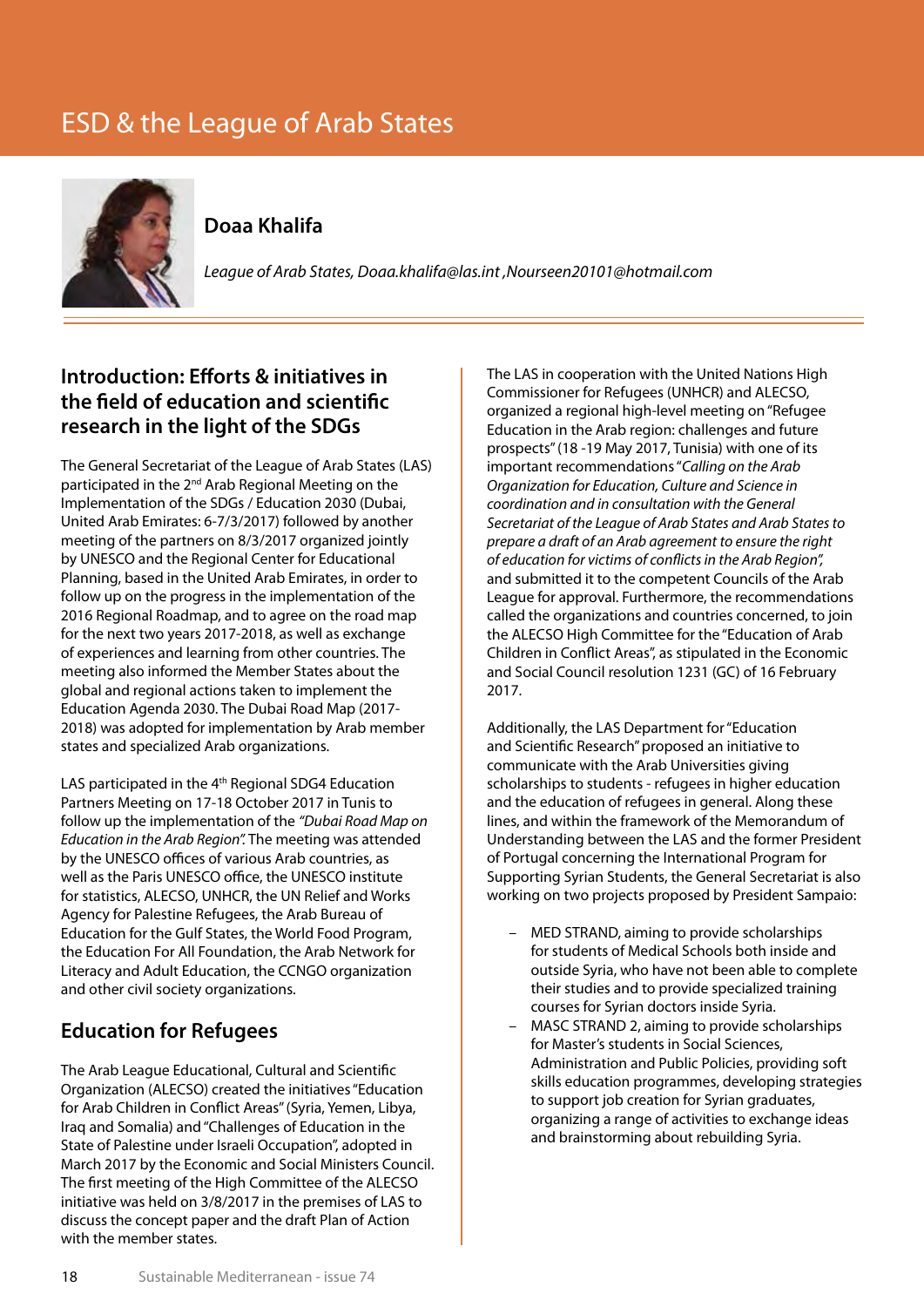#### **The Arab Decade for the Elimination of Illiteracy 2015-2024**

LAS in cooperation with ALECSO is working for the implementation and further promotion of the 'Arab Decade for the Elimination of Illiteracy' (2015-2024) in cooperation with the Higher Coordination Committee for the Arab Decade. A media plan is also under development, in cooperation with a team of specialized media professionals and experts. In parallel to the Decade, the Arab Strategy for Scientific and Technological Research and Innovation is underway, adopted in 2017. The General Secretariat organized a meeting on 25- 26/7/2017 (Cairo, LAS premises) with the participation of Arab specialized organizations concerned and an executive plan of action for the Strategy was prepared.

ALECSO adopted a Strategy for the period "2017- 2022" aiming to visualize its cultural, pedagogical and scientific policies in parallel to the implementation of the Sustainable Development Goals (SDGs) and particularly, the SDG 4, on Education.

#### **Challenges for LAS in the further promotion of ESD**

- Six (6) Arab counties are entangled in war conflicts and instability.
- 13 million children are excluded from education in the Middle East and North Africa according to the UNICEF report.
- There is a lack of resources for Education compared to other sectors and persisting poverty in several countries.
- The numbers of illiteracy rates have increased, especially of women, despite the expansion and diversification of its efforts.
- Awareness raising programmes for sustainable management are very much needed.

To conclude, I would like to confirm the support of the League of Arab States towards the MSESD and its implementation within the framework of SDG4, by merging the concepts of Sustainable Development in education, in order to expand awareness of consumption patterns and how to protect the environment and the shared responsibilities towards the environment, society and the world as a whole.

# ESD in the formal education system of Malta



#### **Alan Pulis**

*Ministry of Education and Employment of Malta, alan.pulis@ilearn.edu.mt* 

At least four policy milestones pave the way towards the implementation of ESD within formal education in Malta: the National Curriculum Framework (2012), the ongoing Learning Outcomes Framework approach, the national Framework for the Education Strategy for Malta 2014 – 2024 and most significantly, the more recently tailormade National Strategy for Education for Sustainable Development for Malta (NSESD, 2016).

The basis for the way forward with ESD lies within the National Curriculum Framework (2012) that had established ESD as a cross-cutting theme spanning the entire breadth of the primary and secondary curricular

configuration. The recent development of the NSESD complements and is an important milestone in a practical and tangible way. The NSESD also hopefully will set the ball rolling towards a more concrete Action Plan that should be designed to further facilitate the implementation of ESD across all the formal components of the curriculum.

#### **The process towards the Maltese NSESD**

The formulation of Malta's NSESD was addressed using a bottom-up research based approach. In 2013 a Board of Governors was appointed, chaired by representatives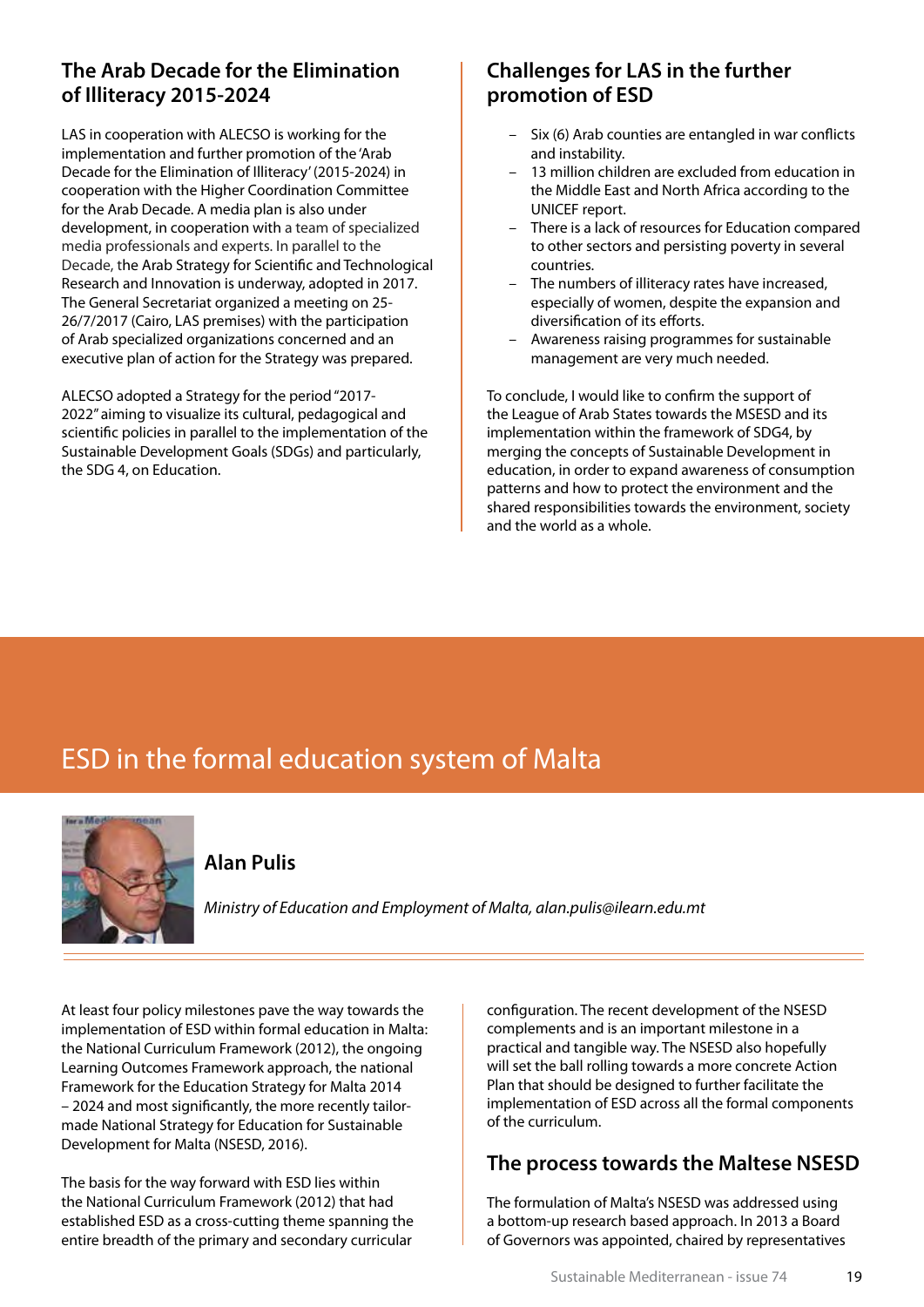from the University of Malta and consisting of representatives from the Ministries of Education and the Environment. The Board recruited researchers with the task to assess the extent to which ESD is implemented across various sectors of the economy focusing on the following target groups: Government entities; Environment and development organisations; Opinion makers, including the political parties and religious organisations; Civil society; Education stakeholders from public, private and Church schools; Influence groups, such as tourism and the Gozo business sector, as well as the media and arts. The feedback thus obtained at grassroots level served as the basis upon which to build the NSESD.

### **Policy actions in the NSESD**

Malta's NSESD comprises nineteen (19) policy actions that reflect the need towards having an adequate mechanism by which ESD can eventually be implemented in all formal components of the curriculum. The drafting of the NSESD focused on the remit derived from the UNECE Strategy on ESD (2005) and the Mediterranean Strategy on ESD (2014).

Firstly, the NSESD mandates the need for a more robust legal, infrastructure and procedural set-up through which budgetary measures for ESD can be put into place. Secondly, there is recognition of the need for ESD training programmes to be available across all government agencies and also in the private sector. At the heart of the matter lies the underlying principle that ESD should serve as a platform by which a Circular Economy Policy can be promoted. Recent developments in the waste management sector, for example, stand witness to the fact that the government intends to be more proactive in favour of a circular economy process.

The NSESD advocates the setting up of a National ESD Platform specifically tasked with ensuring the implementation of ESD. This shall be done through an appointed team of experts who, as proposed by the policy, shall operate in collaboration with Focal Group ESD Committees from all economic sectors. This approach is meant to facilitate the permeation of ESD throughout the entire 'fabric' of the Maltese economy, engaging as many stakeholders as possible, whilst ensuring that ESD also serves in the promotion of sustainable lifestyles way beyond its role in the formal education domain.

At present, Malta is also engaged in yet another ambitious plan to prepare its National Sustainable Development Strategy update. The NSESD requires that ESD should be part and parcel of all this and the NSESD needs to be thoroughly integrated in the various recommendations that shall arise from this pivotal national policy exercise.

The NSESD mandates that ESD professionals take more active roles within national sustainable development structures, particularly those promulgated under the Sustainable Development Act. ESD should also start to feature more prominently in local and national plans and policies on sustainable development across the board. ESD should not be perceived merely as a pedagogical practice alone,

confined to the realms of the conventional educational process but as an essential tool by which the successful implementation of sustainable development can be delivered through the various plans and policies that occur at all levels.

Training in ESD shall be essential for all educators, both those directly engaged in the formal domain and those who are most active within the informal educational process. The contributions of ESD experts shall be vital in this respect. Moreover, ESD should feature as a compulsory component in initial teacher training that should also support and promote ESD research particularly at tertiary level (university education). The identification of experts who could serve such a purpose is probably very challenging but this should not hinder our efforts to eventually meet the rising expectations that shall emerge once the National Strategy for Sustainable Development is entirely formulated and eventually adopted.

A national registry of ESD experts should facilitate further recognition of the ESD process at par with the other academic disciplines. It should also enable the government and the private sector to help develop and support certified ESD programmes. The input of children and youth should be carefully valued in the ongoing present and future sustainable development consultation process. Furthermore, community-based ESD programmes, mostly of a hands-on nature, should be designed having in mind citizen empowerment.

The NSESD highlights the need for a more active and direct engagement of the Local Councils in the promotion and implementation of ESD. This is one particular aspect where the ESD experts are expected to contribute with urgency, bearing in mind the important role local governance structures can play as a grassroots movement.

Last but not least the NSESD heightens the need for Malta to be more proactive within the sphere of international and European *fora* on ESD, given the island's successful track record in the field, especially within the informal sector.

### **Significant achievements so far**

Malta has a very successful EkoSkola Programme that aims to raise children's awareness, at all levels (primary and secondary) about environmental issues through both classroom study and action in the community. More recently, Maltese schools have also benefitted substantially from the Alter Aqua programme under EcoGozo which has brought together a collaboration between MIO-ECSDE, the Mediterranean Education Initiative for Environment and Sustainability (MEdIES), Nature Trust Malta and the EkoSkola programme<sup>1</sup>.

The essential ingredients are thus already in place for the NSESD to serve its purpose as an essential device towards a more fruitful and successful implementation of the ESD process at its broadest extent, in both formal and informal education domains.

<sup>1.</sup> http://www.ecogozo.com/index.php?option=com\_content&view=article&id=347&Itemid=51&lang=en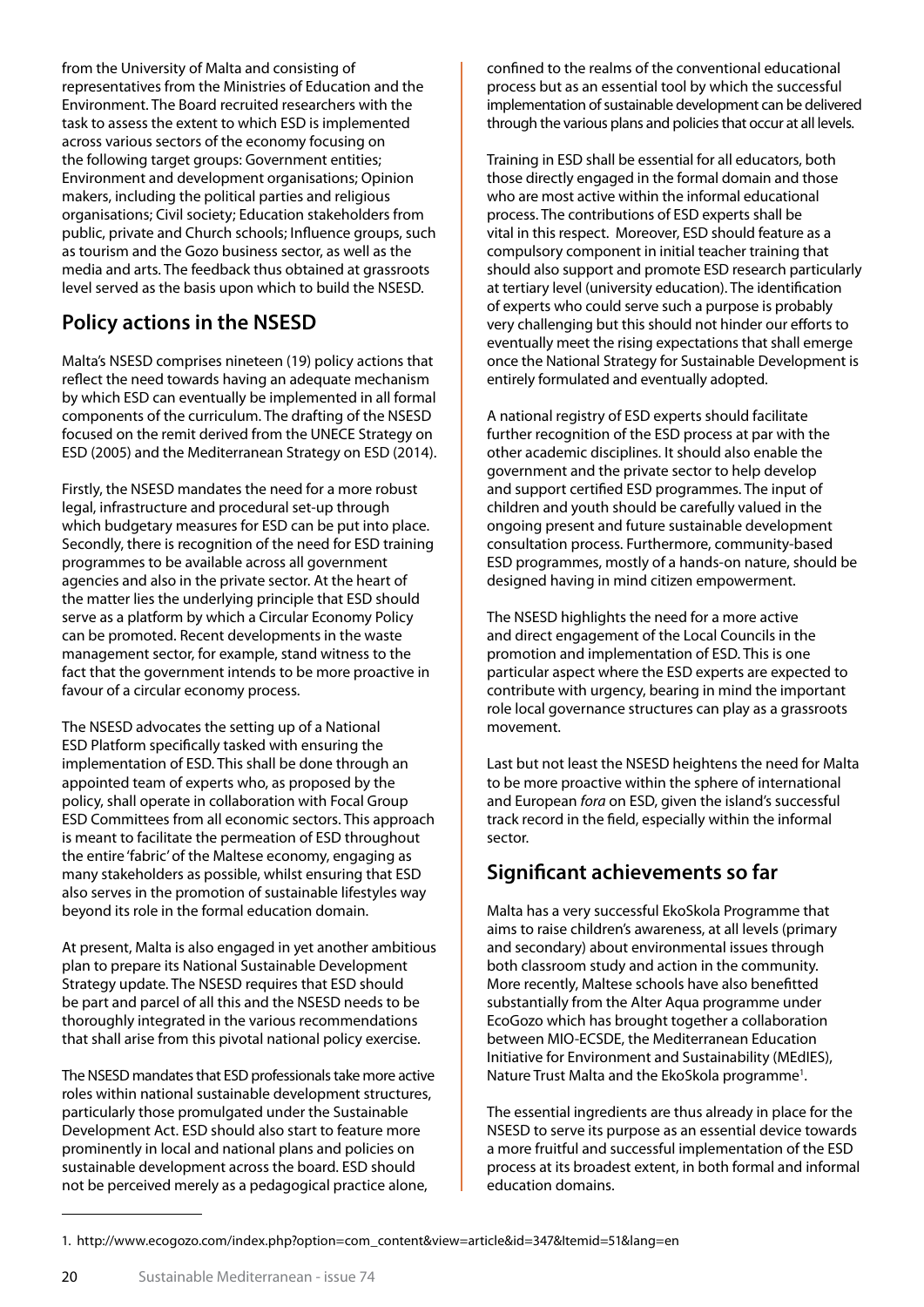# Education for Sustainable Development in Cyprus



#### **Aravella Zachariou**

*Cyprus Pedagogical Institute, UNECE ESD Steering Committee, aravella@cytanet.com.cy* 

#### **Introduction**

Cyprus is internationally acknowledged as an example of good practice in Education for Sustainable Development (ESD). Cyprus has endorsed the National Action Plan on Education for Sustainable Development (ESD), the country's flagship for the implementation of educational policies for ESD, permeating horizontally all other national policies such as the National Strategy on Adaptation to Climate Change, the National Strategy for Biodiversity, and the revised National Strategy for Sustainable Development. This National Action Plan on ESD is implemented systematically, monitored and revised according to the current international frameworks for ESD, i.e. the UNESCO Global Action Program (GAP) on ESD and the Sustainable Development Goals (SDGs). The National Action Plan on ESD is also based on the directions provided by the UNECE ESD Strategy and the Mediterranean Action Plan for ESD.

In this brief paper some representative examples of actions and initiatives undertaken in the context of the National Plan on ESD are presented which indicate the importance and the special emphasis that ESD is given within the Cyprus education system.



*Fig 1 Paper recycling lab.*

#### **Progress and Achievements - ESD in formal Education**

A major goal and priority of the Cyprus new Educational Policy focuses on the 'transformation' of the schools into 'sustainable' based entities, on meaningful interventions which take into consideration the needs and particularities of schools and students, as well as changes at the organizational, pedagogical and social level. Through the sustainable schools, the Cyprus educational system pursues to contribute to the creation of a culture and *ethos*, promoting a sustainable life-style for the students and the citizens, in general, based on the values of environmental protection, social cohesion, healthy living, justice and solidarity.

The establishment of the Sustainable School project in Cyprus is a mandate and it applies to all schools. Each school in Pre-primary and Primary education, on the basis of its own needs and idiosyncrasies , chooses its own theme of inquiry and the whole school community, by implementing the ESD School Plan (SEEP), studies it and carries it out, in order to bring changes both within the school and in the community.

The SEEP is closely linked with the ESD curriculum, which was introduced in the educational system in 2010. The curriculum consists of twelve thematic units in agreement with the international, regional and national ESD frameworks; these units are: forests, water, waste, poverty, urban development, desertification, production and consumption, energy, tourism, transport, culture, biodiversity. Each unit includes: a) Basic concepts related to the theme, b) Expected learning outcomes (differentiated at the various school grades).

At the end of the scholastic year the school is expected to identify possible topics for the SEEP of the following year. The monitoring and evaluation methods followed are mainly intended to guide the schools in identifying their needs, to develop an increased sense of ownership and to self-assessment systems, rather than instituting a centralized system for the control and evaluation of the schools.

In Secondary Education, despite the fact that ESD has not yet been introduced as a mandatory field, an important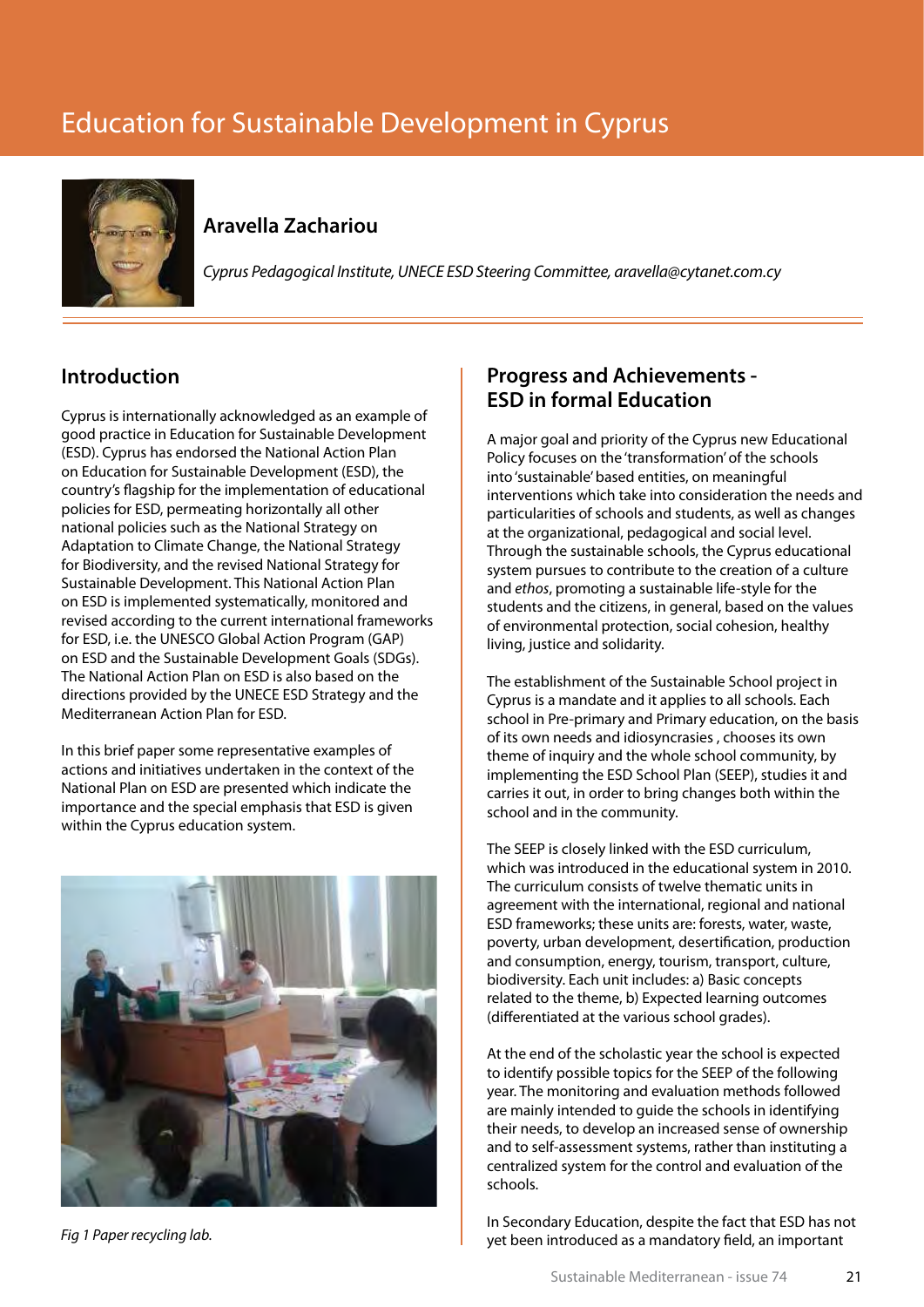

*Fig 2 'Reforming' in the school yard Fig 3 The school garden*

initiative was introduced this year (2017-18) which relates to a Plan that the school undertakes for its improvement in relation to sustainable development. This Plan sets a priority task that the school works on throughout the year.

### **ESD in Non-formal Education**

The National Network of Environmental Education Centers (NEEC) was developed as an alternative form of education that goes beyond traditional academic knowledge and the 'linear' teaching models, in order to set ESD at the heart of the educational system in Cyprus, as a transformative educational process. The NEEC offers more than 100 environmental educational programmes in its seven Centers. This is a representative example on how formal and non-formal education is effectively linked, connecting schools, students and the civil society with the local environment and the community. The EECs are not just an optional complementary ESD activity for schools but are integrated in the official educational process. The Centers facilitate the exploration of SD issues (e.g. water, biodiversity, local communities, local agriculture, etc.) within suitable environmental settings and through a variety of educational practices (field study, inquiry-learning, etc.). They offer educational programmes for all school levels, as well as trainings for educators, university students, parents and other special groups. At the moment more than 200.000 students, teachers, and professionals have participated. The Centers are located within museums, local workshops, natural and cultural history monuments and involve the local society in their activities as a valuable source for the propagation of the 'unwritten local wisdom' and the past experience found in traditional practices. The EECs have therefore the potential to promote intergenerational dialogue and to enable the local society to acquire first-hand experience and knowledge of the local environment and their cultural heritage.

### **Challenges - Lessons learnt – Opportunities**

ESD in Cyprus is acknowledged as a form of education that leads to change and contributes to Quality Education.



It is considered as an intrinsic part of the educational reform whose goal is that by 2030 all schools will have become sustainable schools. Even though ESD is a priority and supported by all means, challenges and obstacles still remain, concerning mainly: a) the lack of enactment of an official structure and mechanism for monitoring and upgrading ESD policies and actions, b) the lack of coordination and effective links among the parallel initiatives and strategies on topics that are under the umbrella of ESD and the SDGs (e.g. global education, developmental education, etc.) which often creates confusion, c) the gap that still exists between theory and practice, d) the need to further enable and support the involvement of local communities.

We consider that the regional policies like the Action Plan of the Mediterranean Strategy on ESD and the UNECE Strategy on ESD provide important guidance for the effective implementation of ESD at national level. Also, the efforts for jointly addressing the common challenges regarding ESD are important for sharing and learning from each other. This will give ESD a new impetus, and it will be widely recognized that this is the key tool for implementing SDGs.



*Fig 4 The Network of Environmental Education Centers (NEECs)*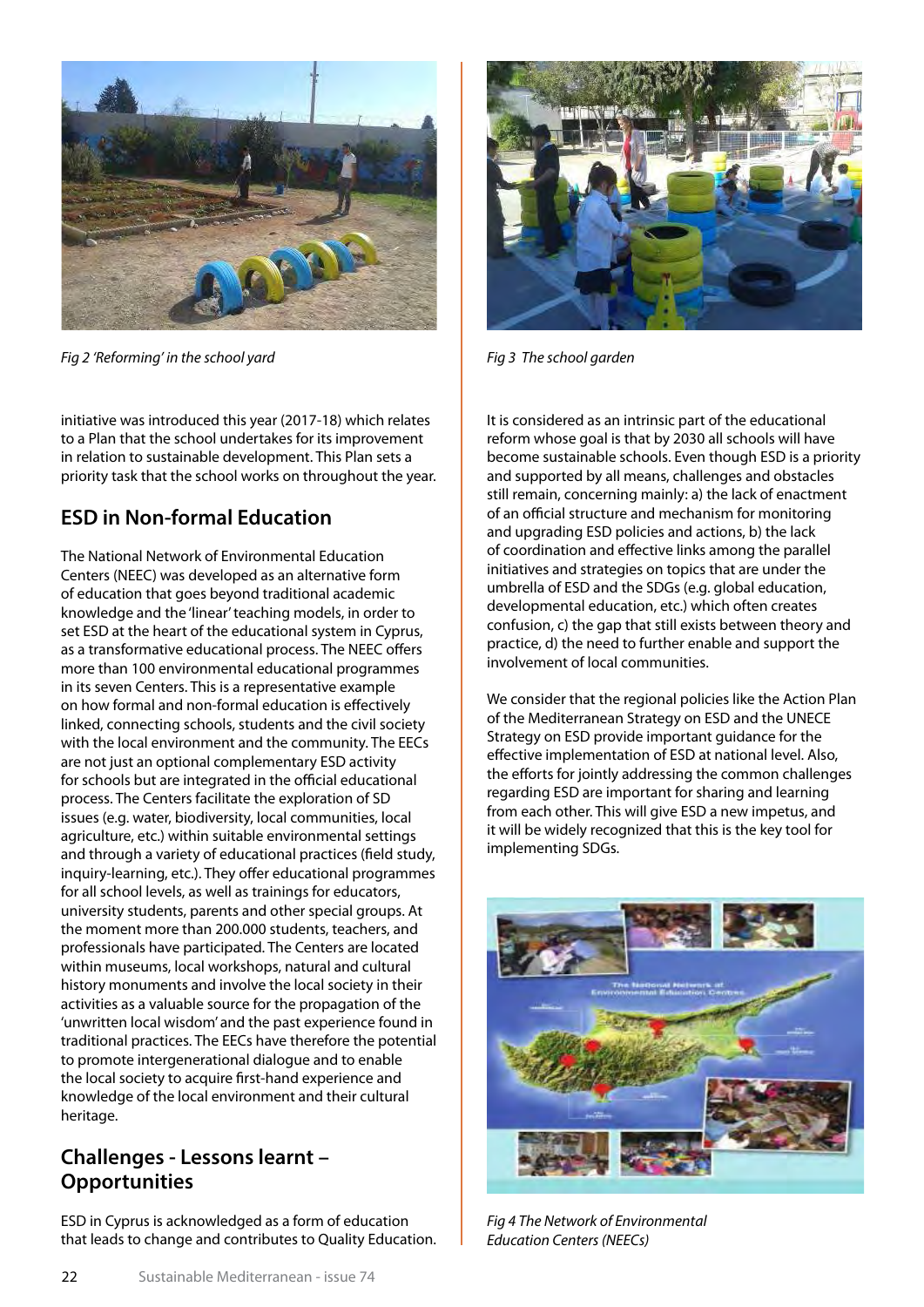# Aperçu sur l'Education pour le Développement Durable au Maroc



### **Prof Mohamed Ftouhi**

*Université Mohamed V de Rabat, CMED-Maroc, cmepe2000@yahoo.fr* 

### **Introduction**

L'intérêt posé sur l'éducation, en tant que vecteur de changement, constitue un préalable clé pour réaliser le développement durable, la protection de l'environnement et la bonne gouvernance. Depuis les années soixante-dix du dernier siècle, on a constaté au Maroc, à l'instar de beaucoup de pays, la Genèse et l'évolution de l'éducation pour l'environnement et plus tard de l'Education pour le Développement Durable (l'EDD).

Au Maroc, on constate que le discours théorique sur l'EDD est en évolution croissante. Certes il y'a des initiatives EDD intéressantes menées aussi bien par les acteurs éducatifs institutionnels que la société civile, mais les résultats pratiques sont toujours modestes par rapport aux attentes. La dynamique de la société civile en matière de l'EDD était un catalyseur et un facteur déterminant pour que cette dernière prenne une place importante dans le système éducatif formel, notamment au niveau de l'enseignement collégial, secondaire et supérieur. Ceci a encouragé également le développement des partenariats fructueux dans le domaine de l'EDD entre les instances gouvernementales chargées de l'environnement et de l'éducation, les organisations de la société civile, le secteur privé et les médias. Parmi les organisations non gouvernementales les plus distinguées au Maroc dans la promotion de l'éducation pour l'environnement et le développement durable, il y'a la Fondation Mohamed VI pour la protection de l'environnement qui a un rayonnement national et international. D'autres initiatives menées par la société civile existent mais leurs impacts et leurs portées d'intervention varient en fonction des expériences et des moyens humains et matériels dont elles disposent (Programmes & activités de l'ASPANA, l'AESVT, AFAk, le CMED, etc.)

### **La place de l'EDD dans les stratégies & le plan d'action au Maroc**

L'EDD figure explicitement comme un instrument majeur pour promouvoir la culture de la citoyenneté et la participation afin de contribuer à la protection de l'environnement et la réalisation des objectifs de développement durable tels qu'ils sont exprimés par la constitution du pays.

La constitution du Maroc de 2011 stipule clairement le droit au développement durable. En plus, une structure consultative œuvrant dans le domaine de l'environnement et le développement durable a été mise en place ; cette structure est le conseil économique, social et environnemental. A cela s'ajoute l'élaboration d'une stratégie nationale pour le développement durable 2016- 2030, cette stratégie consacre plusieurs axes à l'Education pour le Développement Durable comme indiqué cidessous:

- L'axe stratégique 28: Renforcer la citoyenneté environnementale à travers les programmes de l'éducation, la sensibilisation et la communication;
- L'axe stratégique 29: faire de la recherche et de l'innovation des leviers pour la transition vers le développement durable;
- L'axe stratégique 30: renforcer les formations relatives aux métiers verts & au développement durable;
- L'axe stratégique 31: développer la culture en tant que facteur majeur pour une société durable.

Les départements ministériels de l'éducation nationale et de l'enseignement supérieur et la recherche scientifique s'efforcent de décliner ces axes stratégiques à des actions et des programmes éducatifs EDD, depuis le primaire jusqu'à l'université. A cet égard, une structure officielle dédiée à la promotion de l'EDD a été créée en 2010, il s'agit de la Direction des Programmes de l'Environnement et du Développement Durable. Cette structure a élaboré un plan ambitieux pour intégrer l'EDD dans les curricula de l'enseignement primaire et secondaire, selon une approche intégrée. A cela s'ajoute des activités parascolaires initiées par de nombreux Clubs œuvrant dans les domaines de l'environnement, des droits de l'homme, de la citoyenneté et de la santé.

Deux conclusions pourraient être dégagées de la situation de l'EDD au Maroc: premièrement il y'a encore une concentration sur l'éducation pour l'environnement plutôt que sur l'EDD et deuxièmement, on constate qu'au niveau du discours théorique et pédagogique relatifs au sujet, il y'a un certain nombres d'éléments de la stratégie Méditerranéenne pour l'EDD qui sont intégrés dans les orientations pédagogiques et méthodologiques relatives à la promotion de l'EDD dans le système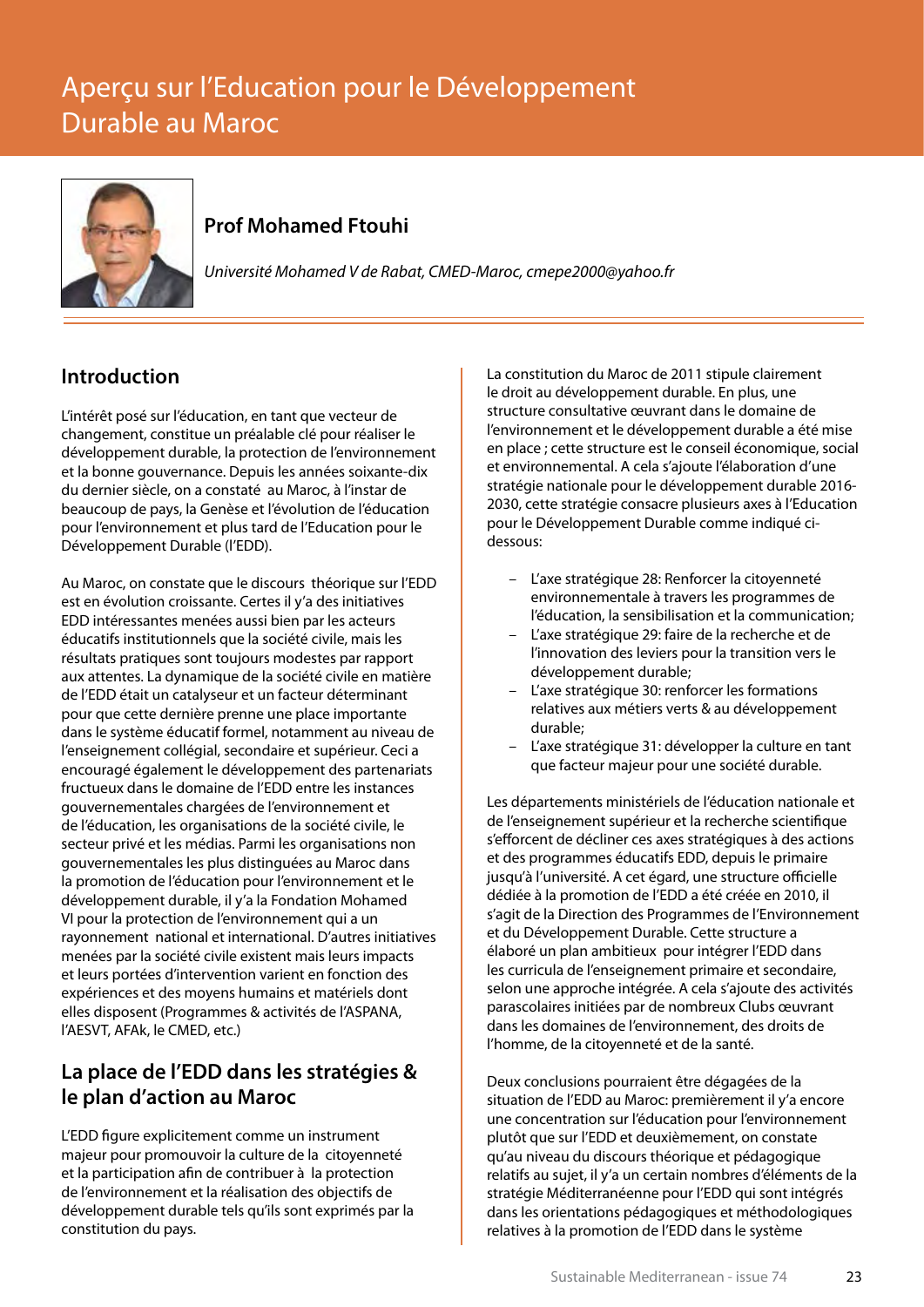éducatif marocain formel et non formel. Ces éléments concernent, comme nous le verrons dans cette analyse, les compétences et les objectifs, les thèmes traités, les approches pédagogiques et les conditions et exigence de la mise en œuvre de l'EDD sur le terrain.

### **Le cadre référentiel légal pour la promotion de l'EDD au Maroc**

Le Maroc a adopté la loi cadre 12-99 portant charte de l'environnement et du développement durable. Cette loi définit les objectifs fondamentaux de l'action de l'état, des autorités locales, du secteur privé et de la société civile en matière de l'intégration de la culture de l'environnement via l'EDD dans les cursus de l'enseignement et la formation. Elle suggère un certain nombre de principes et d'orientations qui se recoupent clairement avec les objectifs de la stratégie Méditerranéenne de l'EDD , ils constituent également des éléments de cadrage qu'il faut respecter lors de l'élaboration et de mise en œuvre des politiques, des stratégies, des programmes et des plans d'action de toutes les parties impliquées dans les domaines de l'environnement et du développement durable, y compris les structures éducatives, parmi ces principes, on peut citer:

- a. le principe d'intégration, qui consiste à adopter une approche globale, intersectorielle et transversale lors de l'élaboration et la mise en œuvre des politiques, des stratégies, des programmes et des plans de développement dans le moyen et long termes;
- b. le principe de territorialité, qui vise à prendre en compte la dimension territoriale, en vue d'assurer une meilleure articulation des mesures initiées par les différents niveaux de décision territoriaux et de favoriser la mobilisation des acteurs territoriaux au profit d'un développement humain, durable et équilibré des territoires;
- c. le principe de solidarité, qui permet dans sa triple dimension sociale, territoriale et intergénérationnelle d'augmenter la capacité du pays à affronter les vulnérabilités et à favoriser une utilisation rationnelle, économe et équilibrée des ressources naturelles et des espaces.
- d. le principe de précaution, qui prévoit la prise des mesures adéquates, économiquement viables et acceptables, destinées à faire face à des dommages environnementaux et des risques potentiels, même en l'absence de certitude scientifique absolue au sujet des impacts réels de ceux-ci.
- e. le principe de prévention, qui vise à prévoir des outils d'évaluation et d'appréciation régulière des impacts des activités susceptibles de porter atteinte à l'environnement, de préconiser et de mettre en œuvre des mesures concrètes pour supprimer ces impacts, ou du moins réduire leurs effets négatifs.
- f. le principe de responsabilité, qui exige que toute personne, physique ou morale, publique ou privée, a l'obligation de procéder à la réparation des dommages causés à l'environnement.

g. le principe de participation dont l'objectif est la participation active des entreprises, des associations de la société civile et de la population dans les processus d'élaboration et de mise en œuvre des politiques, des stratégies, des programmes et des plans relatifs à la protection de l'environnement et au développement durable.

#### **L'EDD dans le système pré-universitaire marocain**

La situation de l'EDD au niveau du système éducatif formel primaire, collégial et secondaire se caractérise par ce qui suit:

- La prédominance des concepts relatifs à l'environnement ; les autres dimensions du développement durable devons êtres développer, notamment les volets de la société, de l'économie et de la bonne gouvernance;
- La priorité consacrée aux compétences-objectifs liés au savoir par rapport à ceux relatives aux capacités supérieures et aux objectifs affectifs (capacités d'analyse, de résolution de problèmes, d'évaluation, d'engagement et participation) ;
- L'approche pédagogique prépondérante est celle de la multidisciplinarité, avec peu de coordination et de synergie disciplinaires: les questions de l'environnement et du DD sont traitées dans les disciplines scientifiques (notamment les sciences de la vie et de la terre, les sciences sociales comme la géographie et l'éducation à la citoyenneté, l'éducation Islamique, les langues arabe, français et anglais);
- Les questions véhiculées par les curricula et les manuels scolaires consacrent peu de place au milieu proche de l'apprenant, par rapport au niveau spatial national;
- Notons aussi que des initiatives prometteuses en matière de l'EDD sont pratiquées via des canaux complémentaires aux programmes officiels comme les activités para-scolaires et les clubs éducatifs;
- Les thèmes les plus fréquents dans l'enseignement formel concernent en particulier: les différentes formes de la pollution, la question de l'eau, l'environnement urbain, l'aménagement du territoire, la biodiversité et les zones humides, les écosystèmes fragiles comme la montagne, les oasis et le littoral;
- Notons aussi l'existence de lien entre l'EDD formelle et l'EDD non formelle, traduite par des initiatives et des partenariats tissés entre les institutions scolaires et la société civile.

### **L'EDD dans l'enseignement supérieur**

Le système de l'enseignement supérieur au Maroc comprend des établissements publics et privés. Il y'a 14 universités publiques dans le pays, et un grand nombre des établissements privés. Les questions de l'environnement et du développement durable sont présentes dans des filières appartenant aux sciences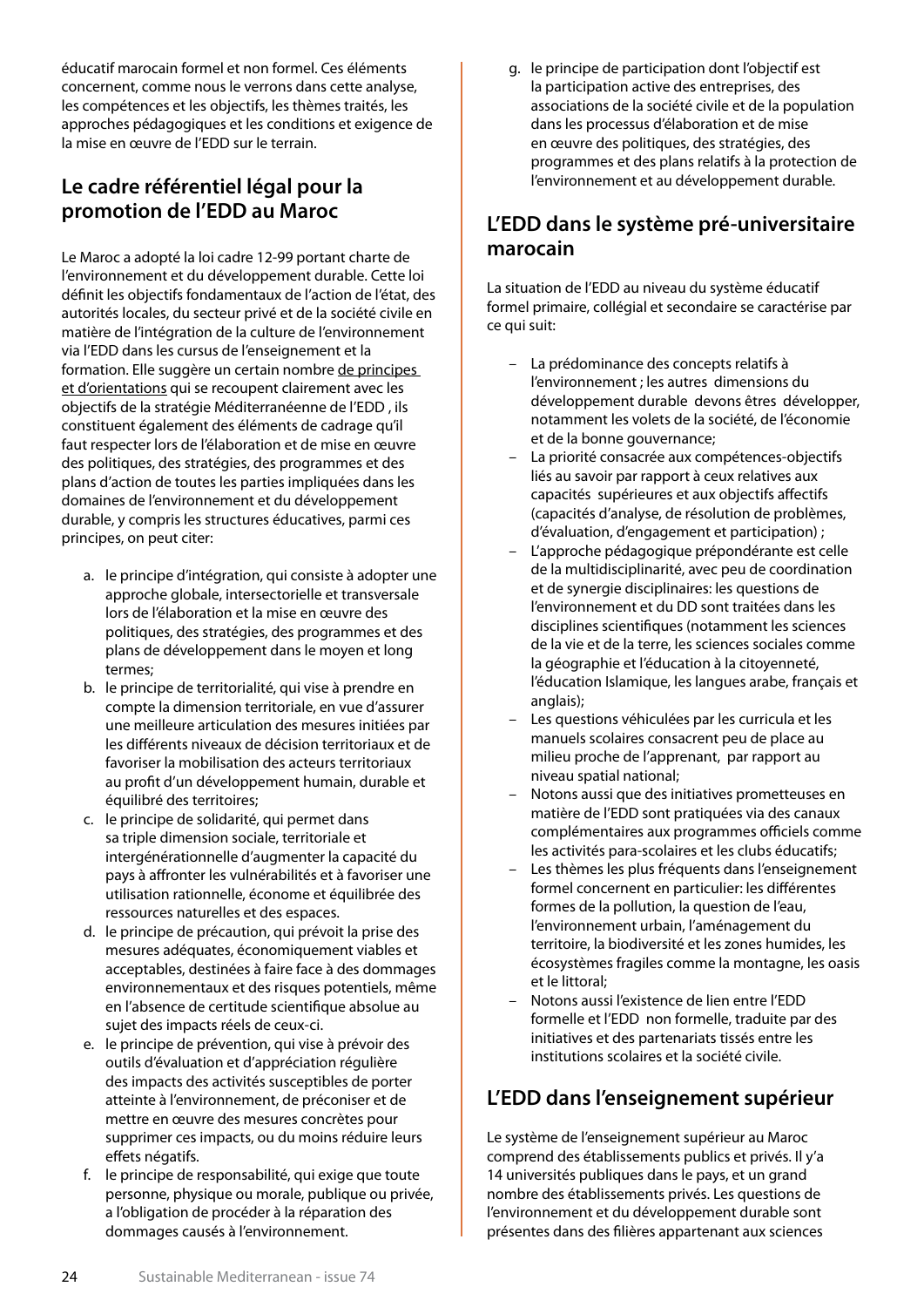exactes et aux sciences sociales au niveau de la licence, du Master et de Doctorat (Facultés des Sciences & techniques, Ecoles d'ingénieurs, Facultés des lettres et sciences humaines et sociales). En plus des filières scientifiques comme la biologie, la chimie et la géologie, les dimensions de l'EDD commencent à trouver des places de plus en plus importantes dans des disciplines sociales telles que les sciences de l'éducation, la Géographie, la sociologie, les Sciences juridiques et économiques. A cet effet, des initiatives réussies relatives à l'intégration de l'EDD au niveau de l'enseignement et de la recherche scientifiques ont été initiées dans des établissements éducatifs comme la Faculté des Sciences de l'éducation (Université Mohamed V de Rabat) et dans des écoles normales supérieurs ainsi que dans les centres de la formation aux métiers de l'éducation et la formation, répartis dans la plupart des régions du Maroc (comme les régions de Rabat-Salé –Kénitra, la région Casablanca-Settat et la région Marrakech-Safi). Il est à noter également que les étudiants dans ces institutions éducatives choisissent, de plus en plus, des thèmes relatifs à l'EDD pour leurs thèses de Master & de Doctorat.

#### **La valeur ajoutée de l'EDD & ses retombées pédagogiques**

Depuis le début du 21ème siècle et grâce à la décennie des Nations-Unies pour l'EDD (2005-2014), on constate que dans le Maroc comme ailleurs, le discours et les pratiques éducatives liés à l'éducation relative à l'environnement dans un premier temps et à l'EDD dans un stade ultérieur, ont constitué une meilleure opportunité qui était à la base d'un renouveau pédagogique ayant comme principaux impacts:

- Le rapprochement entre les sciences sociales, les sciences exactes & les langues, et entre l'enseignement général et l'enseignement professionnel. L'EDD était une occasion pour commencer à réfléchir au sein des éducateurs sur l'intérêt de l'approche interdisciplinaire et le travail commun coordonné autour des questions sociétales comme l'école et le développement durable;
- De nouvelles approches et méthodes pédagogiques ont été adoptées & vulgarisées dans la pratique des classes comme par exemple le travail en groupe, la résolution de problèmes,

l'étude de cas, l'EDD à travers l'expression artistique et la créativité des élèves et étudiants, la recherche du terrain et l'apprentissage extra-muros;

– Une Incitation à l'innovation chez les enseignants et les apprenants grâce à la mise en place des activités d'enseignement et de recherche centrées sur les thèmes de l'EDD comme la campusvert , l'éco-école, la citoyenneté, les droits de l'homme, la démocratie et les différents défis de l'environnement au niveau national, régional et international tels que le changement climatique, la transition énergétique, la valorisation des déchets et l'économie verte, la gestion intégrée des ressources en eau et des zones maritimes & côtières.

### **Conclusion**

En guise de conclusion, on peut rappeler que le Maroc a pu réaliser des progrès remarquables en matière de l'intégration de l'EDD dans le système éducatif formel et non formel, depuis le primaire jusqu'à l'université, néanmoins et pour réaliser une véritable transition de l'éducation relative à l'environnement à l'éducation pour le développement durable, un certain nombre de contraintes et de problèmes devraient être surmontés. A cet effet, on remarque que si la synergie existe entre les actions éducatives relatives à l'EDD et la stratégie nationale pour le Développement durable (2016-2030), il y'a un besoin urgent de trouver plus de complémentarité et d'articulation entre ces actions éducatives et: (i) les 17 Objectifs de développement durable (ODD) 2015- 2030, (ii) La Stratégie Méditerranéenne sur le DD et La Stratégie Méditerranéenne relative à l'EDD. Par ailleurs, la formation et le renforcement des capacités en EDD des éducateurs et de responsables chargés de l'élaboration des curricula et des manuels scolaires, ainsi que les acteurs de la société civile et des média constitue également une condition préalable pour renforcer la place de l'EDD dans le système éducatif marocain formel, non formel et informel. Et enfin, la production des supports pédagogiques adéquats, l'encouragement du partenariat interne - externe autour de l'EDD et l'échange d'expériences à l'échelle nationale, méditerranéenne et globale sont aussi des conditions efficaces pour la promotion de l'EDD et la réalisation des objectifs de développement durable au niveau local, national, régional et global.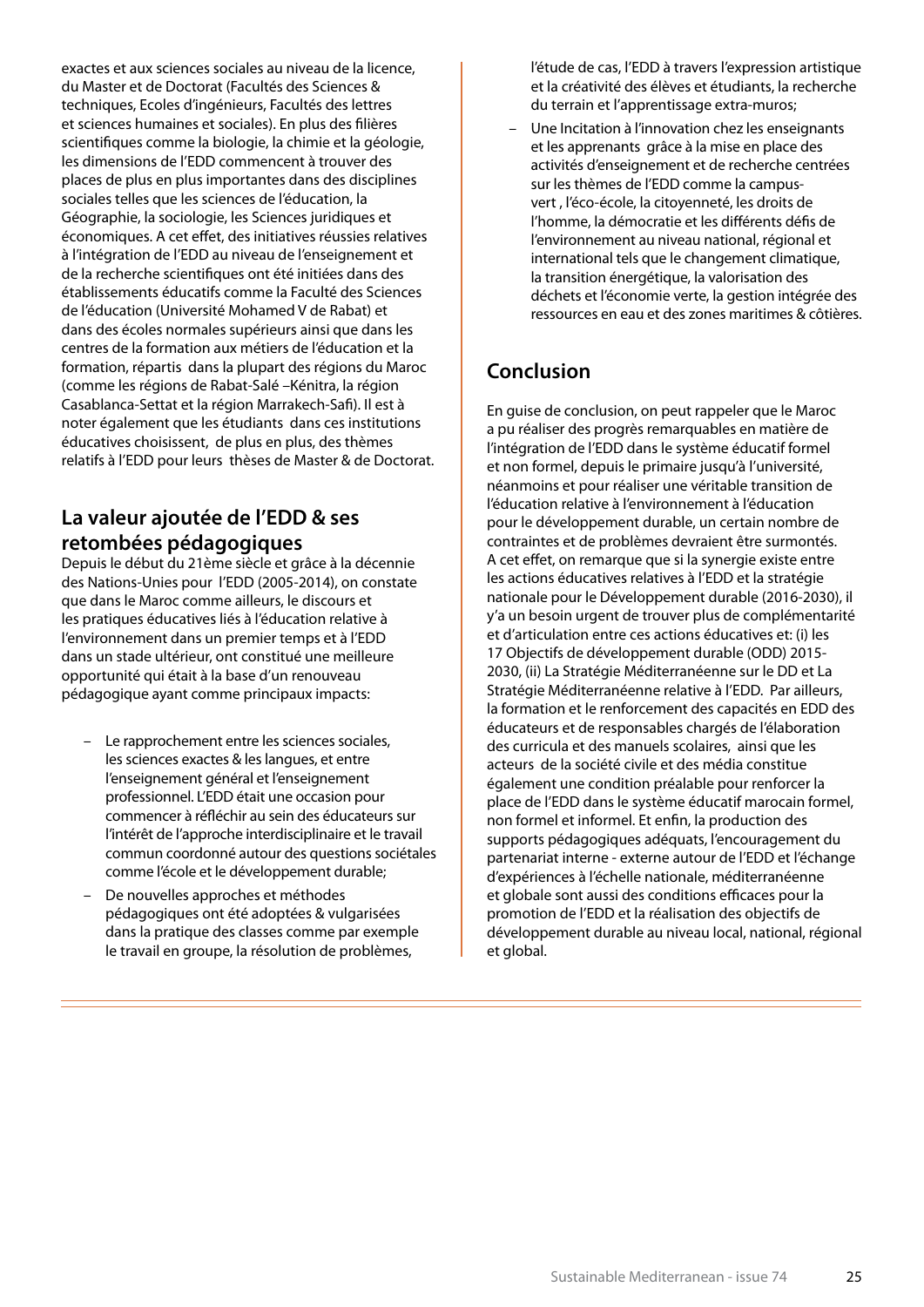# Mise en œuvre de l'Education au Développement Durable en Algérie



### **Mustapha Medjahdi**

*Ministère de l'Education Nationale, Algérie, mus20054@hotmail.com* 

### **Introduction**

La conception et la mise en œuvre de l'Education au Développement Durable (EDD) en Algérie s'inscrivent dans un objectif global qui consiste à former «le citoyen responsable» à travers des programmes scolaires basés sur une entrée par les valeurs. Cela se traduit concrètement par des modes opératoires et d'actions qui revoient concrètement à deux dimensions. La première englobe à la fois l'éducation à la citoyenneté et aux valeurs universelles: la culture de paix, les droits de l'homme et les différentes mesures éducatives de résilience contre les discours extrémistes.

A ce titre l'Algérie s'est engagée dans l'élaboration des manuels scolaires sur la base des valeurs inscrites dans les nouveaux programmes qu'à travers cette éducation l'enfant : sera plus conscient de l'existence des civilisations et des cultures différentes de la sienne afin de mieux accepter la diversité; valorise la tolérance et le vivre ensemble en bannissant le racisme et toute forme de violence; participe au dialogue par une écoute appropriée et accepte les

différentes approches; manifeste l'esprit de solidarité et d'entre-aide à travers la réalisation d'un objectif collectif.

Il s'agit, pour la deuxième dimension, des mesures en lien avec des questions de santé, d'environnement, de ressources naturelles et de sites et monuments historiques. Dans cet optique, le programme éducatif appelle à développer chez l'apprenant l'aptitude de: participer aux activités qui valorise la propreté, l'hygiène et la santé; participer aux activités qui valorise la beauté de la nature et sa protection; et de développer une conscience en ce qui relève de la protection des ressources, des sites géographiques et des monuments historiques.

On constate à travers la lecture de l'ensemble des Objectifs de Développement Durable (ODD),notamment de l'ODD4, de la Stratégie méditerranéenne pour l'éducation pour un développement durable (SMEDD) et dela Stratégie Nationale de l'environnement et du développement durable (SNEDD 2017- 2035), on constate des convergences sur beaucoup de points avec

#### **Tableau 2 Activités confiées au secteur de l'éducation nationale par la stratégie nationale (SNEDD 2017- 2035) (source: SNEDD 2017- 2035)**

| <b>Activité</b>                                                                                                                      | Secteur chargé de                                                                                                                                                                                                                 |
|--------------------------------------------------------------------------------------------------------------------------------------|-----------------------------------------------------------------------------------------------------------------------------------------------------------------------------------------------------------------------------------|
| 1.7 - Mettre en place un programme d'information, de<br>sensibilisation et de communication dédie aux acteurs de<br>l'économie verte | • Ressources en Eau et Environnement<br>• Communication<br><b>• Education nationale</b><br>• Affaires religieuses et wakfs<br>• Formation professionnelle<br>• Autres secteurs concernés                                          |
| 1.1.5 Développer un programme de communication, de<br>sensibilisation et d'éducation à la gestion intégrée des<br>déchets            | • Ressources en Eau et Environnement<br>• Communication<br>· Intérieur et c collectivité local<br><b>• Education nationale</b><br>• Affaires religieuses et wakfs<br>· Poste et télécommunications<br>• Autres secteurs concernés |
| 2.3.8 Renforcer le programme de sensibilisation à<br>l'économie de l'eau                                                             | • Ressources en Eau et Environnement<br>• Affaires religieuses et wakfs<br>· Industrie et mines<br>• Formation professionnelle<br>• Education nationale                                                                           |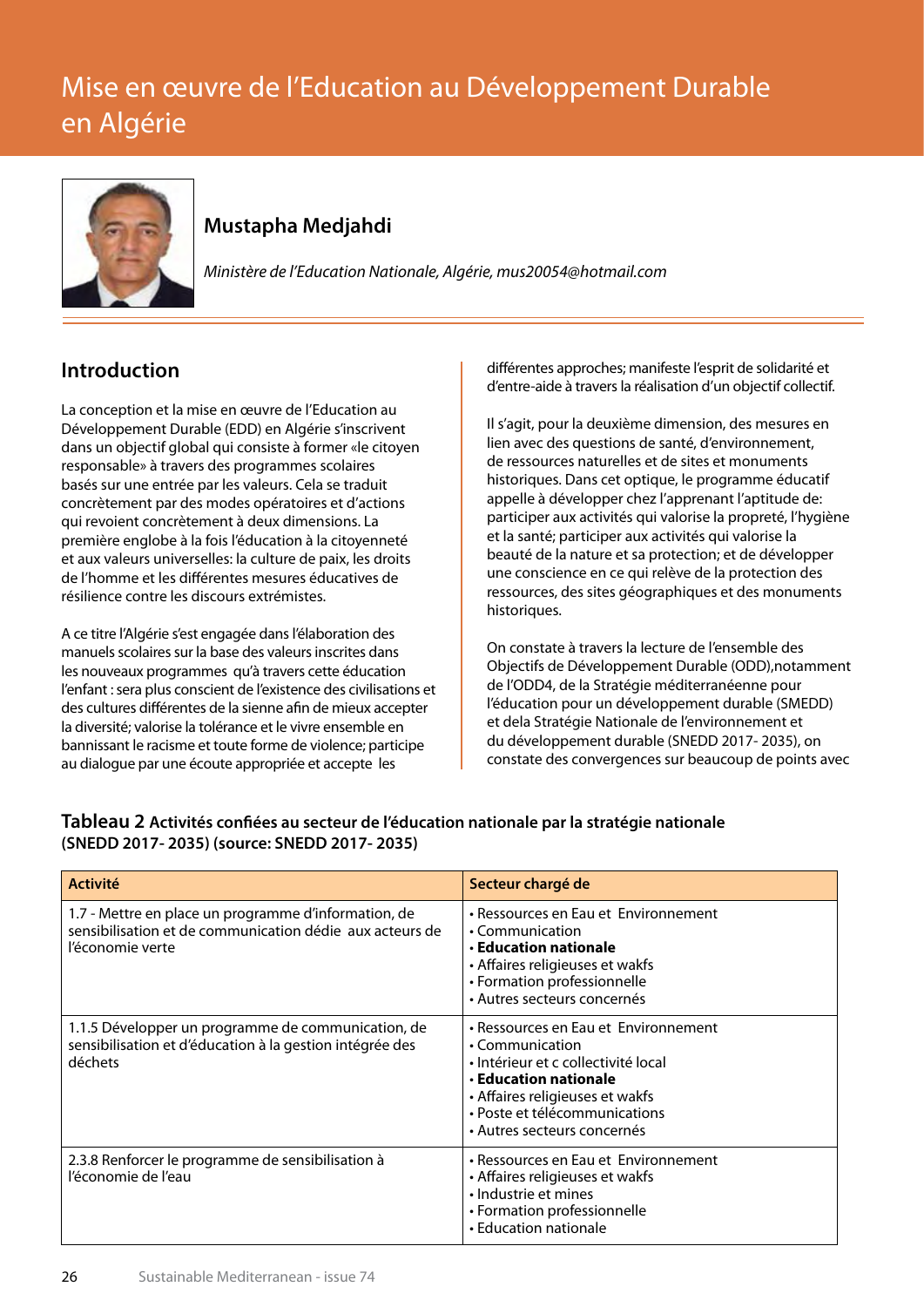le contenu des programmes éducatifs. Il importe alors de souligner les opportunités que cela offre en ce qui concerne la conception et la mise en œuvre de plusieurs actions qui figurent dans les différents programmes.

#### **Conception et élaboration du plan d'action**

La Stratégie Nationale de l'environnement et du développement durable (SNEDD 2017-2035) élaborée par la commission nationale intersectorielle définit les grands axes et volets relatifs au développement durable et elle attribue aux différents départements ministériels des activités qui s'inscrivent dans leurs champs d'activités, et par conséquent, des tâches qui reviennent au champ de l'éducation. Dans la continuité de ce travail, la mise en place d'une commission qui regroupe les deux départements ministériels :le Ministère de l'Education Nationale et le Ministère des Ressources en Eau et de l'Environnement, était indispensable pour concrétiser certaines activités. Deux missions ont été confiées à cette dernière: la préparation d'un protocole pour signature entre les deux départements ainsi que l'élaboration et la mise en œuvre d'un plan travail pour l'année scolaire 2017- 2018.

#### **Plan de travail du secteur de l'éducation nationale 2017-2018**

Ce plan de travail axé sur la formation, appelle à Intégration du thème de l'environnement dans toutes les formations destinées aux personnels pédagogiques et administratifs.

#### **I. Formation**

#### **1. Formation initiale**

- Dans les formations au niveau des Ecoles Nationales Supérieurs;
- Lors de stages d'été destinés aux nouvelles recrues.

#### **2. formation en cours d'emploi**

– Lors des formations des personnels dans le cadre de leur promotion; inspecteurs; chefs d'établissements, intendants, etc.

#### **3. Formation spécialisée**

– Lors des formations des personnels dans le cadre de leur promotion: inspecteurs, chefs d'établissement, intendants, etc.

#### **II Activités destinées aux apprenants**

#### **1. Les sorties pédago-écologiques**

- **–** Organiser régulièrement des sorties pédagoécologiques afin de sensibiliser les apprenants sur la prévention de l'environnement. Celles-ci doivent préalablement être préparées avec les apprenants soit par leurs enseignants accompagnateurs, soit par des animateurs désignés pour cette tâche;
- **–** Prévoir des ateliers dans lesquels les apprenants doivent s'impliquer pleinement dans l'activité sous forme de travaux pratiques;
- **–** Prévoir une évaluation sous forme de travaux de groupe en classe (travail oral ou écrit).

#### **2. Mise en place des ateliers thématiques**

- **–** Photos, dessins;
- **–** Recycle-art: travaux manuels à partir d'objets de récupération notamment le plastique;
- **–** Créer des herbiers.

#### **3. Autres activités**

- **–** Projections de films: documentaire scientifique, animés (de sensibilisation);
- **–** Théâtre vert;
- **–** Tenir une revue scolaire thématique.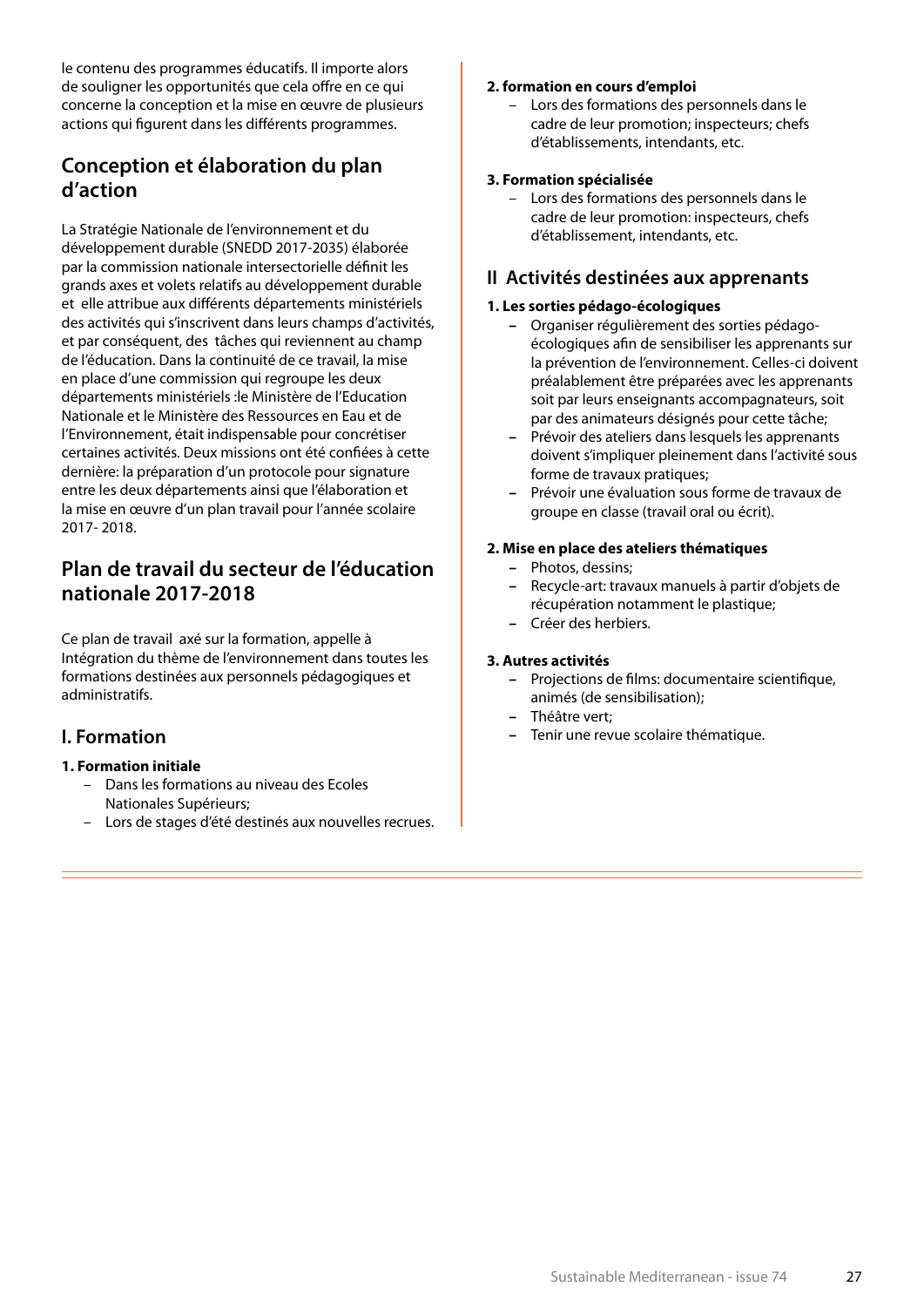# ESD in Egypt - Experience from the Non-Formal Education System



#### **Engy Sabry Abdel Azisz**

*Egyptian Environmental Affairs Agency (EEAA) Egypt, engysabry@hotmail.com* 

#### **Introduction**

Sustainable Development has become one of the millennium's most prominent concepts. Its importance lies in its integrated approach, as it guarantees that all policies, plans and programmes are designed to meet the current needs of development, without compromising the ability of future generations to meet their own needs. In addition, Sustainable Development raises the environmental and social issues on the same level as economic development. In order to achieve sustainable development, we have to use all available tools. Seminal among all available tools is education at all levels, formal and non-formal.

#### **Importance of Education for Sustainable Development (ESD)**

To shift people's attitudes towards sustainability, education focuses on moral and ethical perspectives and it is essential to reinforce values. In a nutshell:

*Components of ESD* 

- Alerting the public to the need to achieve sustainable development and to the likely consequences of failing to do so.
- Focusing on the educational curriculum for sustainable development by incorporating acquired knowledge, competencies and values.



*Fig 5 JICA volunteer with school students* 

- Objectives of ESD
- Create and build a Human Resource capital for Sustainable Development.
- Inform the public and stakeholders about Sustainable Development and its importance.
- Foster behavioral change and stimulate activism.

#### **Progress and achievements in promoting ESD by the EEAA**

The Egyptian Ministry of Environment (EEAA) plays an important role with the Ministry of Education in order to achieve an integrated educational process complying with the Sustainable Development Goals (SDGs), mainly through the following actions:

- Capacity building of staff and school teachers to be able to integrate the SDGs in the activities implemented with the students.
- Cooperation meetings on a regular basis with involved stakeholders.
- Reinforcing the integration of sustainable development concepts and goals in the curriculum (already indirectly placed, in all the categories)
- Adopt initiatives and encourage the youth to be involved in related activities.

To this end, the EEAA's stakeholders are the Ministry of Education, the Higher Council for Universities, the Culture Centers' Authority, the State Information Service, etc., as

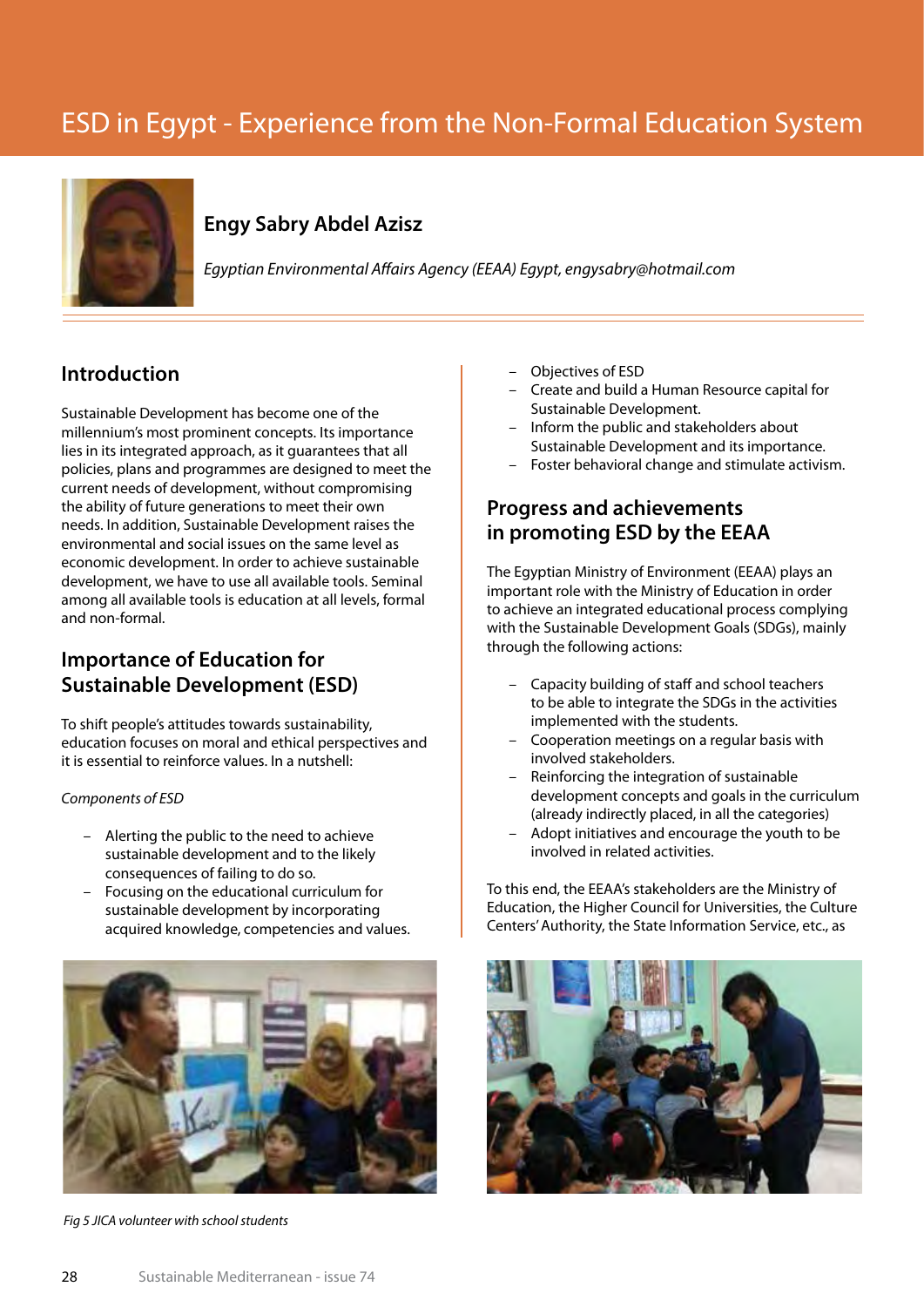

*Fig 6 International workshops*

well as International Organizations (Arab League, UNDP, JICA, etc.) and the Civil Society Organizations (NGOs, Associations, Syndicates, etc.)

Characteristic examples of types of ESD actions organized, coordinated and applied by the EEAA are the following:

- Awareness raising campaigns on various topics, e.g. separating waste, conservation of resources (Energy, Water & Food), roof plantations, etc.
- Participation in international and regional meetings/workshops.
- Development of an Activities Guide, simplifying the issues related to sustainable development and the environment, through practical activities and<br>scientific experiments.







**Fig 7 BEZRA Cartoon Character** 



*Fig 8 Green Days in schools & universities*

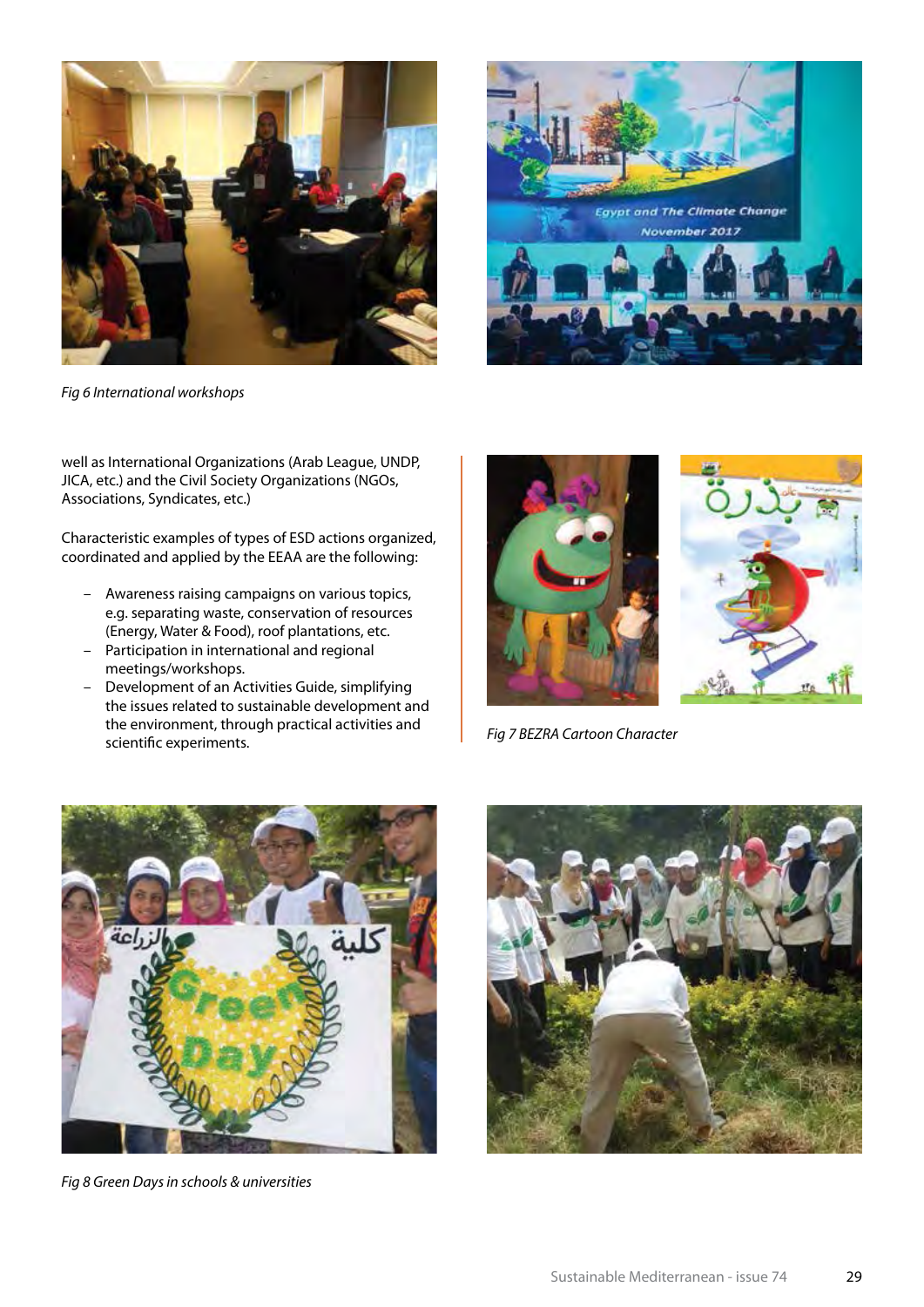

*Fig 9 Trips & lectures*



- Artistic Activities: puppet show made from rice straw, cartoon characters, T.V. sports, literaturepoetry, competitions, and exhibitions.
- Organization of events: Green Days and Weeks in schools and universities, festivals, national and international events.
- Organization of field trips to protected areas all over the country.
- Capacity building: workshops for school teachers and educators.
- Organization of meetings and workshops to mainstream citizens' knowledge; adult education and creating handicrafts from recycled materials.
- Publications and materials: children's magazine, posters, CDs, etc.

The aforementioned activities are in agreement with the internationally policy on ESD, in terms of themes and processes. Indicative themes of the actions are: Waste Management/Life Cycle of Products/Recycling; Climate Change Mitigation; Alternative Energy Sources, Resource conservation; Biodiversity; etc. In the organization and application of the activities EEAA is in cooperation with a variety of partners and stakeholders e.g. the Ministry of Environment, the Ministry of Education, Donors, NGOs, etc.

#### **Challenges cofronted in the application of ESD actions**

- Building capacities to deal with the complex concept of sustainable development.
- Mobilizing financial resources needed for all the required actions related to addressing and fostering ESD (e.g. training, materials, etc.)

#### **Opportunities**

- More trainings are needed for both educators and local society.
- A fund-raising methodology needs to be developed.

#### **Key lessons learnt**

- Each country has its own 'model' in applying ESD according to its needs and institutional frameworks.
- Interactive activities (e.g. workshops, open discussion) are more effective.
- Placing sustainable development concepts throughout the curriculum is better than to condense it into one subject or unit.
- Building capacity for school teachers on ESD will expand the benefits accumulated from the relevant implemented activities with students.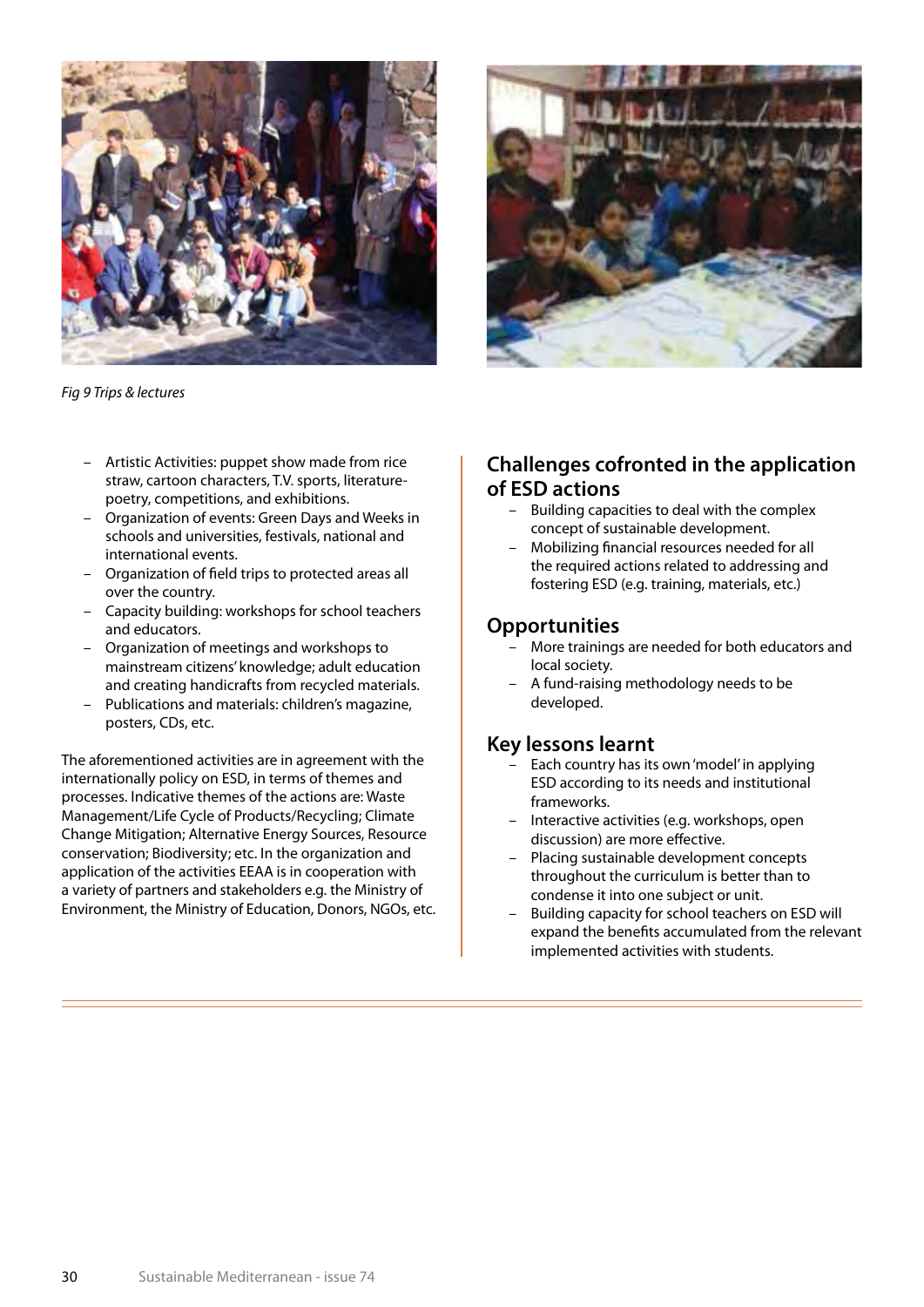# An ESD example from the non-formal education system of Lebanon



#### **Sallama Namani**

*Makhzoumi Foundation Lebanon, s.namani@makhzoumifoundation.org*

### **Introduction**

In general, the non-formal ESD initiatives in Lebanon are built on or aim to support synergies and links with the Mediterranean Strategy on ESD, the Sustainable Development Goals (SDGs) and to provide the perspective/potential of a Mediterranean outreach of the particular projects. Actually, the Civil Society Organisations in Lebanon are very active in the field of awareness raising, training and ESD and there are numerous projects related to ESD as well as the SDGs. Indicatively:

- Youth X Change in the Mediterranean
- UNESCO ESD and "Youth X Change in the Mediterranean
- Youth …The Ultimate Player in Sustainable Production and Consumption
- Green Demonstration Room
- Lebanese Youth as Messengers for Sustainability
- Training Workshops on "Work and Life Skills and Civic Engagement" for Youth in Lebanon (Lebanese and Syrian) Promoting Sustainable Development
- Environmental Improvement to Foster Sustainable Development and Inclusive Growth in the Municipality of Irkay.
- Civil Society in Action for Sustainable Development.

#### **The project "Lebanese Youth as Messengers for Sustainability"**

The project was an initiative to promote a culture of sustainability among the Lebanese children and youth, their families and the local communities. It was funded by the EU within the AFKAR III Programme that is managed by the Office of the Minister of State for Administrative Reform and was implemented in partnership with the Italian NGO "Armadilla", the Federation of Mediterranean NGOs "MIO-ECSDE" and the Lebanese NGO "ALMEE".



*Fig 10 Loom weaving workshop for women*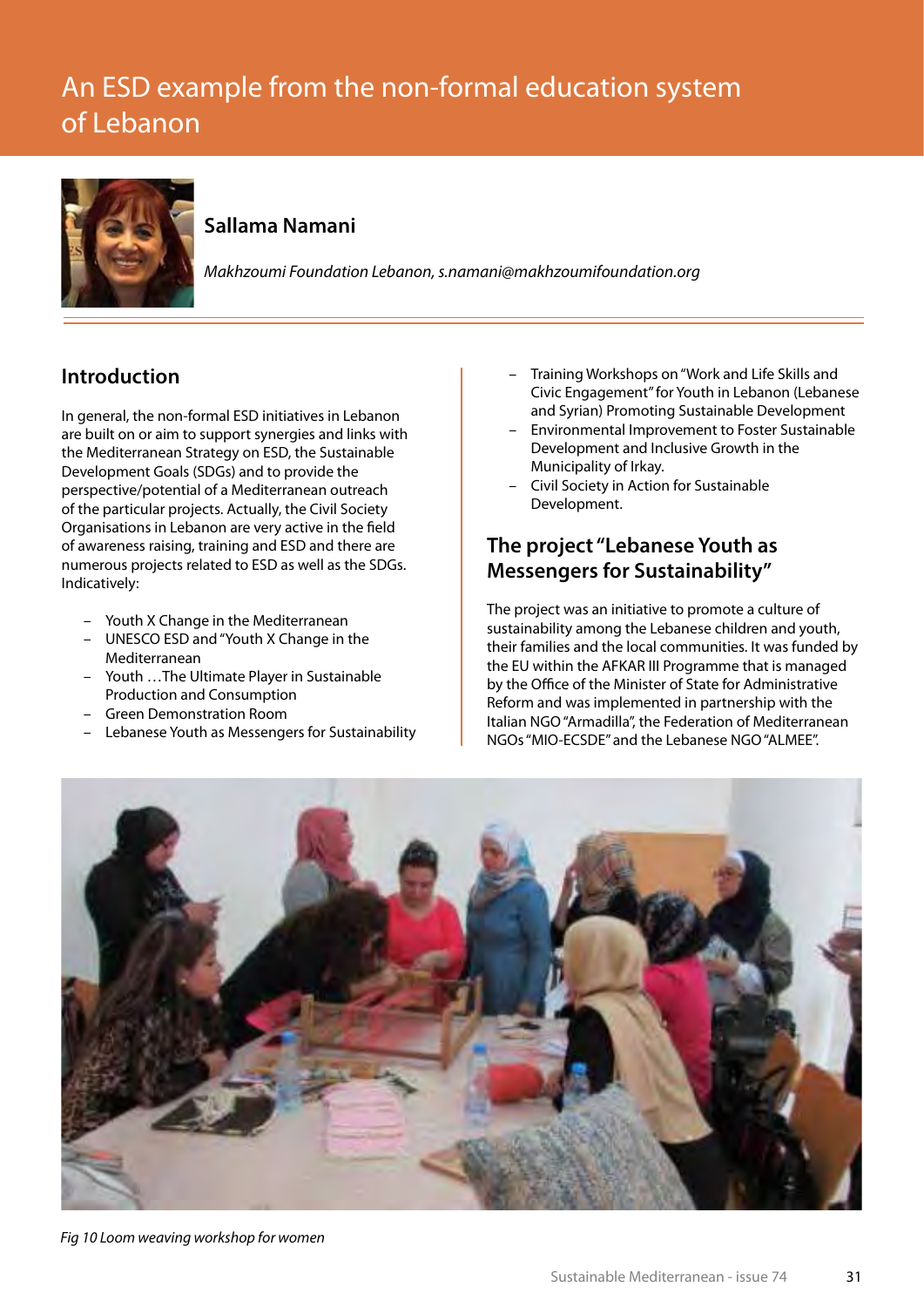

*Fig. 11 Public events on sustainable consumption and environmental protection targeting families*

The Center for Educational Research and Development (CERD) acted as an associate national body. The specific objective of the action is to empower the Lebanese pupils and youth to shape values and attitudes, to develop skills and capacities towards sustainable development and environmental protection, and to put these into practice to promote change at the local, national and regional levels. The main activities of the Project were:

- Workshops addressing 60 teachers of (secondary school level) on ESD teaching methods;
- Development and dissemination of a toolkit for educators;
- Seminars and workshops addressing 70 competent authorities, local associations and stakeholders;
- Establishment of working groups on different issues related to sustainable development and environmental protection.
- A contest of sketches on sustainable consumption and environmental protection.
- Production and dissemination of a documentary/ short-movie of the winning sketches of the above contest
- Public events on sustainable consumption and environmental protection targeting 350 family members.
- Sharing relevant materials and experiences of the project at the Mediterranean level, among Lebanon, Italy and Greece, through the MEdIES e-network.

#### **Challenges**

– The local actors and stakeholders addressed constraints perceived by their local communities:

- The need to increase their awareness about their role, their rights and responsibilities in the promotion of sustainable development.
- The need to motivate local administrators and governors to pay more attention to sustainable development issues.
- Overall there is a need to form a national strategy for ESD.

#### **Opportunities– Positive impact of the projects**

- The interest and enthusiasm of the participating youth in the contest is extraordinary.
- Women considered the activities of the Environmental Days very interesting, informative and enjoyable; they suggested organising more similar actions.

#### **Outcomes and Lessons Learnt**

- Education in all its dimensions: formal, nonformal, informal – allows increasing awareness for all categories of the population. Teachers expressed the need of intensifying training courses, providing supportive educational materials and enriching the school curricula with non-formal education activities.
- The role of youth to induce change and to promote development in their surroundings.
- The importance of linking national initiatives with regional programmes and promoting collaboration at the Mediterranean level.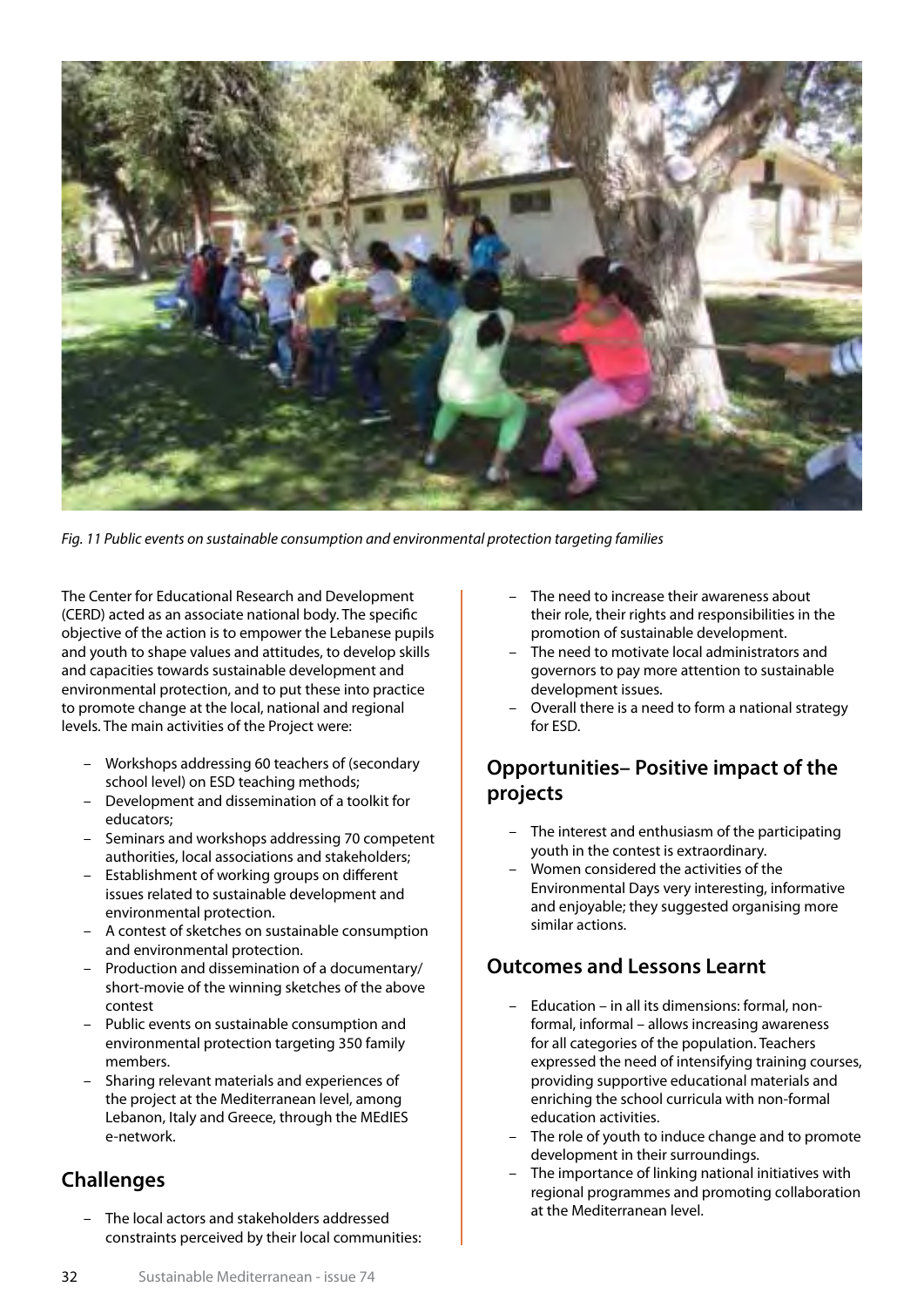# Education for sustainable development – the case of Jordan



#### **Hanadi Marie**

*Ministry of Environment, hanadi.marie@moenv.gov.jo*

#### **Introduction**

The Education Sector in Jordan receives special care from the Royal family for further development and improvement. Thus, a number of initiatives and incentive measures for the development of creative learning environments have been taken into consideration in order to be implemented in the country. The best example of this royal concern is the "Queen Rania Teacher Academy" (QRTA) which was established in 2009 to raise the quality of teaching in Jordan by developing the skills of teachers through continuous training and professional development. The 2013-14 UNESCO "Education For All Global Monitoring Report"identified QRTA as one of the key Organizations that provides training opportunities for the teachers to improve the quality of teaching, and in turn, student learning outcomes. Other examples of initiatives targeting improvement of Education are *Edraak, The Children's Museum, Madrasati, and Queen Rania Award for Excellence in Education*.

Internationally, Jordan ranked high in the score regarding providing 'Education For All', with the percentage of enrollment in basic education amounting to 99.1% and an illiteracy rate of 8.9% in 2006, reduced to 6.7% in 2014. Jordan is ranked 10<sup>th</sup> in the World and 1<sup>st</sup> in Arab countries in the field of 'Eliminating illiteracy for women'. The illiteracy rate among Jordanians is 8.1% for males and 10% for females. Furthermore, the number of Adult Education and Literacy Centers in 2017 were 89 (77 for female, 21 for male) educating 1330 students. There are 1162 public kindergartens, besides the several thousands of private kindergartens. Jordan hosted also about 145.000 Syrian students in its public schools.

#### **Latest progress & achievements related to ESD**

– A new section for "Education and Environmental Curricula" was established in the Ministry of Environment.

- A Database for environmental content in the current curricula has been developed.
- A Committee was launched by the Ministry of Environment to prepare the "Environmental Culture Curricula" for the primary school sector in cooperation with the Ministry of Education.
- The Ministry of Environment engages students in awareness raising activities e.g. Waste collection campaigns, the Creation of mobile game applications (Eco-Champ App), Environmental Comic Play, Theatre and Drawing competitions.
- Extra-curricular education projects targeted 100 schools in rural areas of Southern and Northern Jordan are organised jointly by the Ministry of Environment and the Ministry of Education.
- Jordan recently became a member of the Executive Board for UNESCO.
- A National Team on SDG4 on Education was established and is led by the Secretary General of the Ministry of Education.
- A National Strategy for Education was created (2006).
- 60 schools registered in the UNESCO Associated Schools Project Network (ASPNet).
- The "School Environmental Clubs", which are obligatory in all schools, are carrying out many non-formal ESD activities, coordinated and supervised by the Ministry of Education.
- Capacity building courses and training for teachers are organised on a regular basis.
- 102 schools in Jordan applied for the "International Eco-Label for Schools" Programme, which started in Jordan in 2009, on a voluntary basis and coordinated by the Royal Marine Conservation Society (NGO) (at national level).

#### **Challenges & Opportunities regarding ESD in Jordan**

In the following table the main challenges, as well as the opportunities arising in relation to ESD in the country are summarized: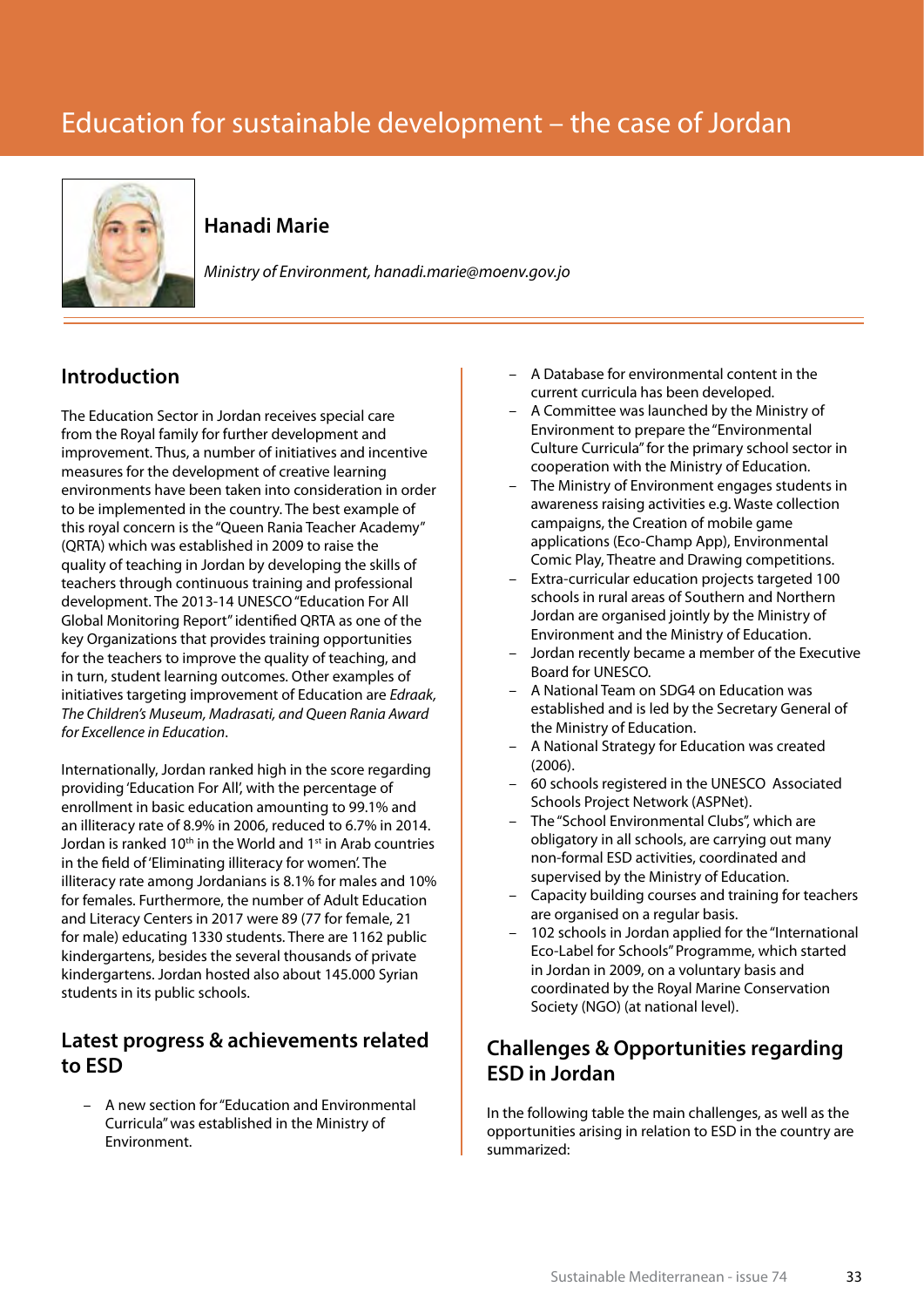#### **Table 3 Challenges and Opportunities related to ESD in Jordan**

| <b>Challenges</b>                                                                      | <b>Opportunities</b>                                                            |
|----------------------------------------------------------------------------------------|---------------------------------------------------------------------------------|
| Sustainable development concept is not adequately<br>covered in the formal curriculum. | Create a system to include sustainable development<br>concept in the curricula. |
| Massive influx of refugees into Jordan.                                                | Many active International Organizations working on the<br>refugee issue.        |
| Limited research on ESD.                                                               | Encouragement of scientific research.                                           |
| Coordination gaps among the Sectors and Institutions<br>working on ESD.                | The recently established National Team on SDG4.                                 |
| Overcrowded classrooms; a two-shift system in most<br>schools.                         | Many innovative initiatives.                                                    |
| Low enrollment ratio in pre-school education in rural and<br>poor areas.               | High enrollment rate in basic education overall.                                |
| Limited financial resources in governmental budget.                                    | International support for Jordan.                                               |

#### **Epilogue & Lessons Learnt**

Effective education and investment in education and youth is undoubtedly a milestone for sustainable development and the enhancement of a quality of life for the next generations. Therefore, non-formal education is an effective tool to support formal education. More

engagement of the Civil Society and NGOs is required. Additionally, the extensive use of Information and Communication Technologies (ICTs) in the educational field and the support of scientific research are still very much needed.

# Education for Sustainable Development in Greece



## **Vera Dilari**

*Hellenic Ministry of Education, Research and Religious Affairs, veradilari@minedu.gov.gr* 

#### **Introduction**

Education for Sustainable Development (ESD) in Greece is placed within the implementation of the UN Agenda 2030. The national implementation of the SDGs is coordinated at a high level and specifically, by the General Secretariat of the Government a Public entity, subject to the Prime Minister and to the Prime Minister's Office. In this framework the creation of a network of focal points from all Ministries and the mapping of existing policies

corresponding with the SDGs were initiated in order to identify any gaps and to design the appropriate new policies. Furthermore, Greece is going to present the Voluntary National Report at the High-Level Political Forum (HLPF) on Sustainable Development in July 2018. The framework for the ESD implementation is mainly based on (i) the UNESCO Global Action Plan on ESD, (ii) the UNECE Strategy for ESD, and of course (iii) the Mediterranean Strategy on ESD and its endorsed Action Plan. ESD is more than just teaching. Students and teachers are invited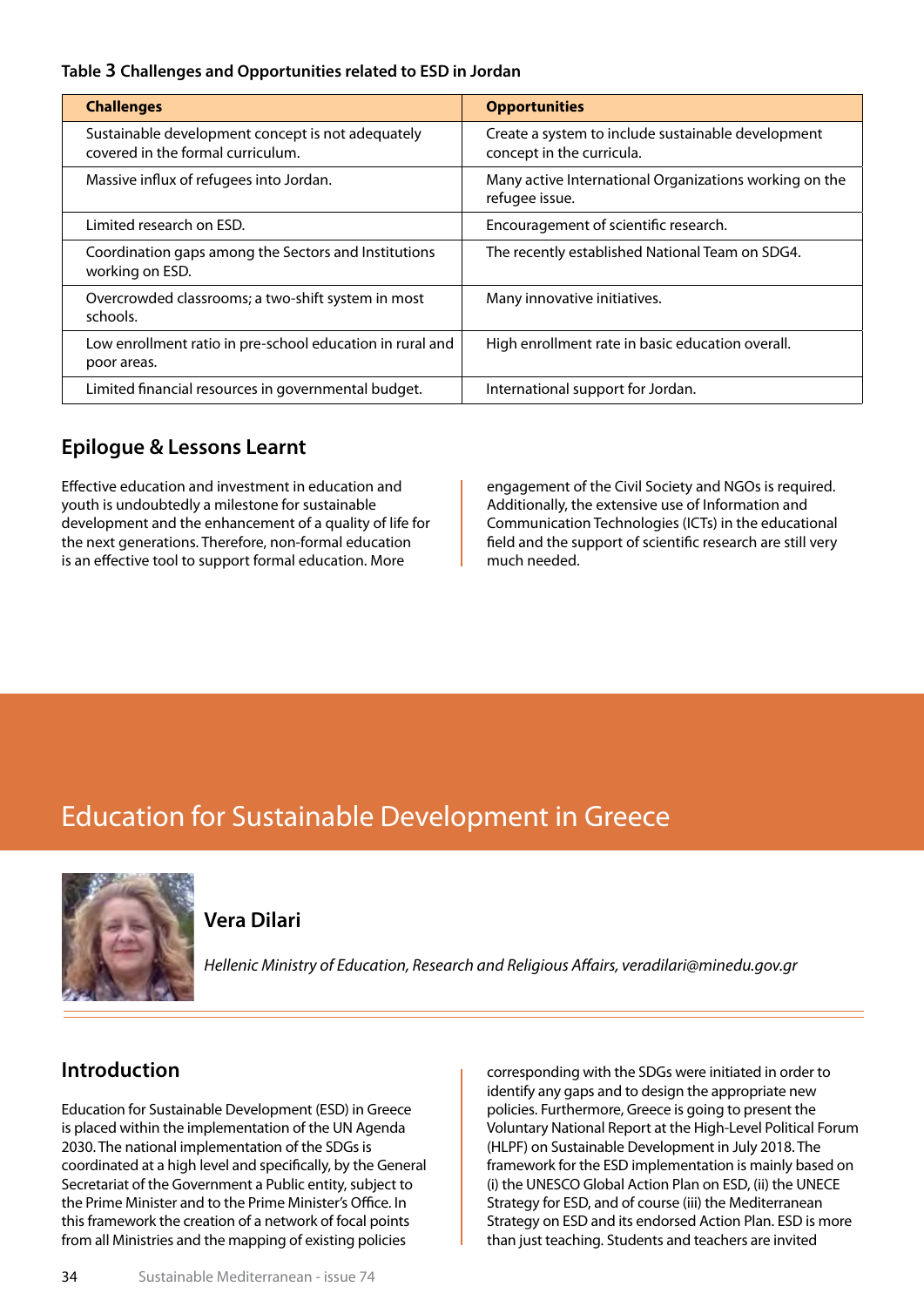to incorporate the principles of sustainability into their everyday life. The 17 SDGs have socio-political roots and therefore their implementation requires a transformative approach to education which should aim at shaping active citizens with critical thinking and developing their capacity for individual and collective action.

#### **Progress and Achievements related to ESD in Greece**

The Ministry of Education has planned actions for the integration of the basic principles of sustainable development at all levels of education, supported by a number of laws and Ministerial Acts. Additionally, it has promoted measures and policies at all education levels including the principles of Sustainable Development which are subject to the general education policy supporting the National SD Strategy.

At the formal level, school activities are carried out in schools at both Primary and Secondary level. The projects for primary education are implemented within the "flexible zone" of the curriculum (a specific period of time set aside within the school schedule wherein cross-thematic activities and projects are conducted), while in secondary schools projects are performed as extracurricular activities. Participation in projects, at both primary and secondary educational levels, is voluntary for teachers and students. The School Activities Coordinators, allocated in every Education Directorate provide overall support for the implementation of these programmes, to the participating schools and to teachers. It is noteworthy to mention that both in primary and secondary education during the last school year (2016-2017) 7.522 ESD projects were implemented by 6.151 schools (engaging 209.781 students and 22.519 teachers), while 816 teacher seminars were organized by the Education Directorates where 15.902 teachers were trained.

Additionally, there is a network of 53 Centers for Environmental Education/ESD/Life-Long Learning, officially assigned to offer educational programmes for teachers and students at all levels of education. The Centres are assigned to facilitate the teachers coordinating ESD programmes and activities and to promote cooperation among schools. These Centers enhance community-based training for groups of professionals and provide a hub for communication and consultation between local authorities, governmental and nongovernmental organizations and educational institutions. Six new Centers are in the pipeline and are expected to be fully functional for the next school year (2018-19).

#### **Key lessons-learnt**

The experience acquired from all the past years made evident the necessity to move from separate actions and activities to a more integrated plan for putting ESD into practice. In this context, the Ministry has proposed a new structure of implementing ESD, in relation to the UNESCO/GAP and the priorities of the Action Plan of the Mediterranean Strategy on ESD.

A legislative framework for ESD is currently being designed by the Ministry of Education that will integrate the related fields: Environmental Education, Health Education and Culture, into a common sustainable wholeschool approach. Also, the aforementioned ESD Centers will have a more central and coordinating role in the overall promotion of ESD. Additionally, it has proposed to link the ESD school activities with the SDGs, in order to advance understanding and mainstreaming.

The Greek education system is centralized and generally, it is typically structured in a top-down approach in policy and decision making. However, in the case of the application of ESD, a more participative process has been followed involving the stakeholders. In primary, secondary and vocational education curricula, ESD does not constitute a separate subject but it is integrated in several subjects as a cross-cutting issue. Although, the integration of ESD has reached a certain level, much more work needs to be done.

It is worth mentioning the contribution of Higher Education in the promotion of ESD. All Pedagogical Schools of the Universities of the country include an ESD course. This means that efforts are being made to provide future educators with the necessary professional competences. Furthermore, research on ESD is carried out in the Universities.

At the non-formal level, activities are carried out by different stakeholders (Ministries, NGOs and Civil Society, local communities, UNESCO Chairs, Museums). Examples of ESD involving various stakeholders from the formal and non-formal approaches to education are presented below:

#### "THE GREEN CULTURAL ROUTES"

Since 2012, the Ministry of Culture and Sports is coordinating a project entitled "The Green Cultural Routes", contributing to the promotion of SD by educating citizens on the protection and conservation of the country's cultural and natural environment linking with SDG4.7 where *"culture's contribution to SD"* is emphasized. The project was designed as a contribution to the National Action Plan for ESD. It was pilot implemented in 2012 and since 2014 it runs on a regular basis. The project is actually a testimony to the contribution of Museums to sustainable development through ESD. In 2018, 140 stakeholders from 36 prefectures have planned a number of cultural events throughout Greece, in collaboration with 22 Municipalities, 21 Primary and Secondary Education Departments, 5 Environmental Education Centers, Museums, 3 Universities, schools, cultural associations, environmental organizations, associations and citizen cooperatives, many volunteers and the Ministry of Culture Councils. Activities and events are going to take place for the general public and the students, including presentations and exhibitions, educational activities, thematic tours, walks, hiking, cycling, artistic events, etc. An example of an older educational activity is the one entitled: *"Pottery: Art from soil and water"* (see photo XX) within "The Green Cultural Routes" in 2016. Its activities took place at Levithra Park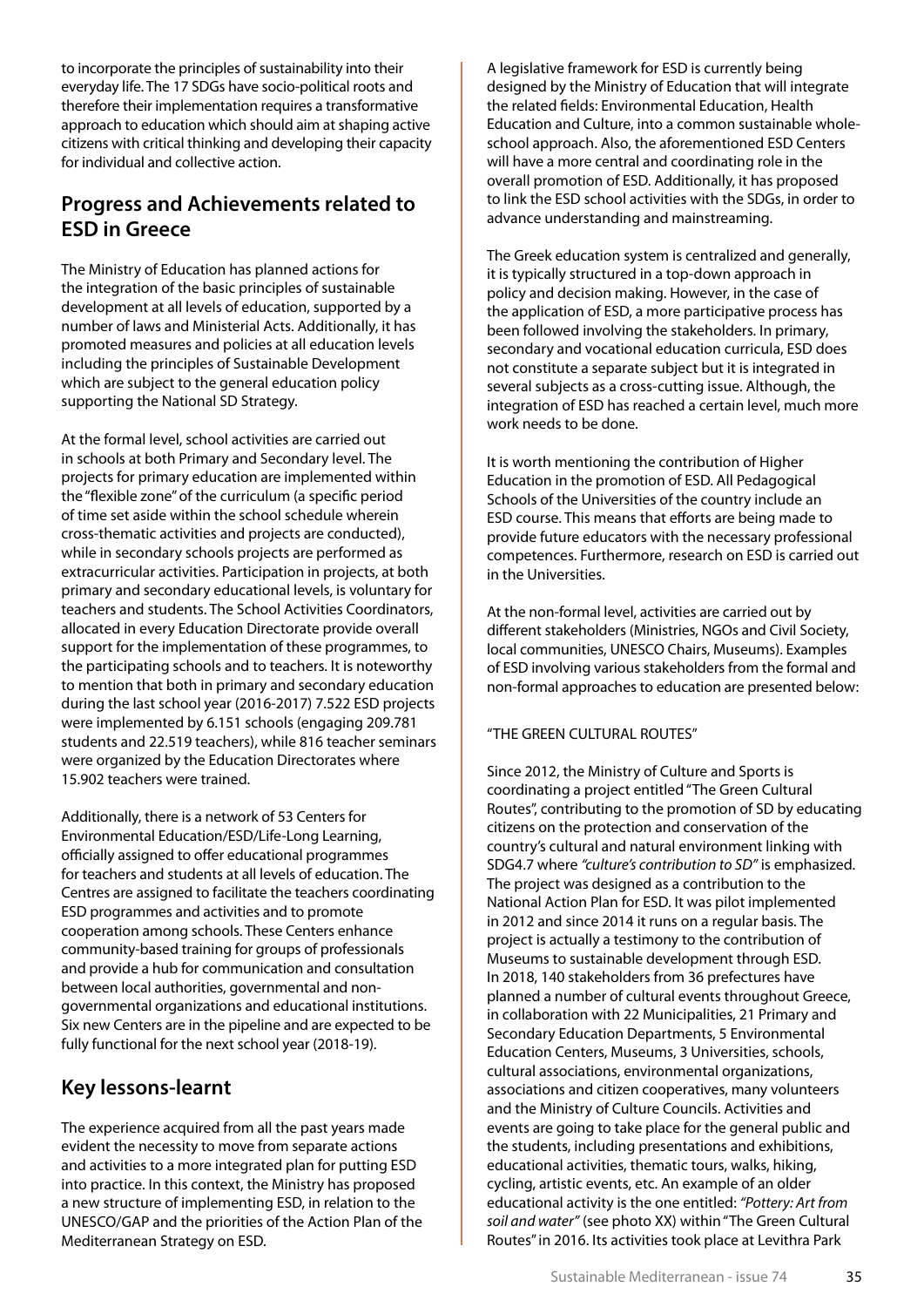located in the archaeological site next to Mount Olympus, with the cooperation of the Olympus Environmental Education Centre, engaging primary and secondary education teachers and students.

#### "GEOPARKS AS LEARNING PLACES FOR ESD"

Educational activities lie at the core of the UNESCO Global Geoparks operations. Taking this into account, the National Museum of the Lesvos Petrified Forest, located on the island of Lesvos organizes and implements educational programmes and activities on ESD using the Geopark as a learning location for ESD. Here are some examples of these projects: "*Climate Change: I learn about its repercussions observing the Petrified Forest", "Earthquakes & Volcanoes: Natural Hazard Risk Mitigation", "I adopt and protect the Petrified Forest; I participate in cleaning and preserving fossils - Young Paleontologists", "Petrified and modern ecosystems in the Lesvos Petrified Forest (Petrified Forest Parks, Nissiopi Marine Park)".* These educational projects, targeting primary and high school students, cover a broad range of activities such as fossil excavation and conservation, identifying landscapes and landforms, observing nature and bird watching. School visits are organized all year round, contributing to the local economy (educational/environmental tourism). Additionally, educational activities for the local schools are organised in order to raise awareness on the importance of the natural monuments and landmarks and conservation.

#### **Epilogue**

Challenges can be converted to opportunities. In formal education, the commitment of teachers and students is remarkable in carrying out ESD projects, on a voluntary basis. Particularly for secondary education, the extracurricular



*Fig.13 Educational activity in the Lesvos Geopark on earthquakes*

activities are not integrated in the daily school schedule. An appropriate framework must be legislated. In non-formal education, the activities carried out are not part of a specific coordinated action. It is important to make clear that the implementation of the SDGs and consequently the SDG4/ EDUCATION 2030 is country-led and country-driven. As it is a long-term agenda, it is important to develop cooperation and synergies with all stakeholders.



*Fig. 12 Green Cultural Routes (2016) pottery activity snapshot at a local community*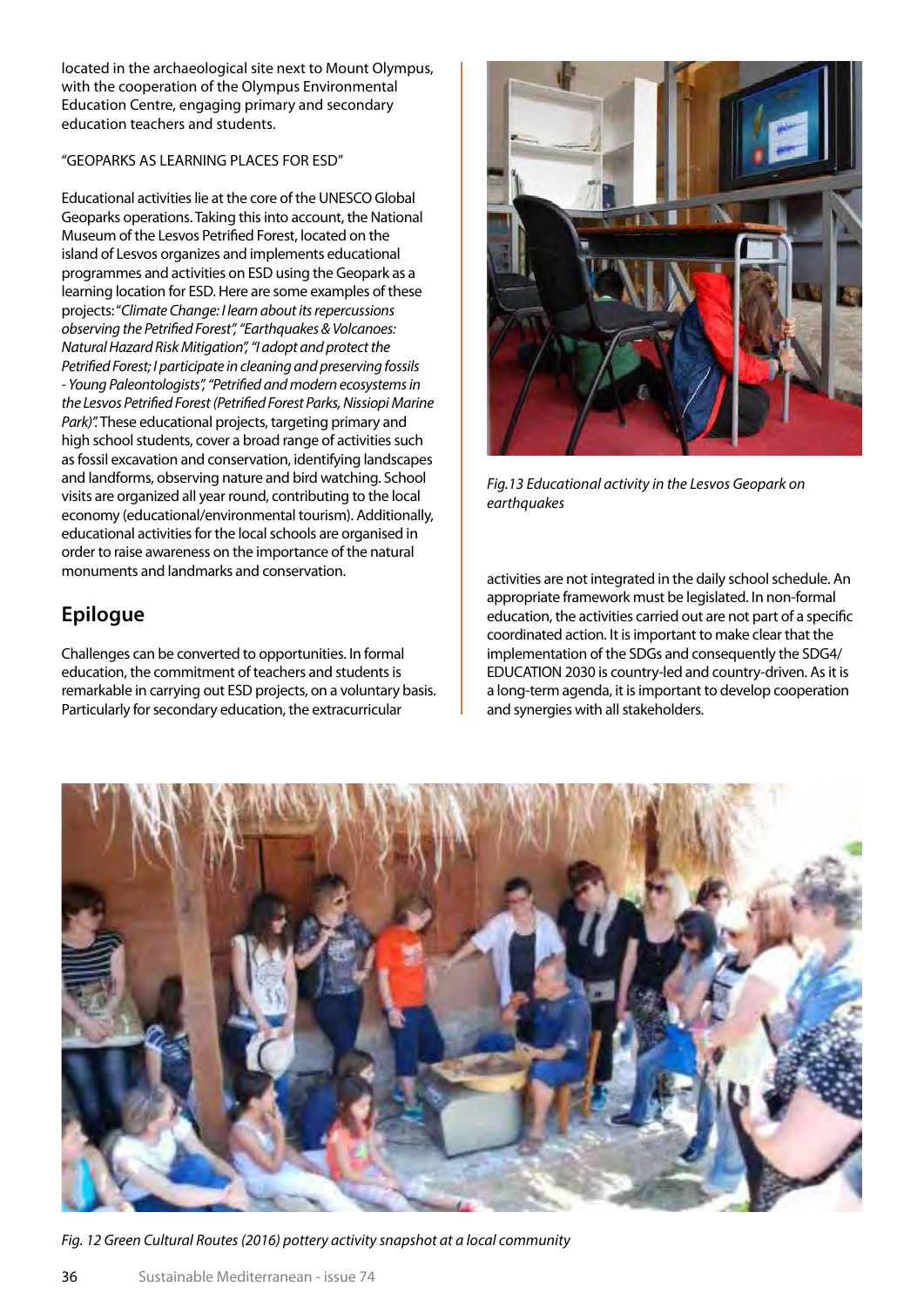# Implementing ESD in Montenegro

#### **Nevena Cabrilo & Milena Roganovic**

*Ministry of Education of Montenegro, nevena.cabrilo@zzs.gov.me, milena.roganovic@mps.gov.me* 

#### **Introduction**

Education is a key tool to secure a better life for each child, as it has the power of transforming human lives. Education for sustainable development (ESD) means working with students to encourage them to think about global citizenship and environmental protection, social justice, ethics and wellbeing, and how these relate to ecological and economic factors; to think about the consequences of their actions and how society can adapt, to ensure a sustainable future. ESD is implemented in the Montenegrin education system by developing the key SD strategies at governmental level in order to implement the ESD goals defined in schools as part of the reform processes.

Even though there is no separate ESD strategy at present, a lot has been done since 2007 until today. ESD is included in the national strategy as a "goal" to be achieved and as the means of reaching sustainable development. As the Annex to the "Strategic Plan of the Education Reform" (2005-2009), the "Action Plan on Integrating Sustainable Development in the Education System of Montenegro" for the period 2007-2009 was written in 2007, by the Ministry of Education, the Bureau for Education, the VET Centre, the Examination Centre and the Bureau for Textbooks and Teaching Aids. This Action Plan, aimed to *"create conditions for the strategic introduction of SD content in our education system"* in line with the UNECE ESD Strategy (2005). Additionally, the National Strategy in the field of Climate Change by 2030 was adopted in September 2015. The present National Sustainable Development Strategy up to 2030 was adopted on 7 July 2016, and the National Biodiversity Strategy with its Action Plan (2016-2020) have both included ESD in their main goals and action plans. In 22 April 2016, Montenegro signed the Paris Agreement in the area of climate change, and ratified it on 11 October 2017.

#### **ESD in the educational system**

ESD content is integrated in compulsory subjects, optional subjects, cross-curricular topics and extracurricular activities. The goal is to increase the teaching time of these topics in all education programmes and activities. In order to make improvements, we have

designed and implemented the cross-curricular topics at all education levels. Eight (8) cross-curricular topics have been defined in keeping with the Montenegrin priorities, tradition and commitments, and in line with the international strategic documents in the field of sustainable development (UNECE ESD Strategy, Global Education Agenda 2030, UNESCO GAP on ESD). The preconditions identified for the achievement of the ESD goals are: a) inclusion of cross-curricular topics in the school work plan, the curricula, and the professional skills development and training programmes of teachers and school staff; b) participation of the local community and the wider public in the school "culture"; and c) students, teachers, staff and local community to engage for a more dynamic and more effective school. The topics identified for ESD are the following:

- 1. Climate Change
- 2. Green Economy (Food safety, food and sustainable agriculture; Forests; Energy sector; Technology; Tourism)
- 3. Environmental Protection: Waste; Chemicals management; Noise pollution; Air; Acid rain; Water; Natural renewal and protection of environment / eco-remediation
- 4. Sustainable Cities and Settlements: Raising awareness of values of space; rural patterns of living; Sustainable transport; Emergency action principles
- 5. Biodiversity
- 6. Health Education
- 7. Education and Human Rights: Social, civic, multicultural education and peace education; Gender equality; European integrations (EU); Consumer education.
- 8. Entrepreneurial Learning.

Several methodological guidelines for ESD have been produced and most of them are accessible at the Education Bureau website: http://www.zavodzaskolstvo. gov.me/rubrike/obrazovanje\_odrzivi\_razvoj/.

Training programmes targeting teachers and school management staff have been developed and delivered, and more than 25% teachers out of their total number have participated in such training courses. All teachers now implement cross-curricular topics trough compulsory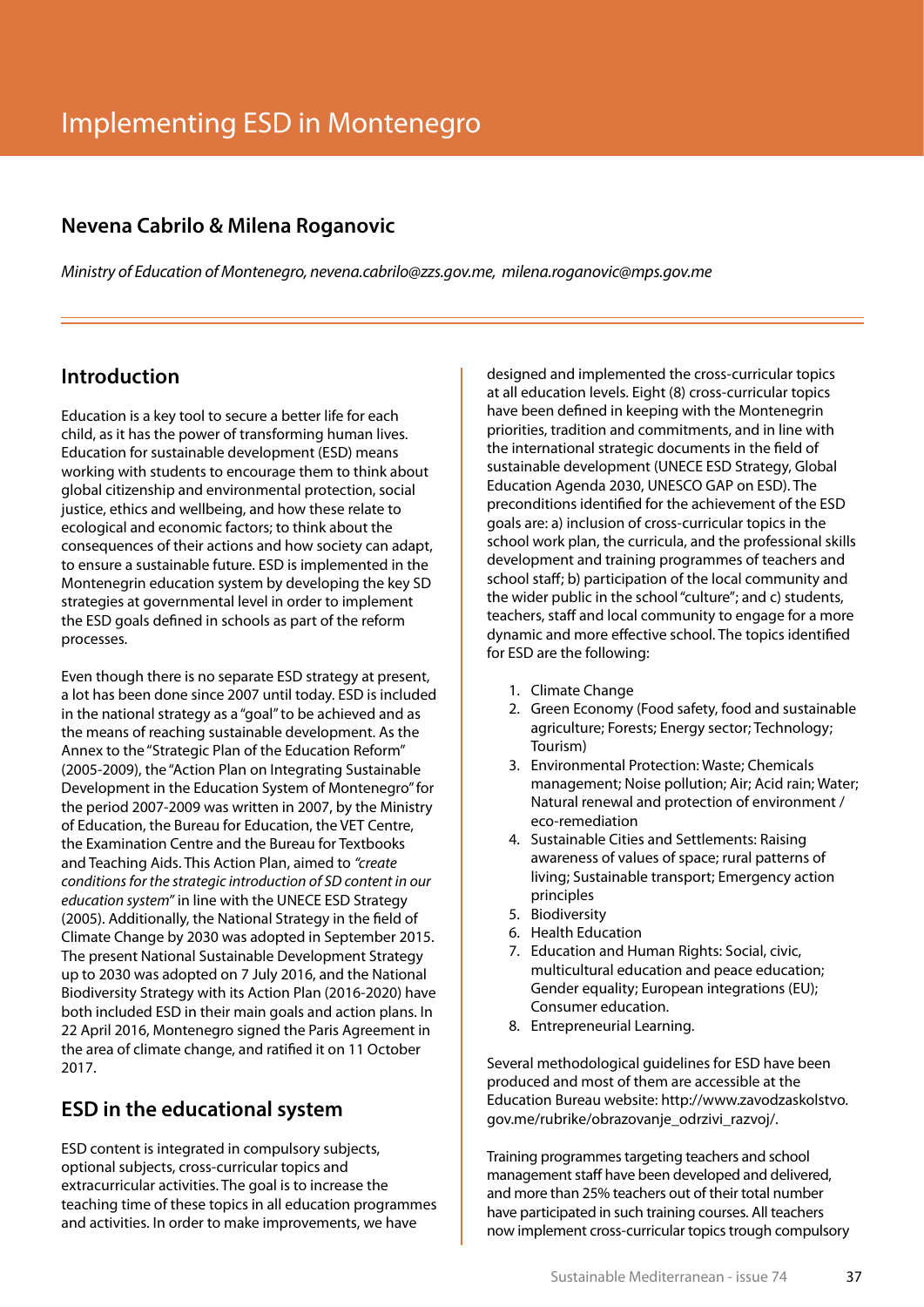subjects and extracurricular activities (that are included in the annual school plan, the annual teacher plan, the teaching lesson plan, and the CPD plan). Montenegro is a new member to the Eco-schools network, only since 2016. So far, there are actually 50 registered pilot schools, which covers 20% of all schools in Montenegro. We expect to receive the first green flags in September 2018. Apart from the "Eco-schools, several other internationalwide programmes are implemented in the country, as well: the "Education for Sustainable Futures: ESD in the Western Balkans" a project developed by the Regional Environmental Centre - REC and funded by the Rockefeller Brothers Fund with co-financing from EuropeAid and the Kosovan Ministry of Education, Science and Technology; the *R.A.V.E. SPACE* project, "Raising awareness of values of space through education"; the two-year project "Eco-remediation in education", the Project "School4City", the cross-curricular programme "Education in emergency situations", and the project "Healthy lifestyles and Climate Change", etc.

Regarding ESD in the preschool education sector (3 to 6 years old) the inclusive Curriculum *"Linking knowledge, skills and values through topics: Healthy lifestyle, Security, Care for others, the Environment and Basic economic principles"* was developed providing learning activities and opportunities for using the SD concept creatively in the development of the school materials.

An example of ESD good practice in formal education that we also want to mention is the introduction of the "Climate Change" cross-curricular topic (including global warming and climate change adaptation). To this end, UNDP Montenegro, the Ministry of Sustainable Development and Tourism – Directorate for Climate Change and the Bureau for Education Services, have developed and accredited four Training Programmes for Teachers related to climate change.

#### **Examples of Programmes related to ESD**

#### *The example of the ASPnet flagship project "Wholeinstitution approach to climate change"*

The "UNESCO Associated School Network" is a global network of education institutions (over 10.000 in 181 countries) dedicated to promoting and applying the principles and values of UNESCO through: education projects, celebration of UN and UNESCO dates, cooperation with other ASPnet schools, piloting innovative approaches and UNESCO's education materials, as well as sharing best practice. The four priority areas of UNESCO ASPnet are: peace and human rights, ESD, the UN's role and priorities and intercultural learning. The new ASPnet flagship project on the "whole-institution approach" (WIA) to climate change was launched in June 2016. The project aims to support ASPnet schools *"in their efforts to reduce climate change by taking action and advancing actions at all school levels and including all school stakeholders"* (in total 250 schools from 25 countries are taking part). The main task of the participating schools is to produce and implement the climate action plans. The WIA is implemented at all institutional levels: from

governance, teaching and learning, campus and facility management to cooperation with the local community. The steps of using the WIA approach are the following:

- Situation analysis,
- The collection of data,
- Producing action plans, and
- Implementation of the action plans.

At national level, the project is coordinated and implemented by the Ministry of Education in cooperation with the Bureau of Education Services. Nine education institutions - from preschool to university level - are piloting the WIA for climate change. Among the main activities carried out so far are: the national training for 18 facilitators in September 2017; the translation and adaptation of the ASPnet guide on the *WIA "Let's get ready for climate change"*, shared between the participating schools; building the action teams in all nine institutions and developing the action plans, to guide the ongoing implementation. To stimulate learning, we carried out a visit to the Primary school "Radoje Cizmovic" in Niksic, where we organised an ERM sit-down demonstration and built in the schoolyard a plant system of reeds to purify the school's waste water, which afterwards is used for irrigating the school's orchard and vegetable garden. The experimental and demonstration classes are taught at the site and visits are organized for teams of students and teachers from participating schools.

#### **Challenges in the implementation of ESD**

A main challenge in the way ESD is applied in the formal system is the manner of monitoring and evaluation of the learning processes and the assessment of the students' competences, which should take place in a more systematic way. Furthermore, the cross-subject of ESD is included in national curricula, but the related themes are still in the process of integration and need to be further promoted and supported. One more challenge we are facing is the lack of adequate funds to achieve project sustainability. Also, the lack of time and motivation of the school heads and teachers reflect the need for continuous training and the establishment of a system of reward. However, the WIA action plans are part of the institutions annual work plans, helping to 'transform' the school management and planning a sustainable school framework. Incorporating ESD content at all institutional levels means 'greening' school strategies and activities. ESD projects give opportunities for cooperation, for making partnerships and for networking.

#### **Lessons learnt**

– Climate change is more than ever an urgent issue and appropriate actions should be promoted and incorporated in the missions and strategies of educational institutions focusing on the ways students learn and on the daily operation of the institution. Climate actions covering all dimensions can improve the performance of an institution.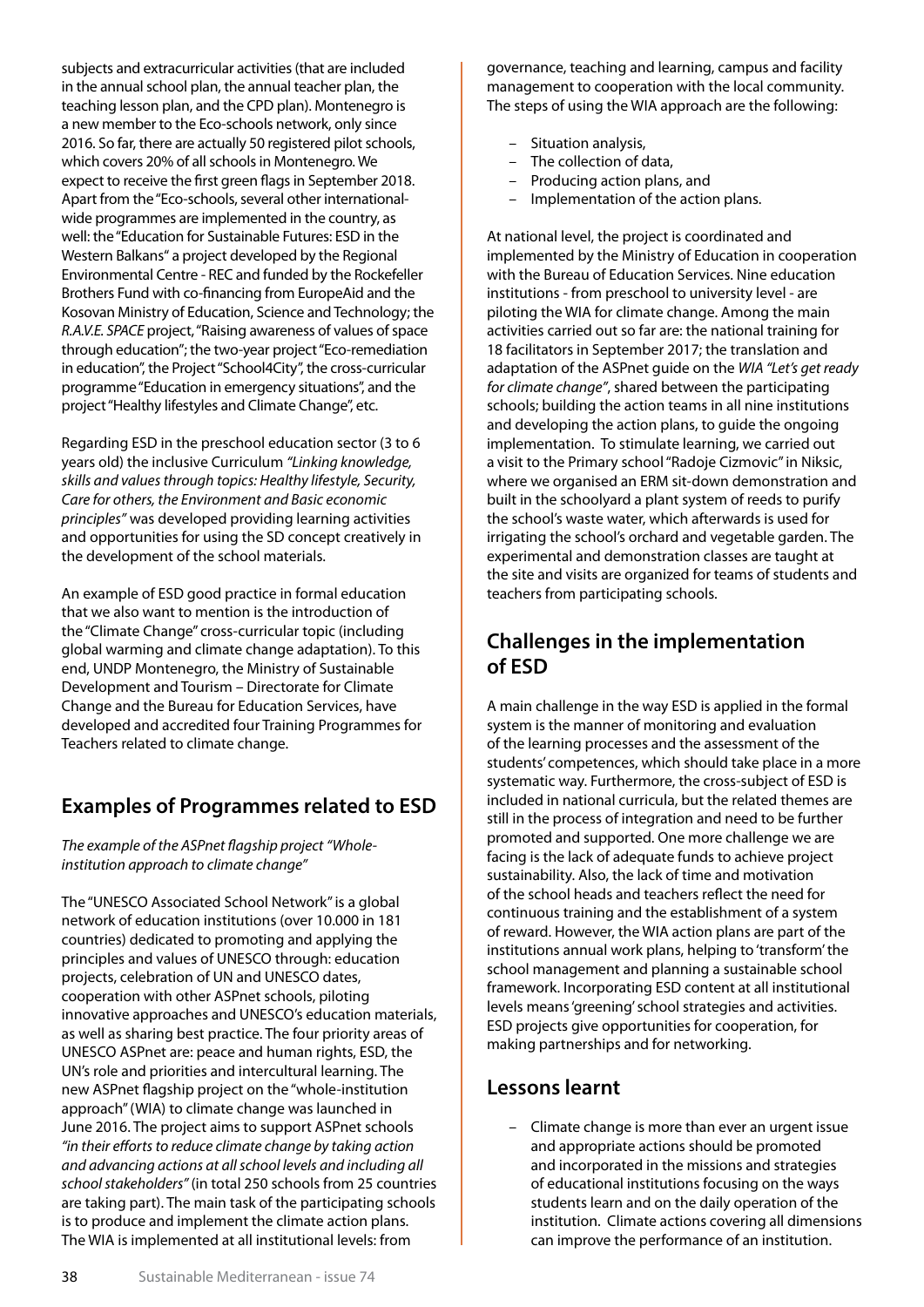- Reorientation towards healthy low-carbon lifestyles and the sustainable operation of an institution as a whole, contribute to environmental and climate protection.
- The active engagement of all stakeholders: students, teachers, managers, non-teaching staff, parents, the local community, is key to a successful implementation of ESD, particularly through the WIA. Volunteer-based work in schools and the local community is also important and effective.
- The integrated approaches are important for success: inclusion of ESD topics in all subjects; teachers of different subjects should jointly plan lessons; etc.
- The WIA approach leads to a richer cooperation with local partners in order to solve a local issue (e.g. setting up a recycling centre, a school garden, a town cycling campaign, waste water recycling, etc.).

# ESD in Bosnia and Herzegovina



#### **Sanela Turković**

*Ministry of Civil Affairs of Bosnia and Herzegovina, sanela.turkovic@mcp.gov.ba*

#### **The educational system of Bosnia and Herzegovina**

According to the constitution of Bosnia and Herzegovina, the area of Education is in the exclusive and undivided jurisdiction of ten cantons in the Federation of BiH, the Republika Srpska entity and the Brcko District of BiH. Each one of these administrative units has its own education ministry. This means that there are 12 ministries of education in Bosnia and Herzegovina. The Ministry of Civil Affairs was established in 2003 at the state level and has the responsibility of coordinating the activities. It also represents the country in the international educational setting.

The goal of the current and forthcoming reforms is to build an education system oriented towards the labour market needs, so that education will boost the overall socio-economic development and its integration in the European education space. This integration of education is implemented by ensuring legal, institutional and other standards in education. Over the past period, BiH has regulated all levels of education at national level: pre-school, elementary, secondary, secondary vocational education, as well as tertiary. The process of implementation of education reform is largely supported by the adopted strategic documents. Over the past three

years, four strategic documents have been adopted, mostly developed within EU/IPA projects:

- *– Principles and Standards of Adult Education in Bosnia and Herzegovina* (Official Gazette BiH, no: 39/14) which specifies policies and legislation on adult education in Bosnia and Herzegovina. So far, most educational authorities have adopted their own laws in the field of adult education and lifelong learning.
- *– The Strategic Platform for the Development of Adult Education in the Lifelong Learning Context for Bosnia and Herzegovina for 2014-2020* (Official Gazette BiH, no: 96/14) was created as a response to the needs of society in times of globalization and the rapid changes in the labour market. It lays the foundation for the work and cooperation of competent authorities, institutions, organizations and individuals at all levels of government in Bosnia and Herzegovina, with the aim of adopting and fully implementing the necessary strategic and other policy documents related to adult education.
- *– Action Plan for the Development and Implementation of the Qualifications Framework in Bosnia and Herzegovina 2014-2020* (Official Gazette BiH, no: 28/15) *-* the agenda of key activities of the Qualification Framework in BiH, including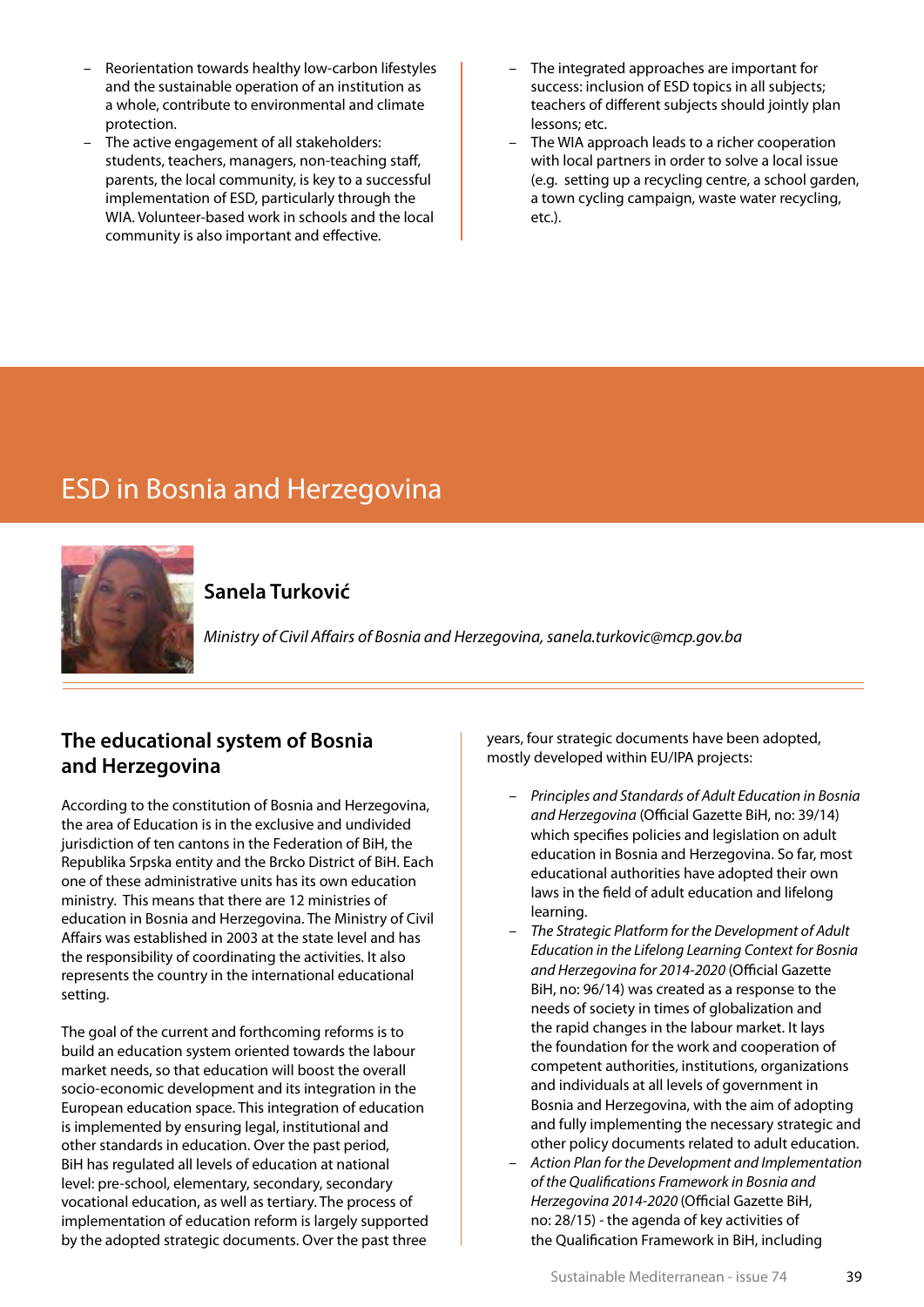methodology, standards, deadlines and financial resources.

*– Priorities for Higher Education Development in BiH 2016-2026* (Official Gazette BiH, no: 35/16).

Also, in the last year, the Ministry of Civil Affairs of Bosnia and Herzegovina introduced to the competent education authorities in Bosnia and Herzegovina the Incheon Declaration *"Education 2030: Inclusive and Equitable Quality Education and Lifelong Learning"*, and its implementation is expected in the forthcoming period.

#### **How ESD is present in the educational system**

There are no separate laws on sustainable development in BiH at canton level, entity or state level. Sustainable development is included in the existing laws on agriculture, forestry, water management, energy, regional development and the protection of the natural environment. Education for Sustainable Development (ESD) is largely applied as Environmental Education (focusing on Ecology) within the related school subjects such as: Biology, Environment, Nature and Society, etc. or within the study of ecological subjects.

When it comes to curricula, Ecological Education significantly overlaps with ESD, but Ecological Education is not a sufficient substitute for ESD due to the lack of sociocultural and economic dimensions. The environmental aspect is the most prominent aspect of ESD and it is represented at all grades except the first one, which indicates that education systems recognize the relevance

of the environmental aspect. The socio-cultural aspect of ESD is second in terms of representation. The economic elements of ESD are least represented, which suggests that the development of the framework curriculum and the programmes concerned was not carried out in accordance with the principles of sustainable development and that the economic aspect was not appropriately taken into account.

It is important to mention recent activities carried out by the Agency for Pre-primary Elementary and Secondary Education (APOSO). In 2015, APOSO developed the "Common Core Curricula" based on learning outcomes, where the learning outcomes related to sustainable development are incorporated into the natural and social sciences. Furthermore, in 2017, APOSO developed the *"Guidelines for the development of accreditation standards for teacher training in secondary vocational education"*. Priority areas for continued professional development of teachers in vocational education are defined within the framework of the standards. Sustainable development is one of the priority areas for teacher training, in order to develop competences to include sustainable development in their areas of teaching.

## **Closing remark**

ESD must be viewed as a comprehensive "package" of quality education and learning in Bosnia and Herzegovina that includes key issues such as: poverty mitigation, sustainable income, climate change, gender equality, corporate social responsibility and the protection of indigenous cultures.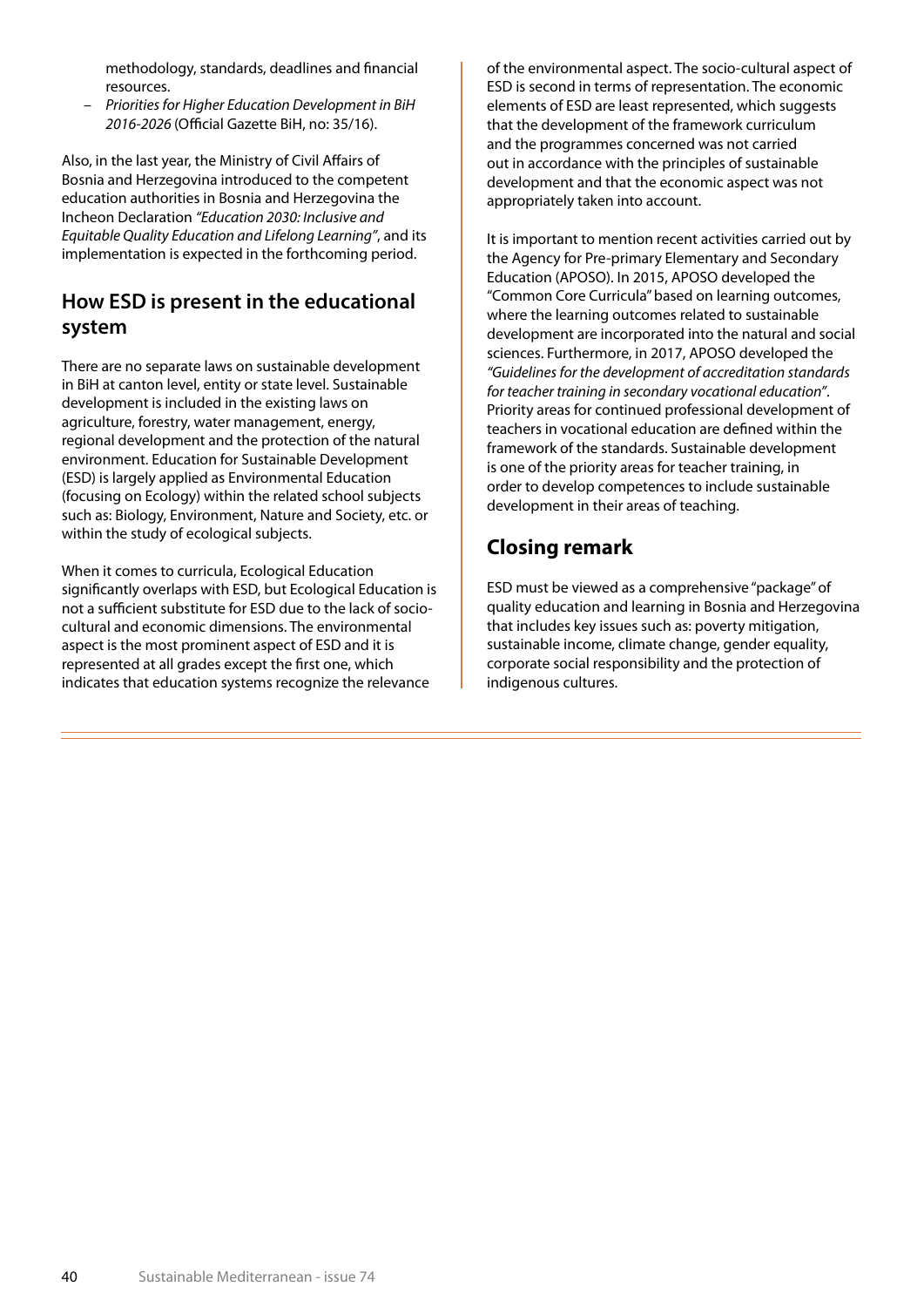# The commitment of the Italian Institutions in updating the Strategy for ESD



#### **Patrizia Bonelli**

*Scholé Futuro, Italy, patbonelli@gmail.com*

#### **ESD in the Italian Formal Education System**

The Italian Strategy for ESD was updated by the Ministry of Education in the "Plan for Education for Sustainability" on the 28<sup>th</sup> of July 2017. The Plan meets the goals of the Education Agenda 2030. However, the roadmap towards the implementation of ESD in Italy has been long and difficult, marked by the following steps:

- 2009, 2010, 2014, Guidelines for Environmental Education.
- 2015, Strategy for ESD, Law 221.
- 2015, Reform of School Education with the Art.6/ Law 107, underlining the importance of knowledge and respect for the environment together with active & democratic citizenship.
- 2016, Agreement for the National Operative Program (PON).
- 20-22 November 2016, the "Paper of Rome", a Strategic Paper co-signed by the Minister of Education and the Minister of Environment.
- 18 July 2017, the Strategy for ESD presented to the UN High-Level Political Forum by the Minister of Environment.
- 28 July 2017, the update of the Strategy for ESD by the Minister of Education in the "Plan for Education for Sustainability".

The National Operative Programme 2014/2020 (PON) for schools, financed by the Structural European funds, is an important step. Additionally, the meeting of the *"States General"* brought together the Ministries of Education and Environment, universities and research institutes, NGOs (as Legambiente and WEEC secretariat) as well as the productive and economic sector to discuss and to agree upon the Strategy for ESD for the implementation of the Agenda 2030, including, projects, methods, and actions; all presented in the so-called "Paper of Rome". They also identified the following priority areas: climate change, green economy, legality and environment protection. The most important supporting principles of the Paper of Rome stem from existing opportunities such as alternative school-work to involve students from secondary schools in start-ups and research projects thanks to the agreements between schools, public and private companies and enterprises.

### **The update of the Strategy for ESD**

The updated Strategy for ESD that was presented on the 28<sup>th</sup> of July 2017, was based on 20 actions in four 'macro' areas that intend, among others, to ensure that all the buildings of the Ministry will be sustainable, from the central buildings to all the schools and Universities (overall budget approx. 5 million euro). Moreover, all the staff and teachers will be trained to promote awareness and competences regarding ESD. For teacher training and the introduction of ESD in all schools at all levels, 20 million euros have been allocated. Additionally, tertiary education and research are encouraged and financially supported in the delivery of training, courses and graduate degrees in ESD. Scholarships for student mobility are financed by 65 PhD grants consistent with the goals of Agenda 2030.

Information and Communication Technologies (ICTs) will be further applied not only for dissemination purposes, but also for establishing effective links and networking between primary schools and research institutions and universities in order to exchange and work together on good practices of sustainability.

The institutional effort *of the* Ministry of Education on ESD has always been carried out in synergy with the Ministry of Environment. However, the Minister of Education is particularly involved in many strategic choices. For example, Vector 4 of Agenda 2030 calls for quality education through applying ESD, serving as an across the board element for the necessary changes; at the same time it offers awareness and effective communication. In the National Education System, ESD is not considered just a further discipline, but it is integrated in the main Subjects. In the 2015 Guidelines that the Ministry developed each discipline is re-examined from the point of view of ESD. Furthermore, territorial agreements are strongly supported to involve Local Authorities and Civil Society to contribute to ESD programmes with central administration and schools.

#### **The Plan for Education for Sustainability**

The process of updating the Strategy of ESD into a Plan for Education for Sustainability was undertaken by a Working Group of experts, ministry directors and managers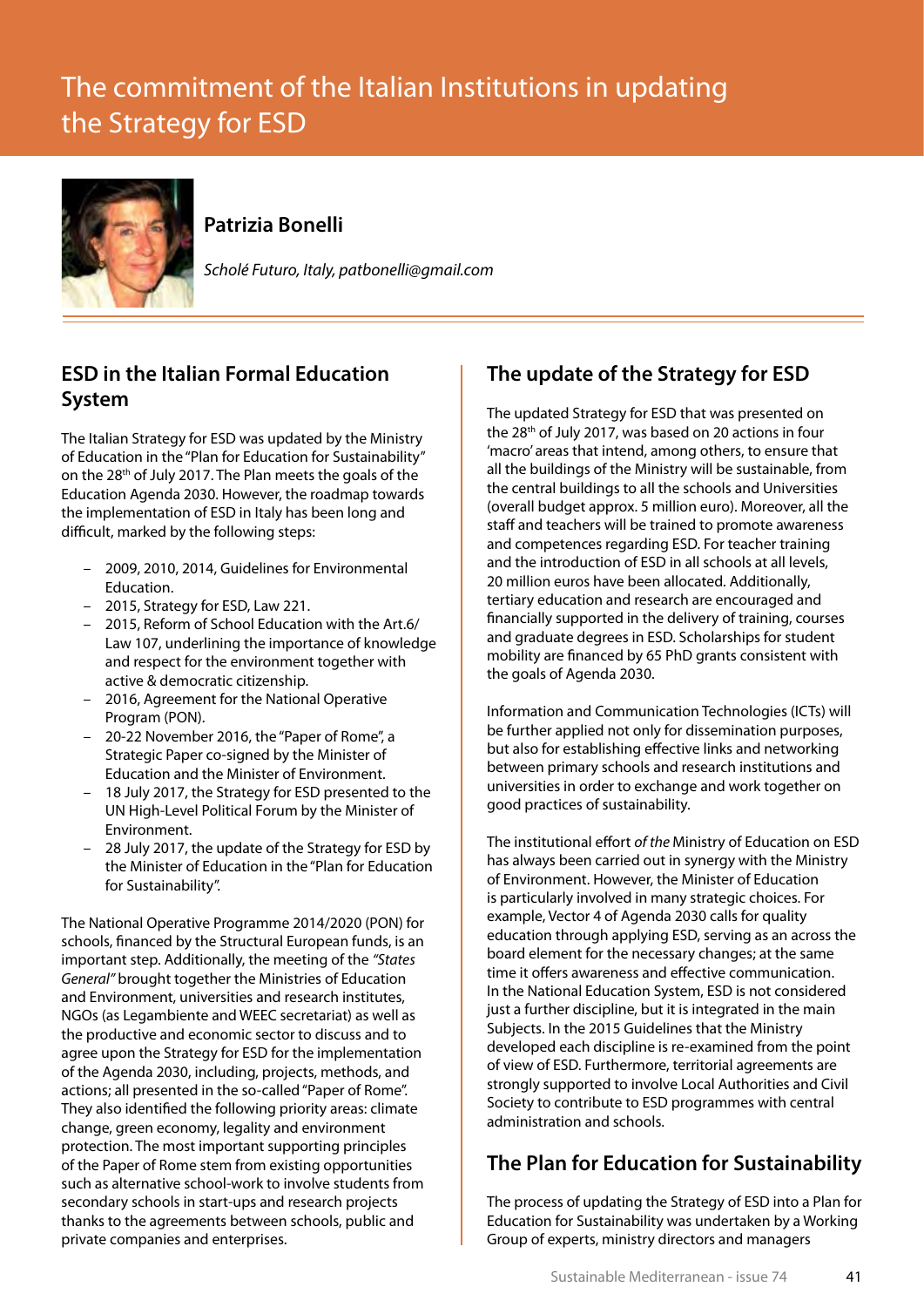who worked to facilitate networking and collaboration among experts and educators in ESD, for the promotion of actions and for the dissemination of knowledge and skills, lifestyles and models of sustainable production and consumption. This Working Group made proposals for actions about (a) the mainstreaming of ESD in all levels of education (b) the development and support of research on ESD (c) the re-orientation of university didactics and curricula towards sustainability (d) the enhancement of non-formal and informal ESD (e) the support of governance in regards to the "Whole Institute Approach" (WIA) to ESD.

The Plan actually meets the goals of Agenda 2030, by making sustainability the main axis and by addressing the WIA approach from buildings and infrastructure to the professional development of teachers, and from administration and governance to didactics, pedagogy and action research. Moreover, the plan was informed by the Paper of Rome (States General) that recommends addressing ESD through an interdisciplinary and transdisciplinary approach, according to a systemic vision. The Paper of Rome calls for the use of interactive, participative and innovative methodologies, requiring an emotional and behavioural involvement, besides rational thought. It proposes to ensure suitable training for teachers and educators, developing the competences to build interdisciplinary approaches and participative teaching methodologies, and also to effectively assess their impact. It also requires the involvement in ESD of

a wider spectrum of actors: educators, students, parents and families, the local society, associations, institutions, universities, research, unions and teams, in simple words, an alliance between the educational institutions and the beyond-school world. Additionally, the Paper advises and insists on building a stronger association with the territory basis, through concrete experiences in the field and exploration of the area.

### **Epilogue**

Knowledge is fundamental in fighting poverty, in supporting the economy, and in promoting an open and inclusive society. Thanks to the three-dimensional approach of ESD: environment-society-economy, the challenge may turn into an opportunity. As a matter of fact, sustainability doesn't rely just on education and didactics but also on the context and institutions. Schools and Universities, as "micro-worlds", need to become completely sustainable, in a "Whole Institution Approach" (in order to cause shifts in infrastructures/ buildings, governance-institutions, content-curricula and pedagogy). ESD must be included in programmes and curricula throughout all the school years and beyond, in life-long learning initiatives and plans, as well as in the non-formal and informal education initiatives. Last but not least, support, inclusion and empowerment of Non-Governmental Organizations (NGOs) and Civil Society involvement in ESD needs to be ensured.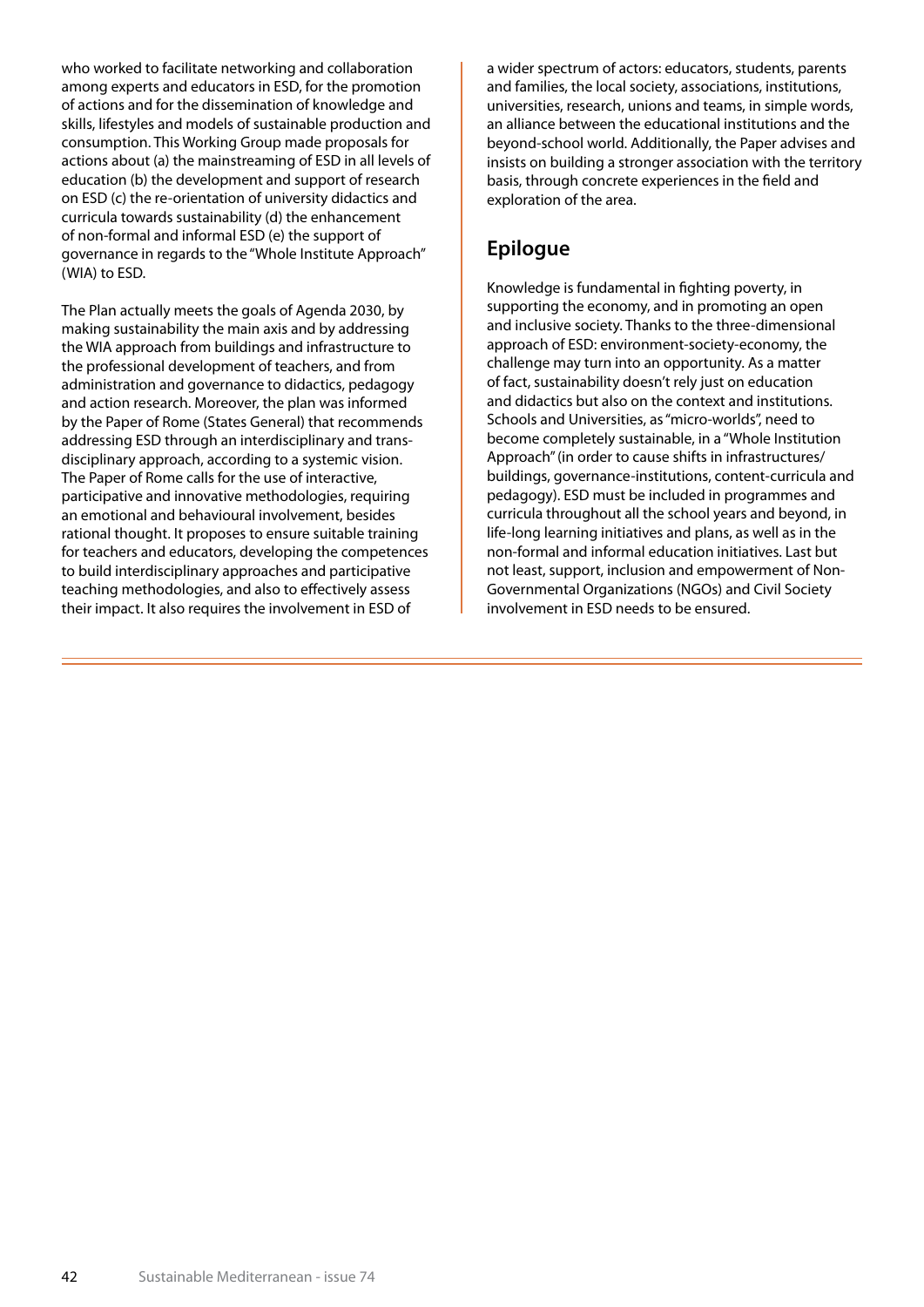# Empowerment of Egyptian Youth



#### **Ghada Ahmadein**

*Arab Office for Youth and Environment (AOYE) /Egyptian Sustainable Development Forum (ESDF), ghada\_ahmadein@yahoo.com*

#### **Introduction**

"Education for sustainable development must promote creative and effective use of human potential and all forms of capital to ensure rapid and more equitable economic growth, with minimal impact on the environment" (Environmental Education and Sustainable Development: A Further Appraisal, Canada).

The year 2015 has witnessed significant global commitments that would have a great impact on the development process till 2030. In September, 2015 the Sustainable Development Goals (SDGs) were launched in New York. SDGs embrace a universal approach to the sustainable development agenda. They explicitly call on governments, business and civil society to use creativity and innovation to address development challenges and recognize the need for governments to establish an effective mechanism for monitoring and assessing the implementation. Our main focus is on Sustainable Development Goal 4: Ensure inclusive and equitable education and promote lifelong opportunities for all.

#### **Who are we?**

The Arab Office for Youth and Environment (AOYE) was established in 1978 and considered one of the oldest and most active NGOs in Egypt working in the fields of environment and sustainable development, focusing on youth and children. In 2012, during the preparations for RIO+20, AOYE has initiated the Egyptian Sustainable Development Forum (ESDF) as a "think tank" to facilitate the dialogue process among different stakeholders on how to integrate sustainability in different strategies and policies on the national and local levels, using a participatory approach. Youth (as it is proven that they are the main tool of change) are considered one of the main stakeholders that AOYE and ESDF believe could play a great role in mainstreaming sustainable development, once their capacities are developed and being better informed of the different aspects of sustainable development.

#### **Activities targeting school students**

a) The Change is Your Responsibility:

This project targeted 180 school students between the age 8-14 aiming to raise their awareness on their environmental rights; the right to live in a clean and healthy environment, through changing their behavior towards their environment, getting them better informed about different environmental problems and discuss their role and contribution to solve them, in addition to teaching them how to be a positive actor in the community and to deliver these messages to their family members, their neighbors and colleagues.

b) Improving Environmental Conditions through a Participatory Approach to reduce the impact of Climate Change: Practical Solutions for Sustainable Livelihoods

One of the main components of the project is raising the awareness and developing the capacity of 40 youth and 80 children on the Sustainable Development Goals (SDGs), focusing on the impacts of climate change and the importance of renewable energies through different interactive activities.

#### **Activities targeting university students**

The main objective of those activities is to build the capacities of university students and develop their skills towards Sustainable Development Goals (SDGs) and the National Strategy on Sustainable Development: Egypt's Vision 2030, to ensure their future involvement in the developmental process in Egypt. During the first phase of the project entitled "The Role of Youth in Mainstreaming Sustainable Development Elements" (June-December, 2016), the Egyptian Sustainable Development Forum in collaboration with the German Embassy in Egypt succeeded in building the capacities and developing the communication and negotiation skills of 60 youth from 10 Egyptian universities participated in this phase. During the second phase of the project entitled "Climate Change and its impact on Development in Egypt"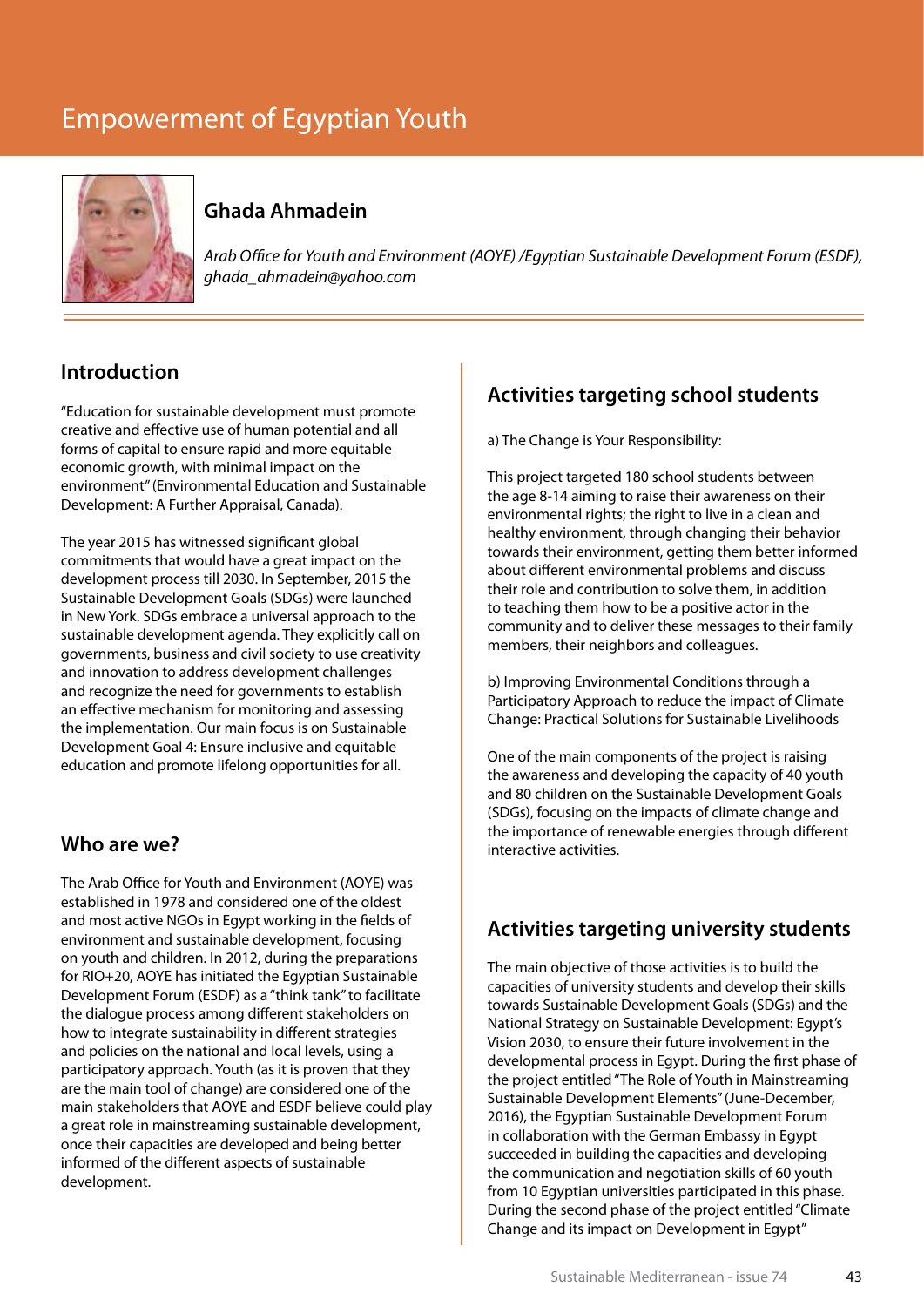

*Fig.14 AOYE and ESDF awareness raising activities with youth*

(April – December 2017), 160 youth from 16 Egyptian Universities participated in this phase and the activities were organized in 3 different governorates. In both phases, ESDF was keen to focus on the "Knowledge Aspect" in which the students were introduced to the Global commitments; Sendai Framework on DRR, Sustainable Development Goals SDGs and the Paris Agreement on Climate Change (COP21), Energy- waterfood – ecosystem nexus, National Strategy on Sustainable Development: Egypt' Vision 2030 and Macro National Projects, in addition to integrating sustainability in different sectors. Also the "Skills Aspect", developing the youth skills on models for green jobs, communication, networking and negotiations skills, problem-solving skills, as well as special skills of designing and implementing sustainable initiatives either within their universities or in their surrounding local communities. Those activities were complemented by field visits to enable the students to see practical activities on the ground and initiate dialogue around those activities. Then each university group designed an initiative that deals with sustainable development and the ESDF succeeded in supporting the implementation of five of those initiatives. Furthermore, the main results of the youth activities were forming the "Egyptian Youth Forum for Sustainable Development" including now more than 400 youth from different universities and 12 out of the 16 Universities formed a Committee for Sustainable Development

## **Challenges vs opportunities of ESD**

**Challenges** included lack of vision, wrong attitudes about environmental issues and sustainable development, low

qualitative education and training, lack of trust by young people that they can be part of the decision-making system, weak community participation, bureaucratic procedures and limited funding.

While **opportunities** were effective partnerships established with Universities, empowerment of youth is a national priority (Global Youth Forum in Sharm El Sheikh-Nov. 2017), youth engagement in future activities related to sustainable development (UNISDR - Arab Youth Group for Resilience, etc…), utilizing social media to reach out to more youth, as well as effective networking through university youth groups to increase the number of interested and engaged youth.

#### **Key lessons learnt**

- Youth participation / involvement in the development process is essential;
- Effective partnership is the core for success;
- The importance of integrating sustainable development aspects in school and university curricula and extra curricula activities;
- The need of linking national initiatives and programs to regional and international programs on ESD;
- Exchange of experience among the region to learn from other countries;
- Good governance ensures the implementation of national and local planes on sustainable development;
- Trainings and capacity building activities are essential to have a distinguished generation.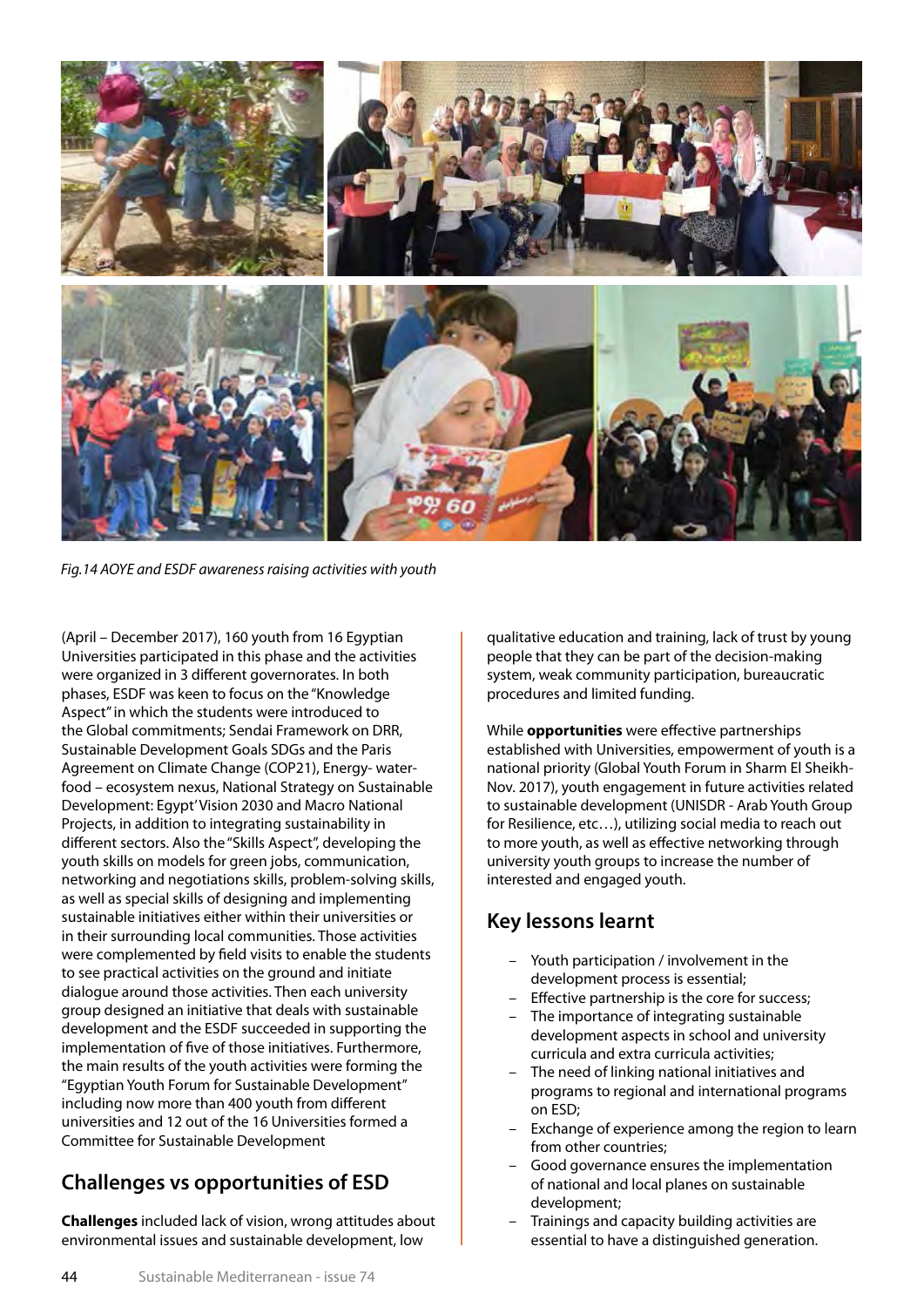Conclusions of the 1st Meeting of the Mediterranean ESD Committee /SWIM-H2020 Regional Training on Education for Sustainable Development (ESD) Nicosia, 22-24/11/2017

During the sessions and discussions it became evident that, at the policy level, progress has been made. Most of the countries have or are elaborating National Plans on ESD in accordance to the provisions of the AP/MSESD. Significant changes in several countries have taken place after the adoption of the MSESD (2014). In most cases, further opportunities to adapt and better fine-tune the National Plans with the AP/MSESD have been identified. In doing so, it was suggested that the AP/MSESD should be utilised as a framework to complement, adapt, place into context and improve the wealth of frameworks, experiences, initiatives and projects, existing for EE and ESD- through an adaptive management approach - given that the majority of the countries still aim their focus primarily on environmental aspects. In spite of what has been achieved so far some common challenges have been identified that have not been addressed in applying ESD in formal systems:

- The financial challenge: The political will for ESD implementation needs to be accompanied by concrete and budgeted activities. Many countries face the challenge of the lack of resources, competent staff, materials, and financial resources. There is a need for further effective fund-raising by capitalizing on the existing mechanisms e.g. national resources, EU Programmes (i.e. H2020, ERASMUS), the UNESCO Participation Programme, bilateral donors, private foundations and international donors to continue and expand activities for the application of the AP/MSESD.
- The "silo effect" and the lack of inter-departmental and inter-institutional cooperation and coordination is not yet overcome; The need for

strengthening systematic inter-departmental collaboration and effective coordination of the formal and non-formal initiatives on ESD, which are supervised by different Ministries: Education, Higher Education & Research, Vocational Education, Environment, Water, Health, Youth and various Agencies, was highlighted by all countries. There is a need to create solid institutional frameworks and to ensure the continuity of the ESD efforts.

- The monitoring and reporting on ESD was highlighted. Data recorded in a systematic way is an issue at national and at regional/international levels. There is a need to improve the international reporting overlaps regarding ESD. Initially, the AP of the MSESD has been designed taking this perspective into account. Most countries reported that the evaluation of ESD programmes needs to be improved as well.
- The strengthening of ESD activities at Higher Education is still necessary in terms of: curricular reorientation, the application of teaching and learning pedagogy, as well as the enhancement of research in the field of ESD.
- Gender issues need to be properly integrated in the AP/MSESD implementation, based on a factual assessment of roles and needs, in order to be effective.

In addition to the above, the participants suggested the consolidation of synergies between the countries with the Mediterranean Commission on Sustainable Development (MCSD), the UN Environment/MAP-Barcelona Convention system, the UfM labelled Blue Med initiative. The



*Fig. 15 Family photo of the 1st Meeting of the Mediterranean ESD Committee*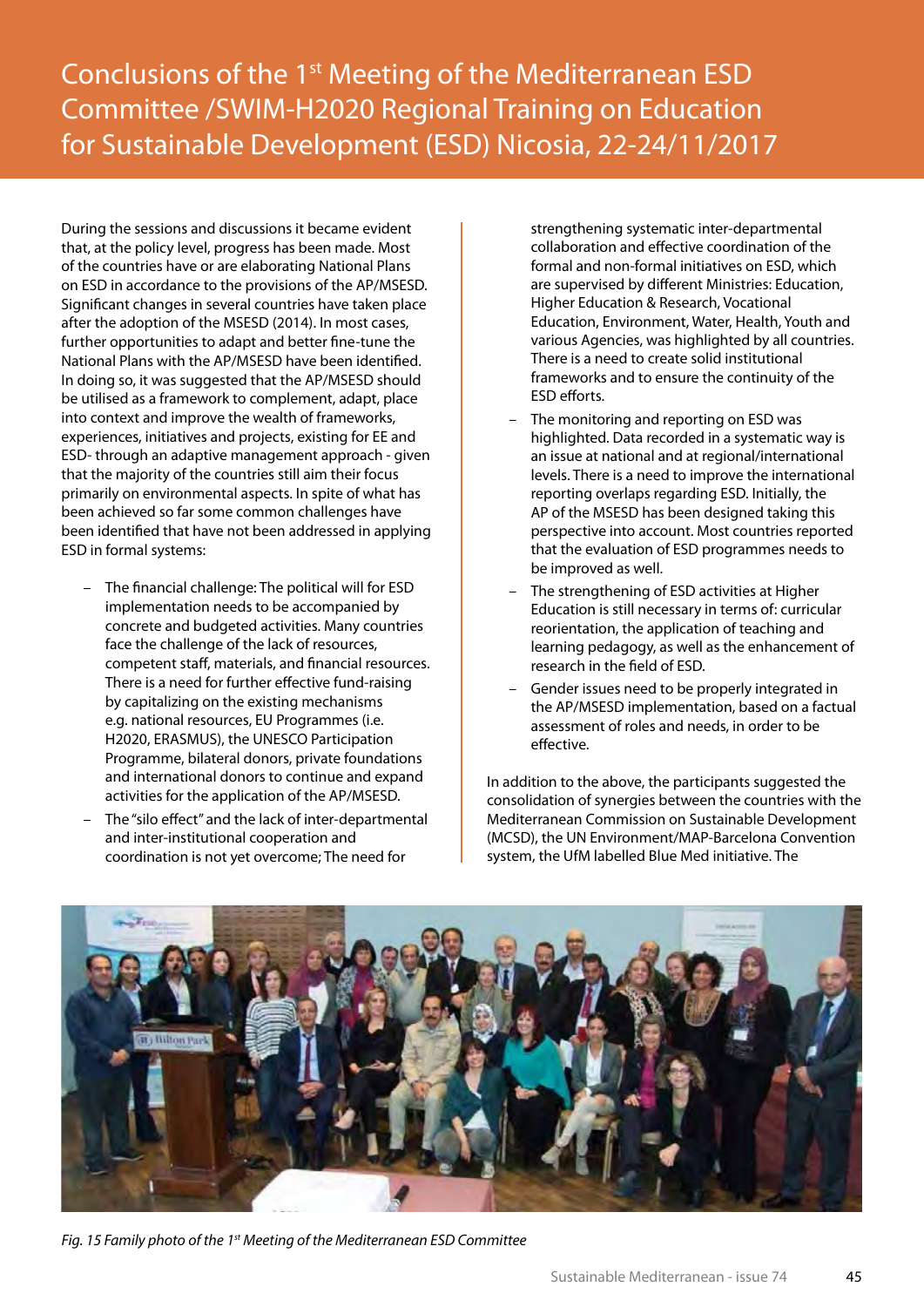concluding discussion focused on the need for continuing and following up the work carried out. It was suggested that the next meeting of the Mediterranean Committee on ESD should be dedicated to the monitoring and evaluation of the implementation of the AP according to relevant indicators; and additionally, to concentrate on the exploration of existing and new opportunities and frameworks for fund-raising. In this respect, all the representatives of the International Organisations re-confirmed their full support for the promotion and application of the MSESD through its AP.

#### **Outcomes of the meeting of Mediterranean Parliamentarians, Ministry Officials & other Stakeholders, 22 November 2017, House of the Representatives of the Republic of Cyprus**

On 22 November 2017, more than 110 participants were hosted by the House of the Representatives (Parliament) of the Republic of Cyprus. The meeting was chaired by Mr Adamos Adamou, Chairman of the Parliamentary Committee for the Environment of Cyprus and addressed by Mr Kyriakos Chatzigiannis, Chairman of the Parliamentary Committee for Education and offered a unique chance to participants to discuss possible synergies in the fields of Education and Sustainable Development. The outcomes of the discussion which were unanimously approved by the participants will be shared with the Parliaments of the Mediterranean countries and with other decision-making bodies by the House of the Representatives of the Republic of Cyprus.

From the interventions and the discussion among representatives of the Union for the Mediterranean (UfM), UNESCO, UNECE, UN Environment / MAP, the League of Arab States (LAS), Parliamentarians, members of the Circle of Mediterranean Parliamentarians for Sustainable Development (COMPSUD) and representatives of Civil Society, from Egypt, Albania, Algeria, Bosnia and Herzegovina, Bulgaria, Greece, Jordan, Israel, Croatia, Cyprus, Lebanon, Malta, Morocco, Mauritania, Montenegro, Palestine, Syria, Tunisia, the following findings emerged:

During 2016-2017, the Mediterranean faced, and continues to face, a number of crises, environmental, social and economic, which undermine the potential of the countries bordering it to progress. These crises directly impact social, political and cultural relations, hampering the conditions for a peaceful coexistence and sustainable development of the people and societies of the region and its wider neighborhood.

The Sustainable Development Goals (SDGs), accepted by all the Mediterranean countries and the whole planet, provide a promising milestone for the orientation of the actions of the countries of the region and of their social partners, if and only, however, societies and especially young people cooperate and coordinate their efforts towards their implementation. Many are currently

enrolled in various levels of education and will gradually take the reins of their countries and the responsibility to promote and implement very demanding and difficult decisions and action.

Based on the above, it is of high priority for all the countries of the region to systematically promote education, training and awareness raising on Sustainable Development, which should be prioritized and politically supported by the Parliaments of the countries of the region and financially supported by Governments and International Organizations.

Despite the exceptional preparation and content of the Mediterranean Strategy on Education for Sustainable Development (MSESD) and its Action Plan, and despite the progress and positive efforts made by several countries in the region, the gap between needs and corresponding actions in the field of ESD is still significant. Both the existing inadequate and often inappropriate institutional frameworks, as well as the lack of the necessary human and material resources are responsible for this gap. There is also a significant mismatch between declared positions, suggestions and recommendations concerning education, information and public participation in the various International and Regional / Mediterranean Meetings and Treaties (e.g. Climate, Biodiversity, etc.) and the corresponding actions and investments at national and regional level. The role of the Parliaments is crucial in putting the appropriate legislation in place, ensuring the ratification of relevant International Conventions, as well as for the adoption of the respective budgets.

The rapid increase in the percentage of young people, especially in the southern and eastern shores of the Mediterranean, combined with the increased rates of unemployment and underemployment and their displacement as refugees and migrants, makes their access to quality education and the theoretical and applied elements of education and training on all of the interrelated aspects of Sustainable Development imperative and urgent.

The funds currently available for ESD, including the related programs of Environmental Education, Citizenship Education, Climate Change, Health Education, Human Rights, etc., in the Mediterranean countries, address a minimum percentage of the actual needs. In some countries, there is inactivity or even withdrawal of funding, as well as of actions related to linking formal and non-formal education.

On the basis of the above, the participants unanimously adopted the following messages and recommendations, which they kindly ask the President of the House of Representatives of Cyprus to convey to the Parliaments and Governments of the countries of the Union for the Mediterranean, the European Commission and all the participating International Organizations. They:

– *Welcome the efforts of countries to reform and modernize their institutional frameworks towards*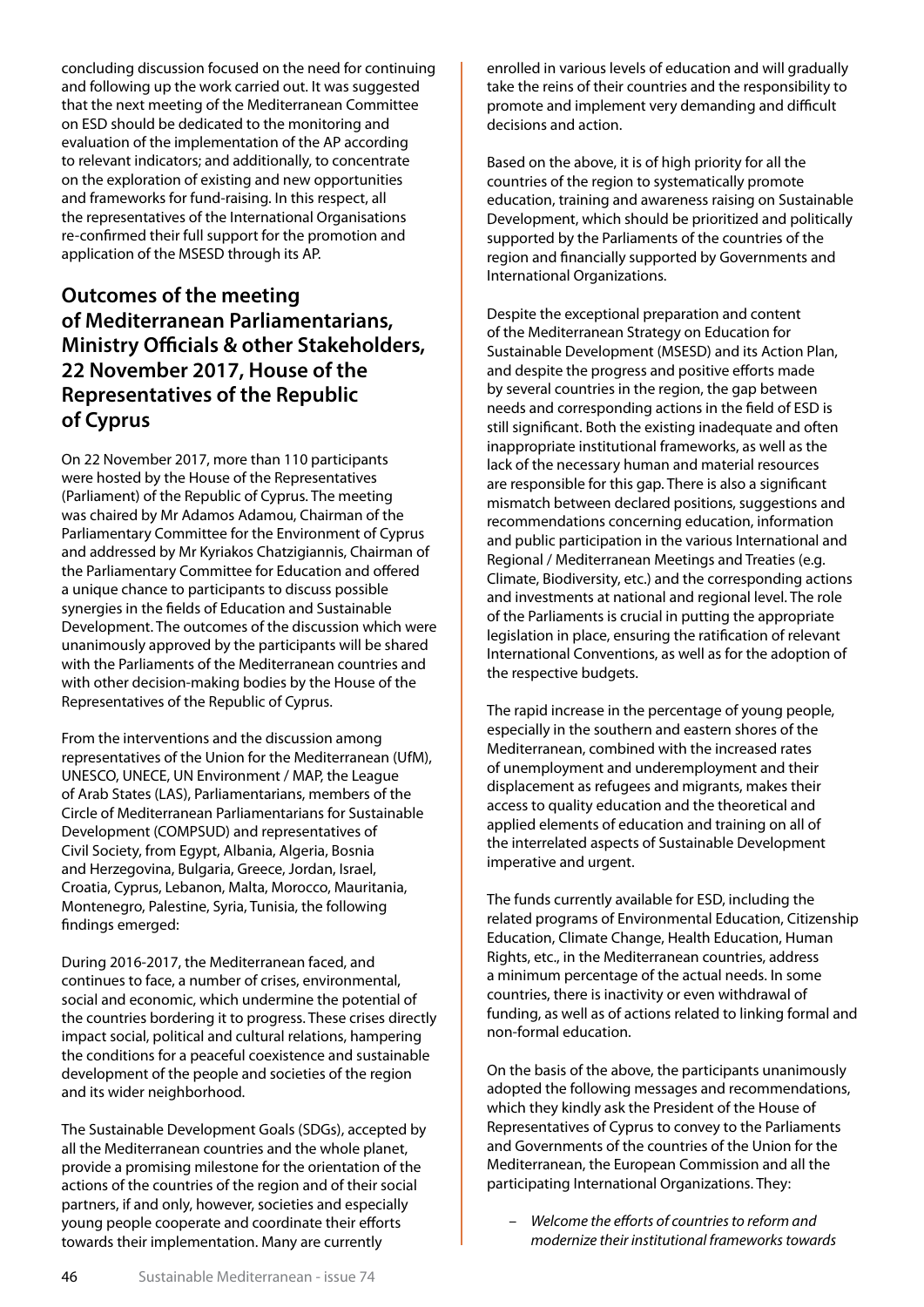*strengthening ESD, in line with the Mediterranean Strategy on ESD and its Action Plan.*

- *Welcome the efforts of countries to implement the Sustainable Development Goals (SDGs) highlighting the urgent need to strengthen ESD as an integral part of the National Strategies for implementing the SDGs. The Parliaments of the countries of the region can convene special sessions to raise awareness and promote such relevant initiatives.*
- *Express their satisfaction for the capacity building activities on ESD provided by the SWIM-Horizon 2020 Support Mechanism, funded by the European Union, and express the wish for its continuation and expansion.*
- *Point out that it is absolutely necessary for the promotion of Sustainable Development and relevant SDGs and for addressing the multiple crises that the region faces, to advance and strengthen ESD and promote the Mediterranean Strategy for ESD and its Action Plan, so that the Ministries of Education of the countries are able to use these tools for strengthening and adapting their respective national strategies and programmes in formal education at all levels.*
- *Highlight that all other relevant Ministries should assist in developing and integrating, within the countries' educational systems, non-formal education and public awareness raising processes on sustainable development, by integrating and encouraging the activities of civil society and in particular of NGOs dealing with ESD, as well as those of the relevant International and Regional Networks.*
- Request the countries of the region, the European Union, the relevant International Organizations

and institutional donors to support national and Mediterranean wide/ Regional programmes on capacity building on ESD, in particular teachers' trainings. A five-fold increase of the national budgets for ESD is proposed for its radical reinforcement, over the next five years. In the same context, it is suggested that the activities related to ESD under the Horizon2020 Initiative for a Cleaner Mediterranean and of the SWIM-Horizon2020 Support Mechanism are continued and strengthened.

#### *The Parliaments of the countries of the region can actively support the necessary legislative work and approve appropriate funding mechanisms for the promotion of ESD.*

– Ask the Secretariat of the Mediterranean Committee on ESD to continue its valuable support focusing its efforts on mobilizing resources and working for the repetition of this important initiative of the Cypriot Parliament, and organizing a future joint session of Parliamentarians, educators and civil society representatives in another Mediterranean Parliament.

On the basis of the above, I call for the joint adoption of the text of the conclusions, which, as an initiative of the Cypriot House of Representatives, will be sent to all Parliaments of the Mediterranean countries. Finally, I note that the Cypriot Parliament will take the initiative to host a meeting of the Parliaments of the Mediterranean countries to discuss the role and common actions we can undertake towards the enhancement of Education for Sustainable Development in the Mediterranean.



*Fig. 16 Snapshot from the Meeting at the Cyprus House of the Representatives, from left to right: Aravella Zachariou, Cyprus Pedagogical Institute, Adamos Adamou, Chairman of the Parliamentary Committee for the Environment of Cyprus, Eleni Eliades, Director of the Parliamentary Committees Services, Cyprus, Kyriakos Chatzigiannis, Chairman of the Parliamentary Committee for Education, Michael Scoullos, UNESCO Chair on ESD in the Mediterranean, Ms Dionysia Avgerinopoulou, Circle of Mediterranean Parliamentarians for Sustainable Development (COMPSUD)*